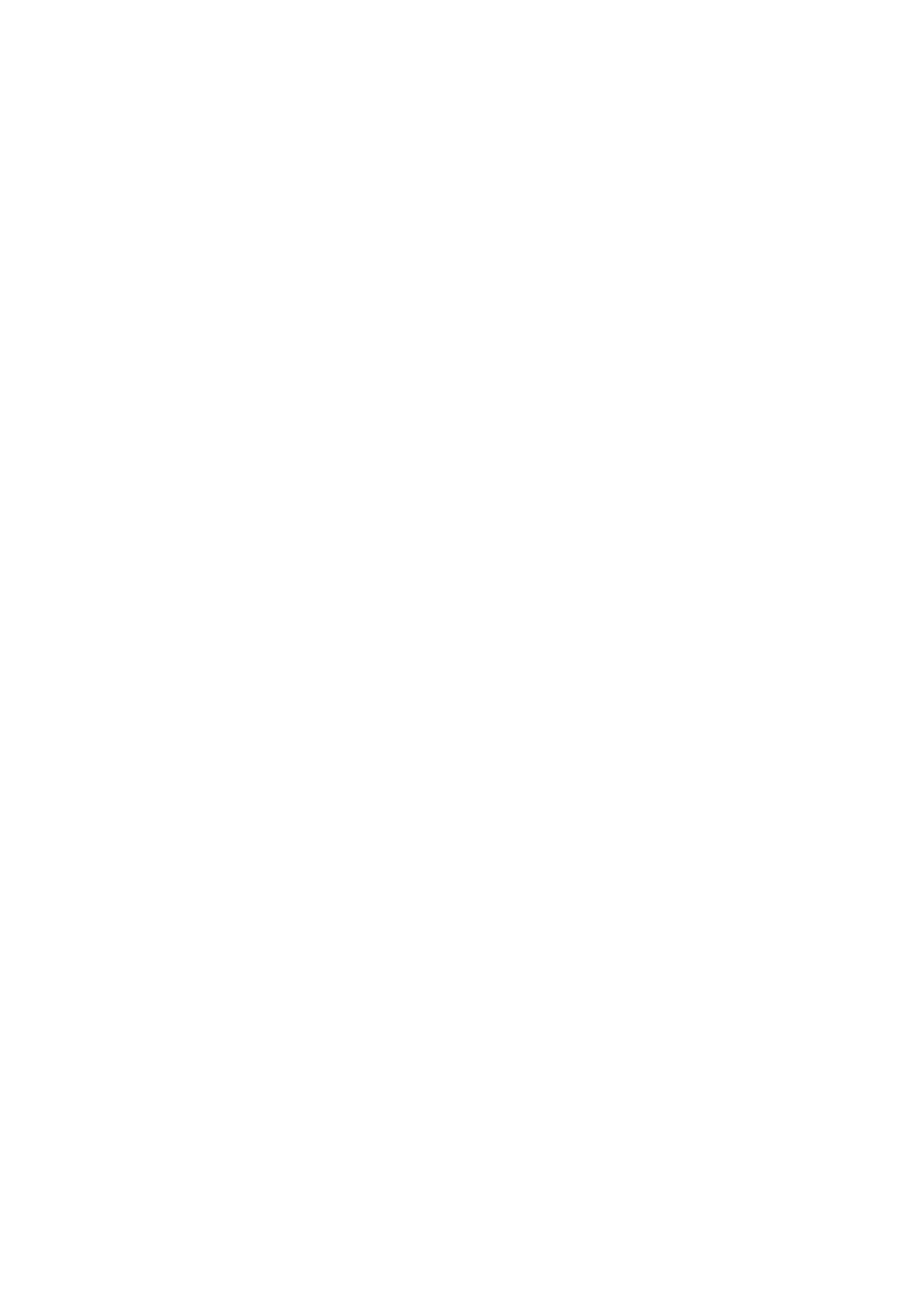#### Western Australia

# Road Traffic (Licensing) Regulations 1975

### **Contents**

## Part I — Preliminary

| 1.   | Citation                                            | 1  |
|------|-----------------------------------------------------|----|
| 3.   | Terms used                                          | 1  |
| 3AA. | Vehicles required to be licensed                    | 6  |
|      | Part IA — Inspection of vehicles                    |    |
| 3A.  | Persons may be authorised to examine vehicles       | 8  |
| 3C.  | Certificate of inspection                           | 8  |
|      | <b>Part II</b> — Licences                           |    |
| 3D.  | Minimum age of applicant for grant of licence       | 10 |
| 3E.  | Proof of age and identity of applicant for grant of |    |
|      | licence                                             | 10 |
| 3F.  | Registered write-offs                               | 10 |
| 4.   | Inspection for licensing purposes                   | 11 |
| 4A.  | Declaration as to immobiliser                       | 11 |
| 4B.  | Grant of vehicle licence                            | 12 |
| 4C.  | Renewal of vehicle licence                          | 12 |
| 4D.  | Period of vehicle licence                           | 13 |
| 4E.  | Director General may vary, grant or renew licences  |    |
|      | so that they expire on the same day                 | 14 |
| 5.   | Proof of ownership before grant or transfer of      |    |
|      | licence                                             | 14 |
| 6.   | Weighbridge certificate may be required             | 15 |
| 7.   | Application for licence to be in writing and on     |    |
|      | form to be provided                                 | 15 |
| 8.   | Form of licence                                     | 16 |
| 9.   | Classes of vehicle licences                         | 16 |
|      |                                                     |    |

Ceased on 27 Apr 2015 Version 09-c0-01 **page i**  $\mathbf{F}$  from which was the set that we besite for further information  $\mathbf{F}$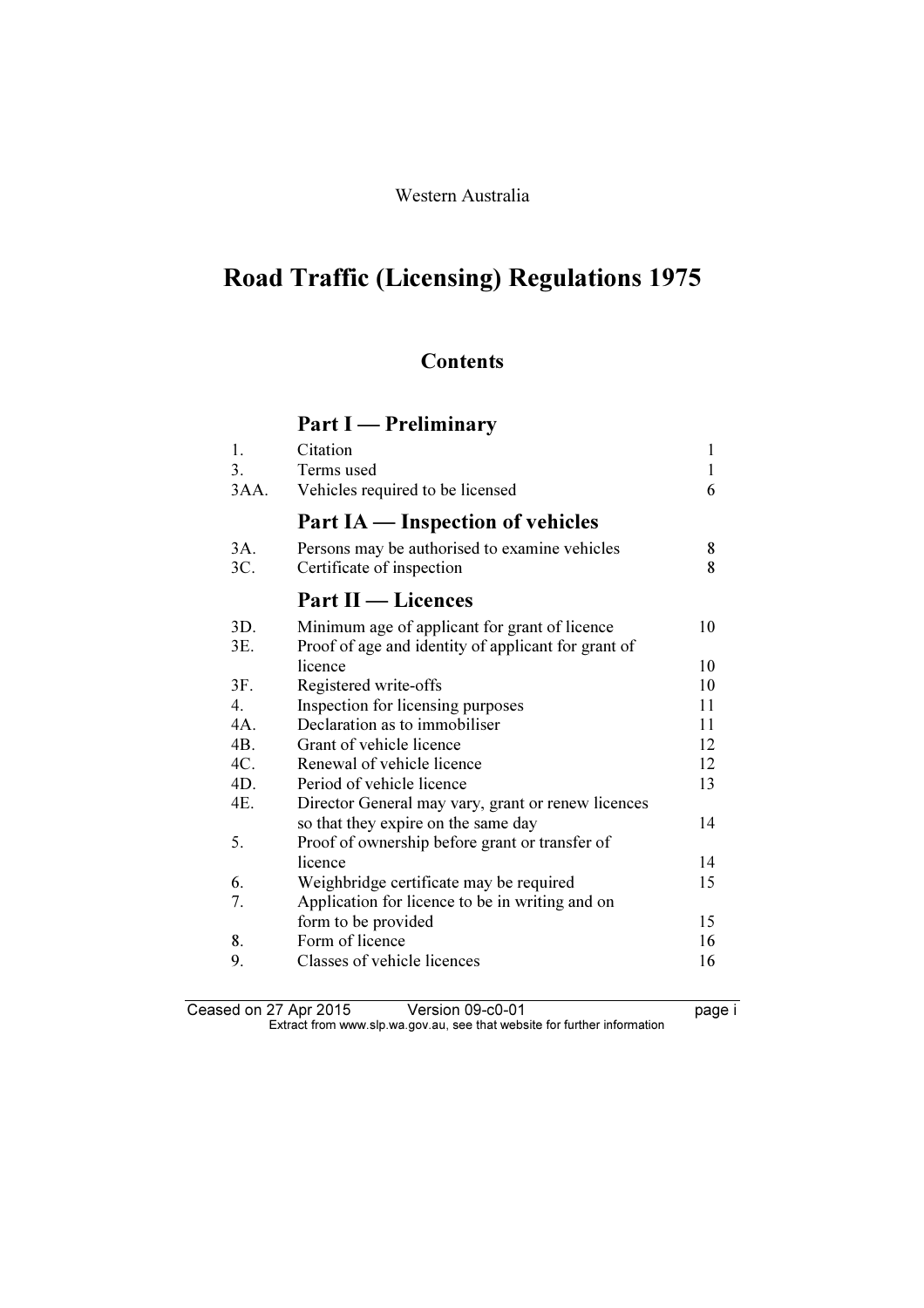| 9A.   | Classes of licences for heavy vehicles                | 17 |
|-------|-------------------------------------------------------|----|
| 9B.   | Transitional provision for heavy vehicle licences     | 19 |
| 10.   | Licence to be carried in certain cases                | 20 |
| 11.   | Director General may issue permits for unlicensed     |    |
|       | vehicles                                              | 20 |
| 13.   | Signs to be displayed                                 | 22 |
| 14.   | Fee for duplicate or certified copy of licence        | 22 |
| 15.   | Licences unlawfully held, or not current, and         |    |
|       | change of address                                     | 23 |
| 16A.  | Licence documents to be handed over on disposal       | 23 |
|       | <b>Part III — Licences for overseas</b>               |    |
|       | vehicles                                              |    |
| 16.   | Application for vehicle licence and for extension     |    |
|       | or renewal                                            | 24 |
| 17.   | Contract of Third Party Insurance required            | 25 |
| 18.   | Identification tablets or plates on motor vehicles to |    |
|       | which Part IV of Act applies                          | 25 |
| 20.   | Permits for use of vehicle not conforming with        |    |
|       | requirements of Act or regulations                    | 26 |
| 21.   | When licence for overseas vehicle ceases to have      |    |
|       | force and effect                                      | 27 |
|       | Part IV - Number plates, engine                       |    |
|       | identification marks and vehicle                      |    |
|       | identification numbers                                |    |
| 22.   | Director General to provide number plates             | 28 |
| 23.   | Lost number plates                                    | 30 |
| 24.   | Nature of number plates                               | 31 |
| 25.   | Number plate to be fixed on vehicle                   | 34 |
| 25AA. | Preventing effective identification of number plate   | 35 |
| 25A.  | Certificate of right to display                       | 38 |
| 25B.  | Retention of special plates by Director General       | 39 |
| 25C.  | Name plates to be treated as special plates           | 40 |
| 26.   | Application for trade plates                          | 40 |
| 26A.  | Annual fee for trade plates                           | 41 |
| 26C.  | Conditions of use                                     | 42 |
| 26D.  | Terms used                                            | 46 |
| 26E.  | Transitional                                          | 46 |

page ii Version 09-c0-01 Ceased on 27 Apr 2015  $\mathbf{F}$  from which was the set that we besite for further information  $\mathbf{F}$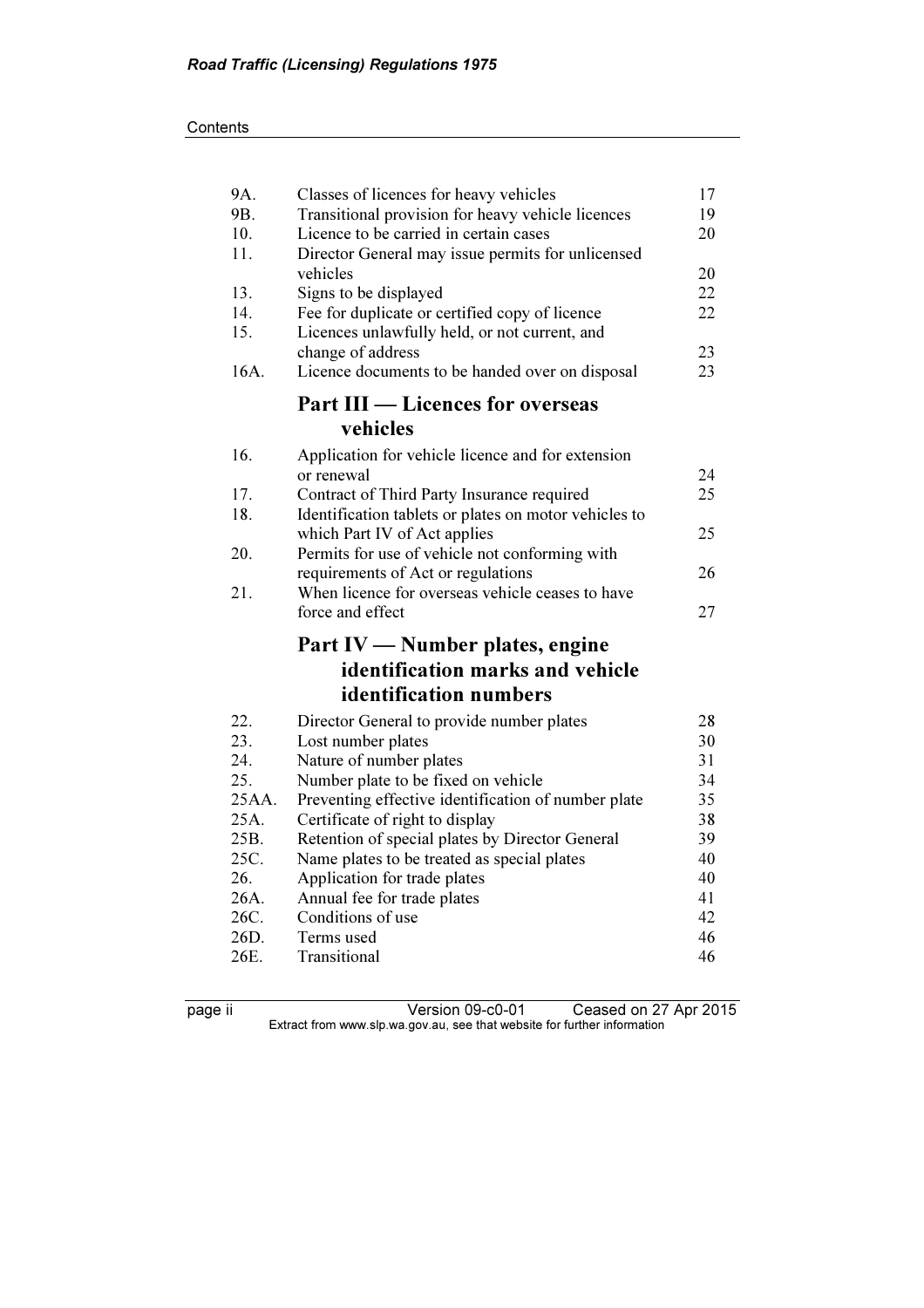| 27.  | Prohibition on painting or interfering with number     |    |
|------|--------------------------------------------------------|----|
|      | plates                                                 | 47 |
| 27A. | Term used: imitation plate                             | 48 |
| 27B. | Restriction on manufacture, sale or supply of          |    |
|      | imitation plates                                       | 48 |
| 27C. | Confiscation and disposal of imitation plates          | 48 |
| 28.  | Engine identification marks                            | 50 |
| 28A. | Vehicle identification number                          | 52 |
|      | Part V — Labels issued on grant or                     |    |
|      | renewal of licence                                     |    |
| 29.  | Labels to be issued for heavy vehicles                 | 53 |
| 30.  | Information to be contained in or on labels            | 53 |
| 31.  | Affixing, display of, labels                           | 54 |
| 32.  | Affixing, display of, registration labels issued 10 to |    |
|      | 31 December 2009 for heavy vehicles                    | 55 |
| 33.  | Keeping affixed registration labels issued before      |    |
|      | 1 January 2010 for heavy vehicles                      | 56 |
|      | <b>Part VI</b> — Traffic inspectors                    |    |
| 35.  | Application of Part                                    | 57 |
| 36.  | Certificate of appointment, badge of authority,        |    |
|      | uniform etc.                                           | 57 |
|      |                                                        |    |
|      | <b>Part VIII — Miscellaneous</b>                       |    |
| 39.  | Penalty for breach of regulation                       | 58 |
|      | <b>Schedule 1</b>                                      |    |
|      | <b>Schedule 3</b>                                      |    |
|      | <b>Classes of licences for heavy vehicles</b>          |    |
|      |                                                        |    |
| 1.   | Terms used                                             | 62 |
|      | <b>Notes</b>                                           |    |
|      | Compilation table                                      | 65 |
|      |                                                        |    |
|      | <b>Defined terms</b>                                   |    |

Ceased on 27 Apr 2015 Version 09-c0-01 page iii  $\mathbf{F}$  from which was the set that we besite for further information  $\mathbf{F}$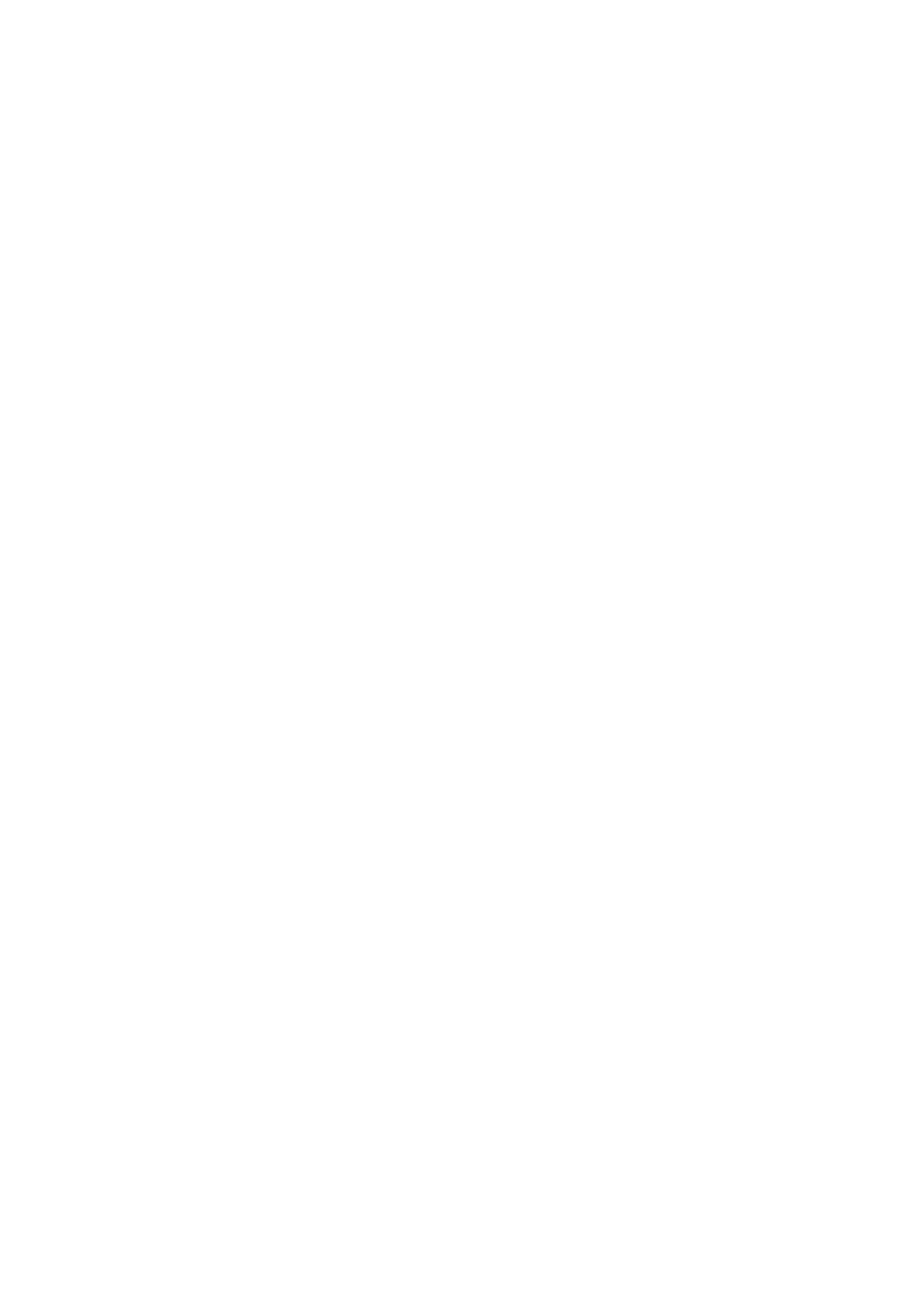Western Australia

Road Traffic Act 1974

## Road Traffic (Licensing) Regulations 1975

### Part I — Preliminary

#### 1. Citation

 These regulations may be cited as the Road Traffic (Licensing) Regulations  $1975<sup>1</sup>$ .

 [Regulation 1 amended in Gazette 28 Nov 2006 p. 4910; 22 Jun 2007 p. 2874.]

[2. Deleted in Gazette 31 Mar 1989 p. 856.]

#### 3. Terms used

(1) In these regulations unless the context otherwise requires —

agricultural implement has the meaning given to that term in the Road Traffic (Vehicle Standards) Regulations 2002;

agricultural machine has the meaning given to that term in the Road Traffic (Vehicle Standards) Regulations 2002;

agricultural vehicle has the meaning given to that term in the Road Traffic (Vehicle Standards) Regulations 2002;

authorised vehicle examiner means a person authorised in accordance with regulation 3A to examine and test vehicles;

axle means the axis of rotation of a row of tyres;

car or bus means a motor vehicle, other than a motor cycle, or a motorised wheelchair, built mainly to carry people and includes the type of vehicle known as a utility;

Ceased on 27 Apr 2015 Version 09-c0-01 page 1<br>Extract from www.slp.wa.gov.au, see that website for further information  $\mathbf{F}$  from which was the set that we besite for further information  $\mathbf{F}$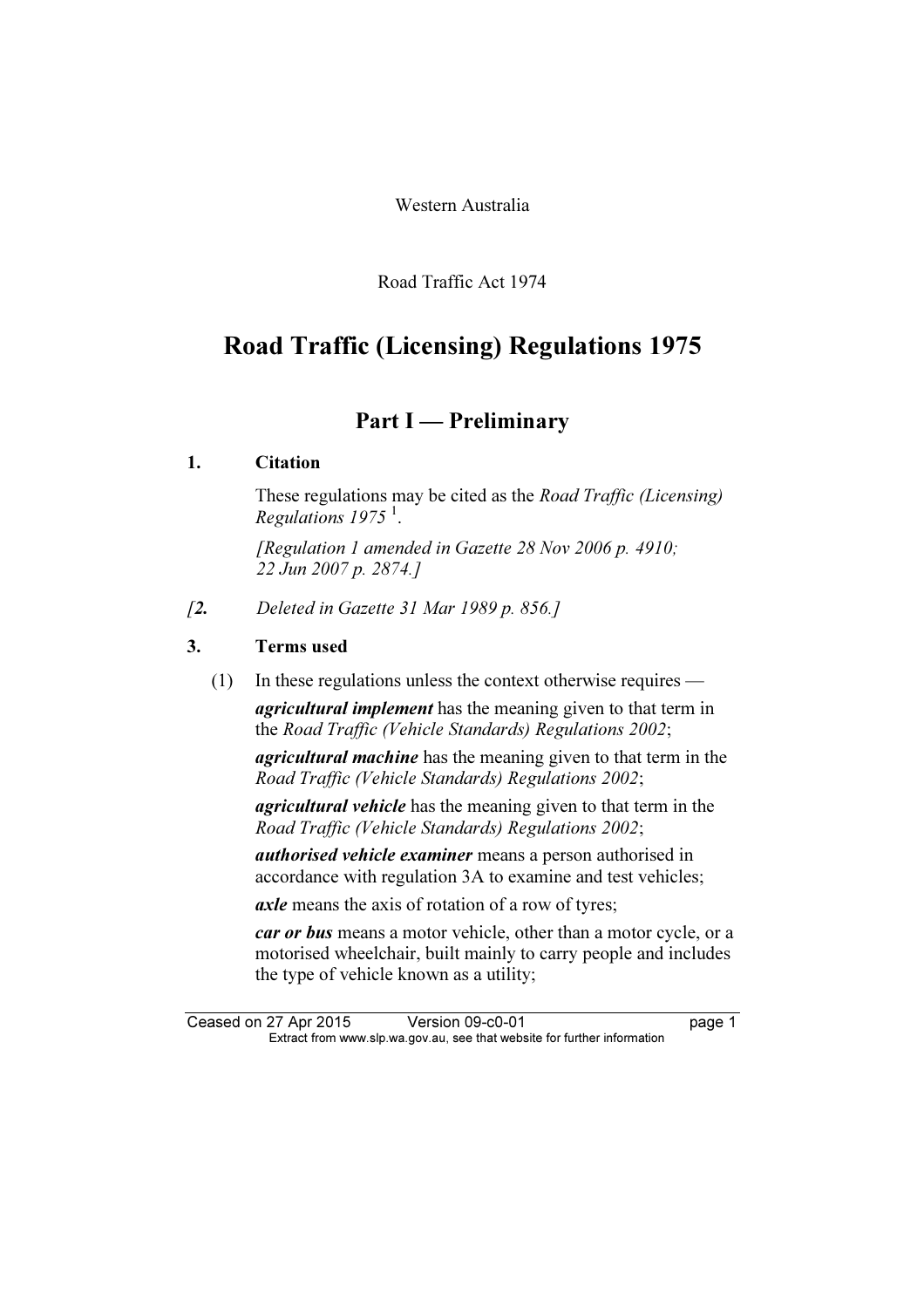character includes letter and numeral;

compliance plate in relation to a vehicle means a plate that —

- (a) is approved by the Australian Motor Vehicle Certification Board; and
- (b) relates to the vehicle; and
- (c) indicates that the vehicle complies with all Australian Design Rules applicable to vehicles of that make, model and year of manufacture;

converter dolly has the meaning given to that term in the Road Traffic (Vehicle Standards) Regulations 2002;

electric personal transporter has the meaning given in the Road Traffic Code 2000 regulation 3(1);

electric personal transporter use area has the meaning given in the *Road Traffic Code 2000* regulation 3(1);

goods vehicle means a motor vehicle built or modified to be used primarily to carry goods or materials used in any trade, business or industry;

heavy trailer means a trailer, other than a towed special purpose vehicle, with an MRC exceeding 4 500 kg;

heavy vehicle means —

- (a) a vehicle with an MRC exceeding 4 500 kg that is an agricultural vehicle, a car or bus, a goods vehicle, a motor home, a prime mover or a special purpose vehicle; or
- (b) a heavy trailer;

*identifier*, in relation to a vehicle, has the same meaning as in regulation 2 of the Road Traffic (Written-Off Vehicle Register) Regulations 2003;

*licence holder*, in relation to a vehicle, means a person in whose name the vehicle is licensed;

manufacturer's gross vehicle mass means the value recorded by the Director General as the maximum laden mass recommended by the manufacturer, by specification or

page 2 Version 09-c0-01 Ceased on 27 Apr 2015<br>Extract from www.slp.wa.gov.au, see that website for further information  $\mathbf{F}$  from which was the set that we besite for further information  $\mathbf{F}$ 

r. 3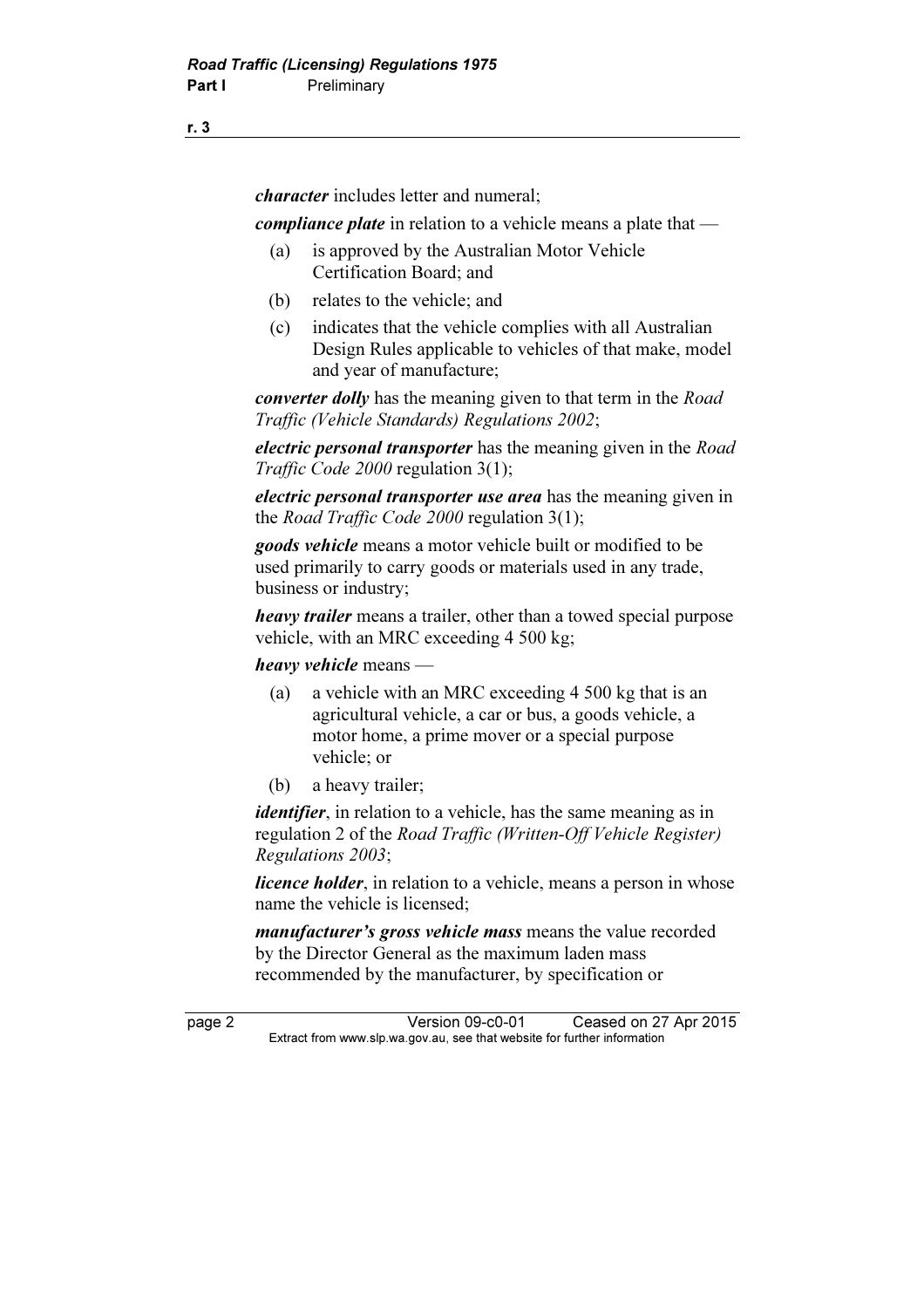otherwise, at which that vehicle, or a vehicle of the same make and class or series, or a similar class or series, should be operated;

*motor cycle* means a motor vehicle, other than a motorised wheelchair or a goods vehicle, that is not equipped with a permanent cab and cab roof and that —

- (a) is designed to travel on 2 wheels, or, with a sidecar attached, 3 wheels; or
- (b) has 3 wheels arranged so that the axis of rotation of 2 wheels lies on the same straight line and each of those 2 wheels is equidistant from the third;

*motor home* means a motor vehicle built for human habitation:

*motor vehicle* has the meaning given to that term in the *Road* Traffic (Vehicle Standards) Regulations 2002;

*motorised wheelchair* means a chair-type vehicle that —

- (a) is fitted with 3 or more wheels; and
- (b) is fitted and designed only for the use of persons with a physical disability;

**MRC** (which stands for "mass rating for charging") means —

- (a) the mass recorded on the compliance plate as
	- (i) the aggregate trailer mass; or
	- (ii) the gross trailer mass rating; or
	- (iii) the gross vehicle mass;
	- or
- (b) in relation to a vehicle where there is no compliance plate, the maximum permissible loaded mass of the vehicle as determined by the Director General;

name plates means identification tablets or number plates referred to in regulation 24(4b);

ordinary plates means identification tablets or number plates that are not personalised plates, trade plates referred to in regulation 26, special plates or name plates;

Ceased on 27 Apr 2015 Version 09-c0-01 page 3<br>Extract from www.slp.wa.gov.au, see that website for further information  $\mathbf{F}$  from which was the set that we besite for further information  $\mathbf{F}$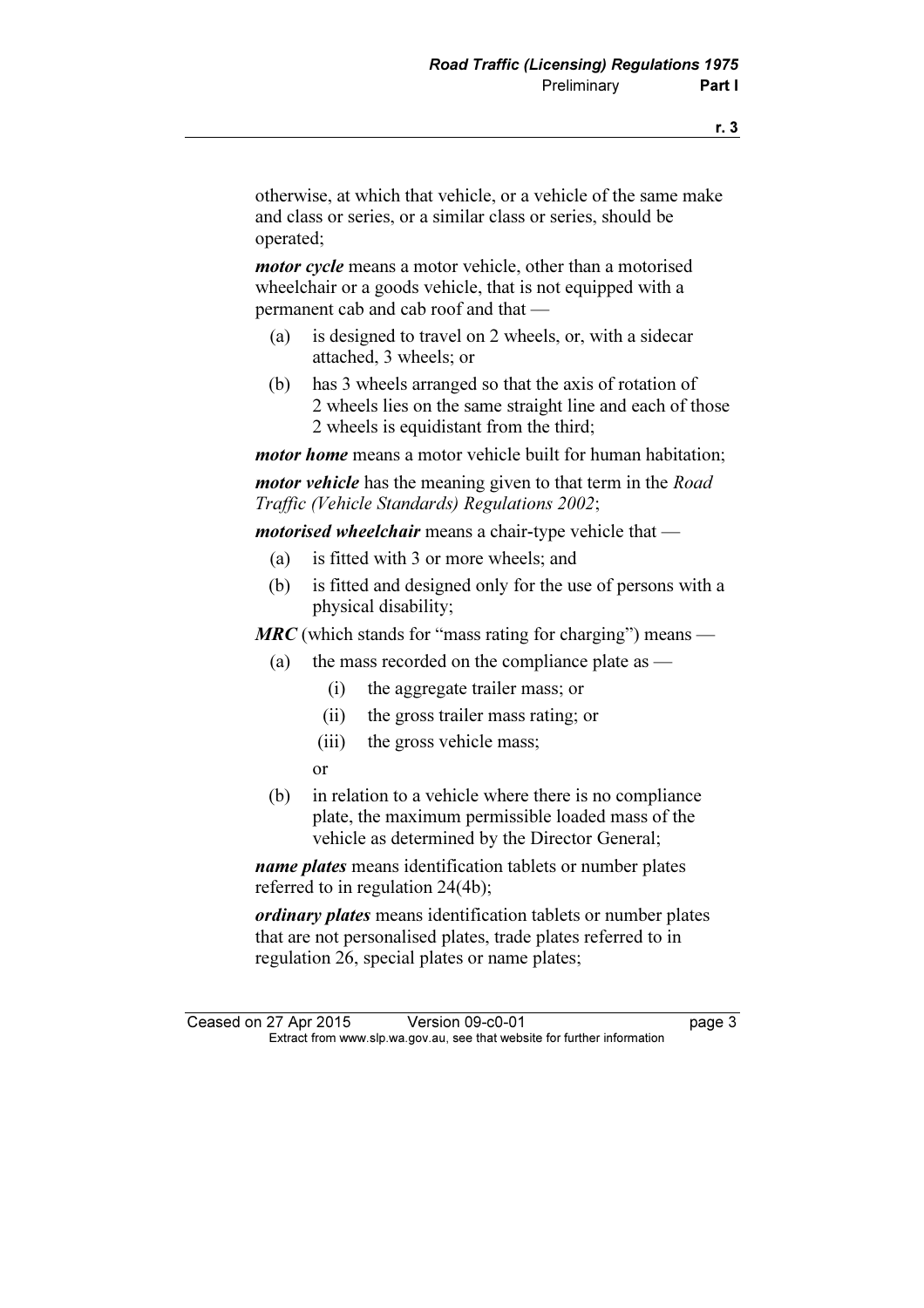personalised plates means —

- (a) in relation to personalised plates issued before the coming into operation of the Road Traffic (Licensing) Amendment Regulations  $1988<sup>1</sup>$ , identification tablets or number plates being reflective plates consisting of no more than 7 characters, the first being a letter and the last being the letter "P";
- (b) in relation to personalised plates issued after the coming into operation of the Road Traffic (Licensing) Amendment Regulations  $1988<sup>1</sup>$ , identification tablets or number plates being reflective plates consisting of no more than 6 characters, the first being a letter;

**prime mover** has the meaning given to that term in the *Road* Traffic (Vehicle Standards) Regulations 2002;

reflective plates means identification tablets or number plates that have —

- (a) non-reflective identifying characters superimposed on a reflective background; or
- (b) reflective identifying characters superimposed on a non-reflective background;

renewal period, in relation to a vehicle licence, means the period —

- (a) beginning 3 months before the day on which the licence is to expire; and
- (b) in the case of a licence except a seasonal heavy vehicle licence, ending 3 months after the day on which the licence expired; and
- (c) in the case of a seasonal heavy vehicle licence, ending —
	- (i) 2 months after the day on which the licence expired; or
	- (ii) 11 months after the day on which the licence was granted,

whichever comes first;

page 4 Version 09-c0-01 Ceased on 27 Apr 2015<br>Extract from www.slp.wa.gov.au, see that website for further information  $\mathbf{F}$  from which was the set that we besite for further information  $\mathbf{F}$ 

r. 3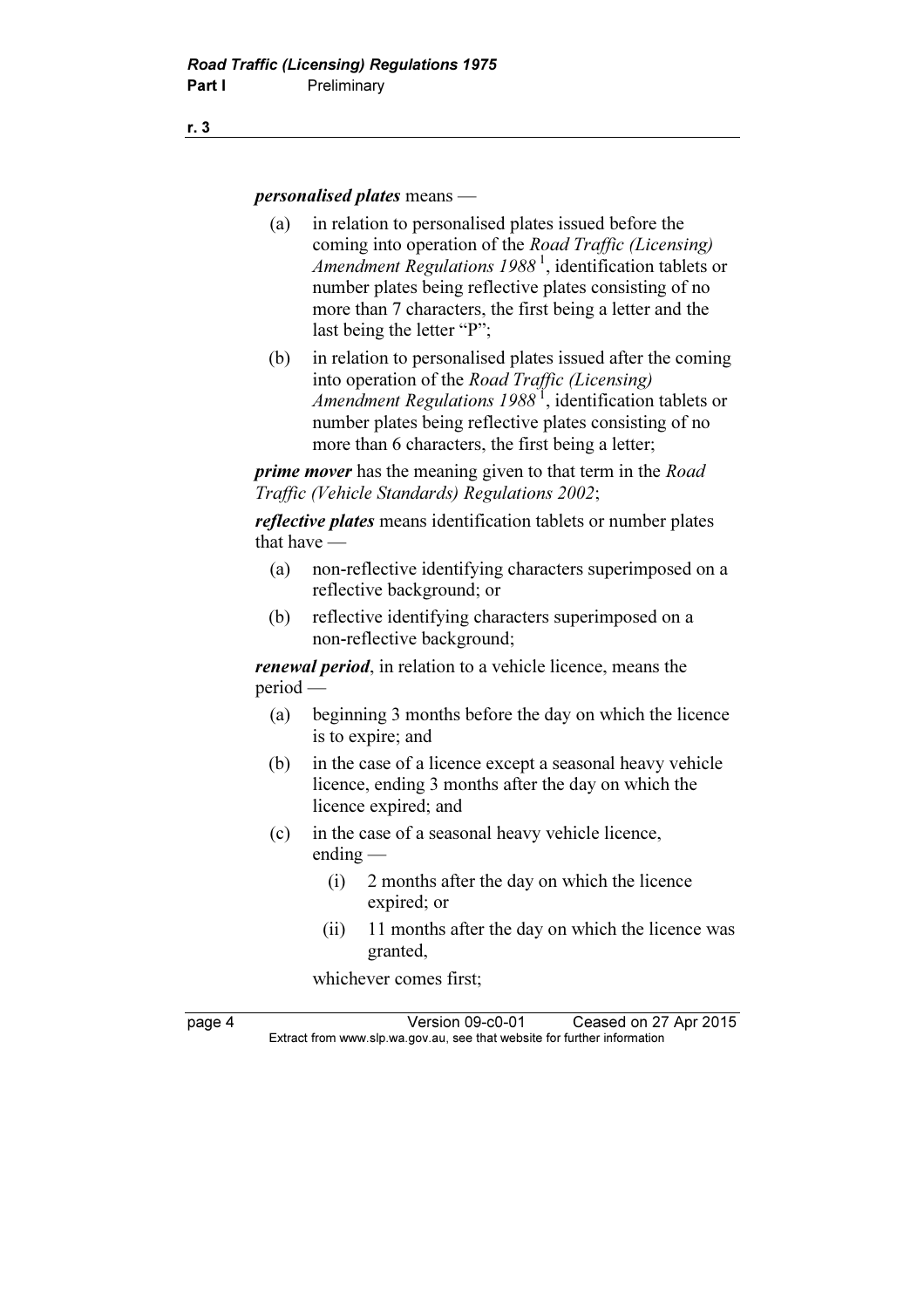repairable write-off has the same meaning as in regulation 2 of the Road Traffic (Written-Off Vehicle Register) Regulations 2003;

restricted access vehicle has the same meaning as it has in the Vehicle Standards;

seasonal heavy vehicle licence means a heavy vehicle licence that is endorsed "seasonal" under regulation 9A(7);

semi-trailer has the meaning given to that term in the Road Traffic (Vehicle Standards) Regulations 2002;

special plates means identification tablets or number plates referred to in regulation 24(4a);

special purpose vehicle means a vehicle, other than a tow truck or an agricultural vehicle, built for a purpose other than carrying passengers or a load;

statutory write-off has the same meaning as in regulation 7 of the Road Traffic (Written-Off Vehicle Register) Regulations 2003;

tow truck has the meaning given to that term in the Road Traffic (Tow Truck) Regulations 1975 regulation 2;

**trailer** has the meaning given to that term in the *Road Traffic* (Vehicle Standards) Regulations 2002;

unloaded mass has the same meaning as it has in the Vehicle Standards;

vehicle identification number means a vehicle identification number that is required under the Vehicle Standards to be affixed to a vehicle;

Vehicle Standards means the Road Traffic (Vehicle Standards) Regulations 2002 and the Road Traffic (Vehicle Standards) Rules 2002;

Written-Off Vehicle Register means the register maintained under regulation 13 of the Road Traffic (Written-Off Vehicle Register) Regulations 2003.

Ceased on 27 Apr 2015 Version 09-c0-01 page 5<br>Extract from www.slp.wa.gov.au, see that website for further information  $\mathbf{F}$  from which was the set that we besite for further information  $\mathbf{F}$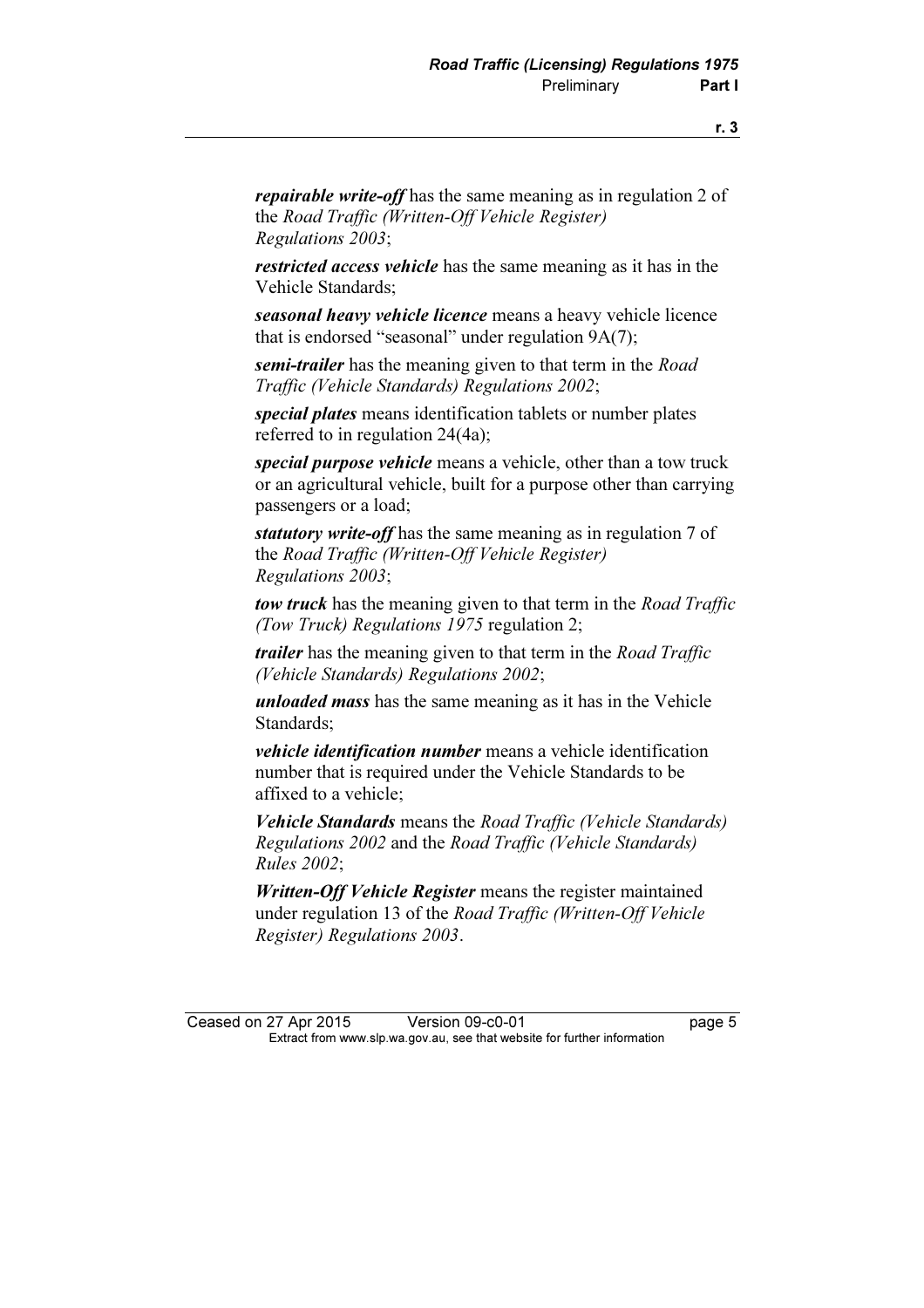r. 3AA

| Where in these regulations reference is made to the use or          |
|---------------------------------------------------------------------|
| driving of a vehicle, the reference is to the doing of those things |
| on a road.                                                          |

(3) On a vehicle's compliance plate —

"ATM" refers to "aggregate trailer mass";

"GTMR" refers to "gross trailer mass rating";

"GVM" refers to "gross vehicle mass".

- (4) For the purposes of these regulations
	- (a) 2 axles not more than one metre apart shall be regarded as one axle; and
	- (b) 3 axles, where the outside axles are not more than 2 m apart, shall be regarded as 2 axles; and
	- (c) 4 axles, where the outside axles are not more than 3.2 m apart, shall be regarded as 3 axles.

 [Regulation 3 amended in Gazette 1 Aug 1975 p. 2795; 5 Dec 1975 p. 4369; 23 Jul 1976 p. 2534; 20 May 1977 p. 1510-11; 10 Nov 1977 p. 4189; 29 Sep 1978 p. 3578; 31 Dec 1980 p. 4427; 2 Feb 1982 p. 401; 24 May 1985 p. 1761; 29 Nov 1985 p. 4452; 10 Jun 1988 p. 1906; 30 Jun 1989 p. 1906; 21 Sep 1990 p. 4940; 28 Sep 1990 p. 5072-3; 24 Nov 1995 p. 5449; 22 Dec 1995 p. 6194-5; 24 May 1996 p. 2173-4; 31 Jan 1997 p. 682; 1 Jul 1997 p. 3273; 25 May 1999 p. 2068; 1 Nov 2002 p. 5391; 3 Jan 2003 p. 11; 31 Oct 2003 p. 4566-7; 16 Sep 2005 p. 4326; 28 Nov 2006 p. 4899-900; 31 Dec 2009 p. 5405-6; 24 Sep 2010 p. 5018; 12 Apr 2013 p. 1540; 9 Sep 2014 p. 3249.]

#### 3AA. Vehicles required to be licensed

 (1) A vehicle for which a licence is required by section 15(1) of the Act is any motor vehicle or trailer except as described in subregulation (2).

page 6 Version 09-c0-01 Ceased on 27 Apr 2015<br>Extract from www.slp.wa.gov.au, see that website for further information  $\mathbf{F}$  from which was the set that we besite for further information  $\mathbf{F}$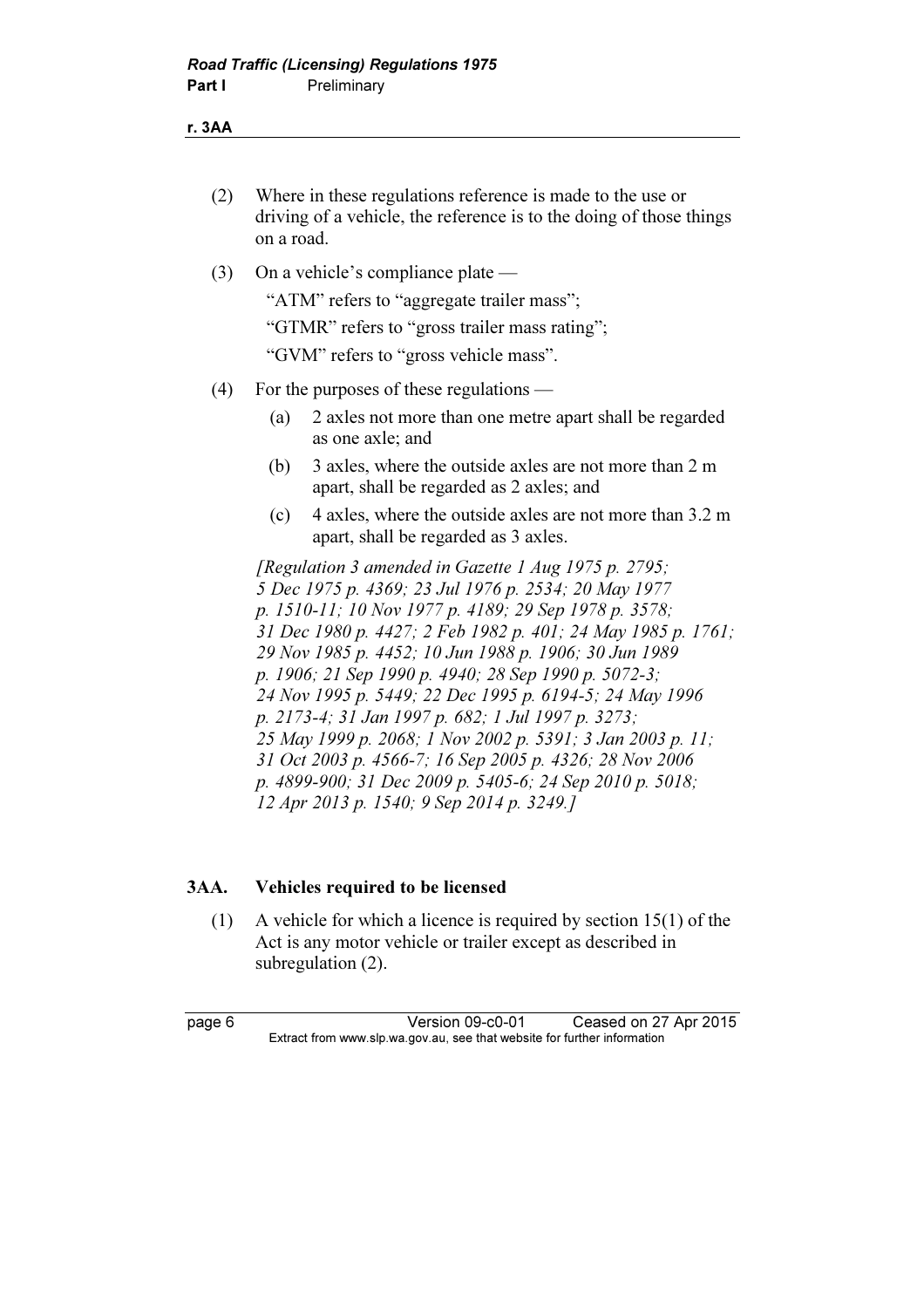- (2) The exception in subregulation (1) applies to
	- (a) an agricultural implement being towed on a road by another vehicle if the towing vehicle is the subject of a vehicle licence or permit; or
	- (b) an unlicensed vehicle of any type being towed on a road by a tow truck that is the subject of a vehicle licence or permit; or
	- (c) a motor vehicle that is designed so as not to be capable of a speed exceeding 10 km/h; or
	- (d) a power assisted pedal cycle; or
	- (e) an electric personal transporter that cannot travel at a speed exceeding 10 km/h being used in an electric personal transporter use area.

 [Regulation 3AA inserted in Gazette 28 Nov 2006 p. 4901; amended in Gazette 12 Apr 2013 p. 1540.]

Ceased on 27 Apr 2015 Version 09-c0-01 page 7<br>Extract from www.slp.wa.gov.au, see that website for further information  $\mathbf{F}$  from which was the set that we besite for further information  $\mathbf{F}$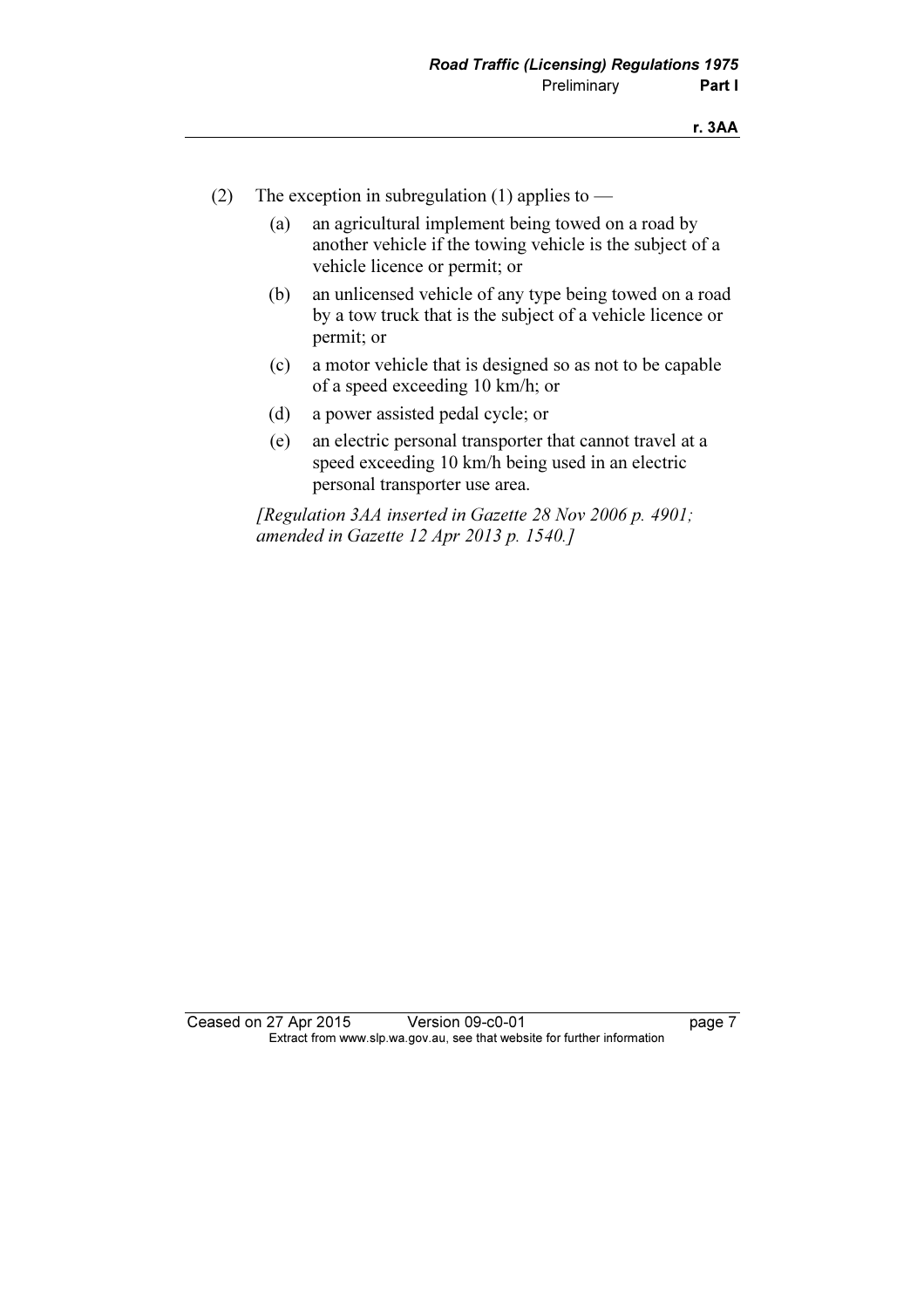r. 3A

## Part IA — Inspection of vehicles

[Heading inserted in Gazette 31 Dec 1980 p. 4427.]

#### 3A. Persons may be authorised to examine vehicles

- (1) The Director General may authorise
	- (a) persons to examine and test vehicles;
	- (b) persons to establish premises as inspection stations for the purpose of examining and testing vehicles,

and may cancel any such authorisation.

- (2) An authorisation under this regulation
	- (a) shall be subject to such conditions as the Director General specifies in the authorisation; and
	- (b) shall be in writing and, if cancelled, shall be cancelled in writing; and
	- (c) shall be displayed at the authorised inspection station where the examination and testing of vehicles is carried out.

 [Regulation 3A inserted in Gazette 31 Dec 1980 p. 4427; amended in Gazette 2 Feb 1982 p. 401; 20 Sep 1991 p. 4945; 17 Aug 1993 p. 4429; 31 Jan 1997 p. 683; 28 Nov 2006 p. 4900.]

[3**B.** Deleted in Gazette 28 Nov 2006 p. 4901.]

#### 3C. Certificate of inspection

 $(1A)$  In this regulation —

approved place means a place that is an authorised inspection station or is otherwise approved of by the Director General.

- (1) The following persons may issue or refuse to issue a certificate of inspection in relation to a vehicle —
	- (a) members of the Police Force;

page 8 Version 09-c0-01 Ceased on 27 Apr 2015<br>Extract from www.slp.wa.gov.au, see that website for further information  $\mathbf{F}$  from which was the set that we besite for further information  $\mathbf{F}$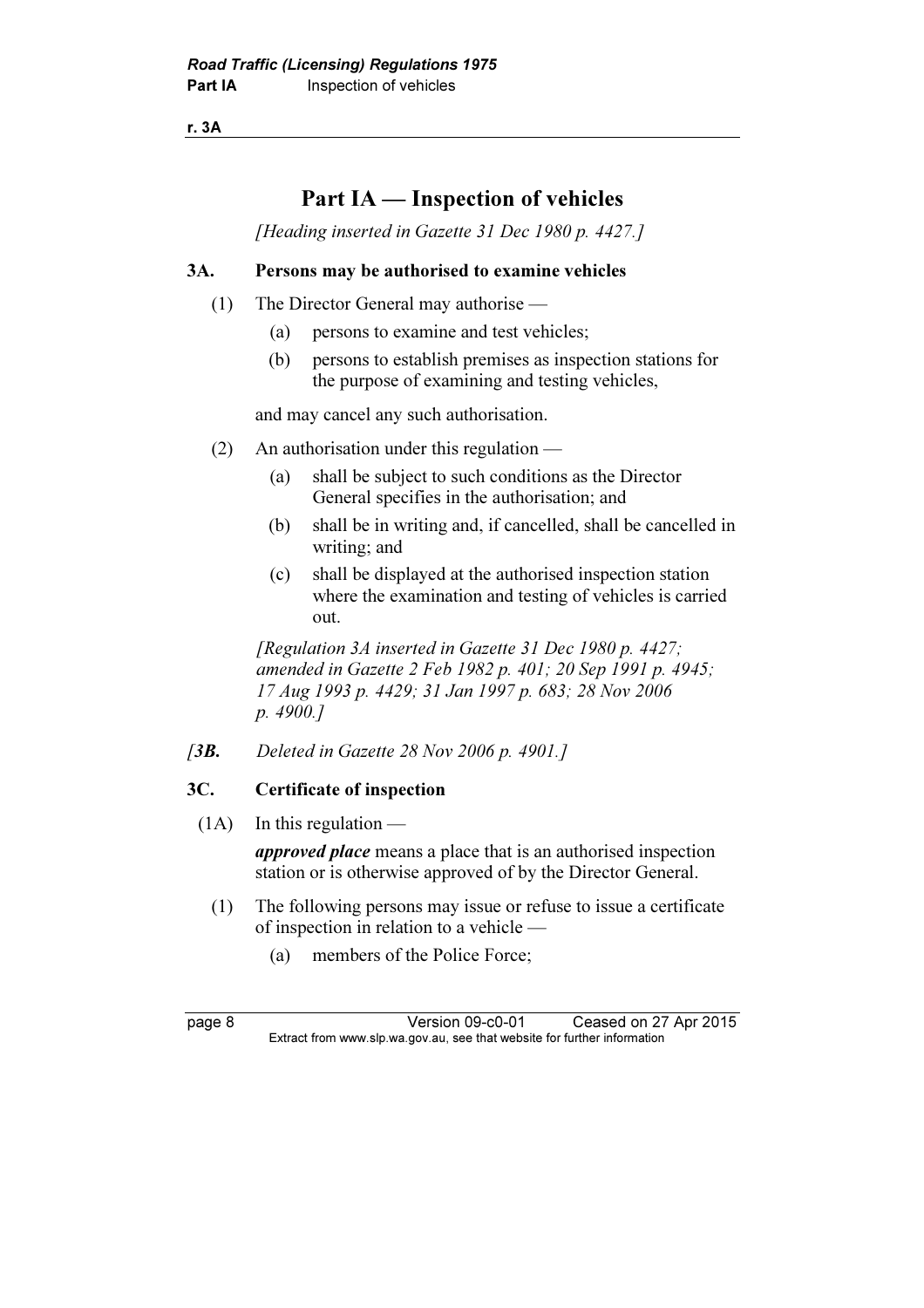- (b) wardens appointed to perform duties relating to the inspection of vehicles;
- (c) authorised vehicle examiners.
- (2) An authorisation of a person under regulation  $3A(1)(a)$  (as an authorised vehicle examiner) may specify a class of vehicle the examination and testing of which may be undertaken at a place that is not an approved place.
- (3) An authorised vehicle examiner cannot issue a valid certificate of inspection in relation to a vehicle based on the examiner's examination and testing of the vehicle unless —
	- (a) the testing and examination is undertaken at a place that is an approved place; or
	- (b) the vehicle is of a class specified under subregulation (2) in the authorisation of the examiner.

 [Regulation 3C inserted in Gazette 31 Dec 1980 p. 4427; amended in Gazette 2 Feb 1982 p. 401; 20 Sep 1991 p. 4946; 31 Jan 1997 p. 683; 14 Dec 2012 p. 6208.]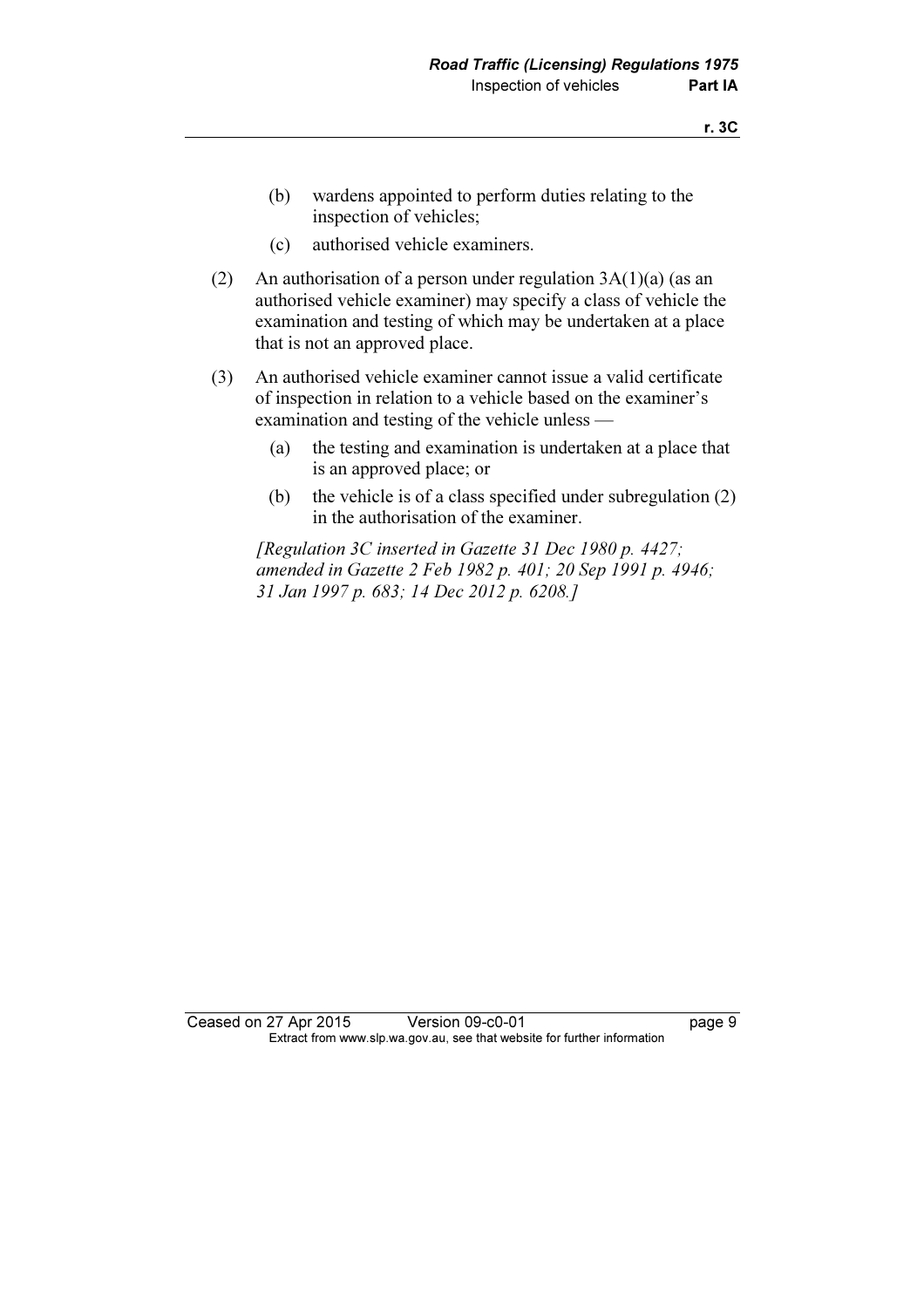r. 3D

### Part II — Licences

#### 3D. Minimum age of applicant for grant of licence

- (1) Except as provided in subregulation (2), the minimum age at which an individual may apply for the grant of a vehicle licence is 16 years.
- (2) The minimum age at which an individual may apply for the grant of a heavy vehicle licence is 18 years.

 [Regulation 3D inserted in Gazette 30 Jan 2001 p. 628; amended in Gazette 28 Nov 2006 p. 4901 and 4910-11.]

#### 3E. Proof of age and identity of applicant for grant of licence

 An application for the grant of a vehicle licence is to be accompanied by such proof of the applicant's age and identity as the Director General may require.

[Regulation 3E inserted in Gazette 30 Jan 2001 p. 628; amended in Gazette 28 Nov 2006 p. 4910-11.]

#### 3F. Registered write-offs

 For the purposes of these regulations and the Act sections 17(2) and 23A, a vehicle is taken not to comply with the Vehicle Standards if —

- (a) the vehicle is registered as a statutory write-off or a repairable write-off in the Written-Off Vehicle Register, and the registration has not been cancelled; or
- (b) the vehicle carries as an identifier a number that is registered in the Written-Off Vehicle Register as the identifier of a vehicle that is a statutory write-off or a repairable write-off, and the registration has not been cancelled.

 [Regulation 3F inserted in Gazette 31 Oct 2003 p. 4567; amended in Gazette 23 Dec 2005 p. 6283.]

page 10 Version 09-c0-01 Ceased on 27 Apr 2015<br>Extract from www.slp.wa.gov.au, see that website for further information  $\mathbf{F}$  from which was the set that we besite for further information  $\mathbf{F}$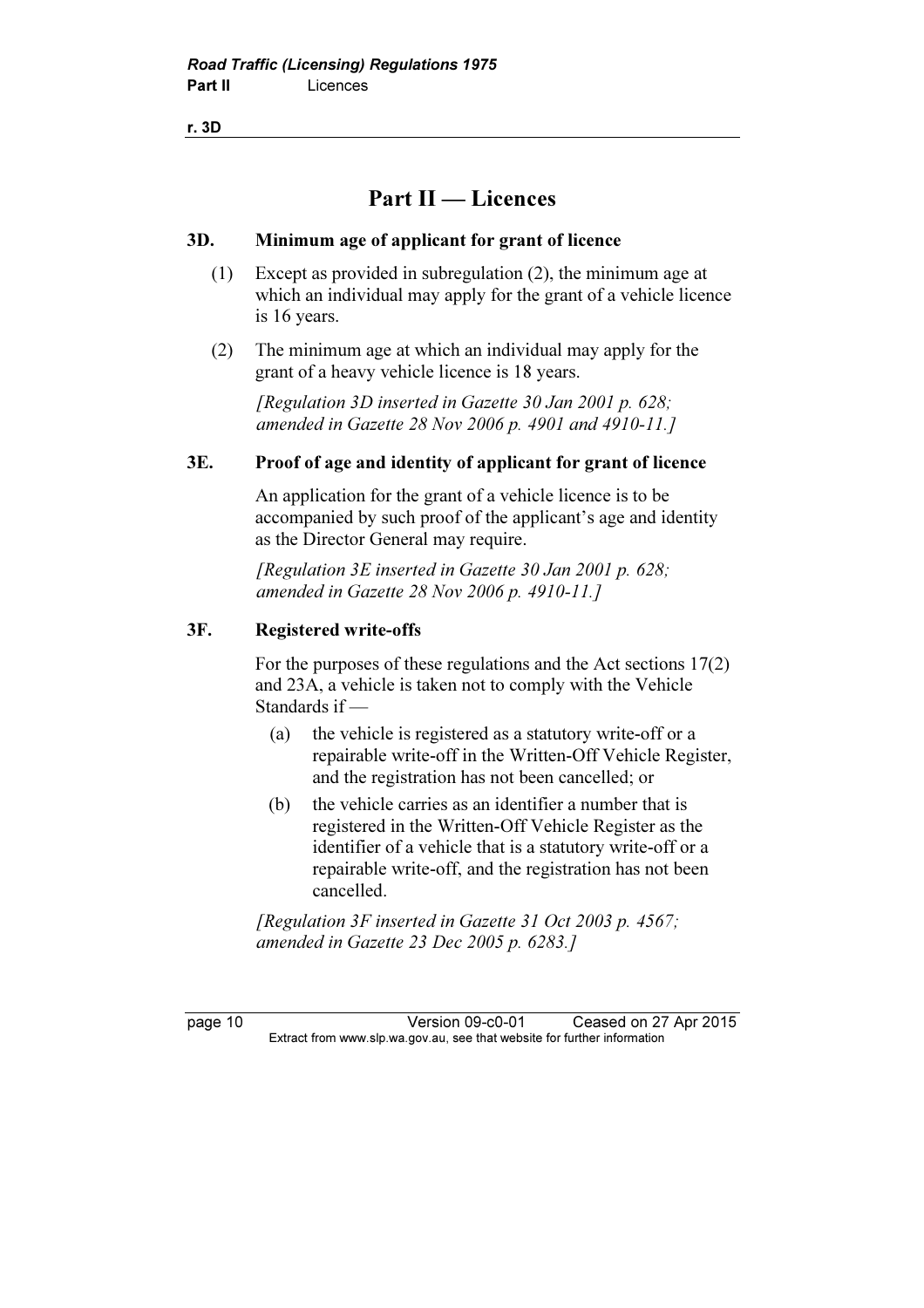#### 4. Inspection for licensing purposes

- (1) Where an application for the grant, renewal or transfer of a vehicle licence is received and, under a notice given pursuant to section 29(1) of the Act, the grant, renewal or transfer, as the case may be, of that licence is prohibited unless and until the vehicle has been examined and a certificate of inspection has been issued, the Director General shall either —
	- (a) examine the vehicle; or
	- (b) require the applicant to produce to the Director General a certificate of inspection issued by an authorised vehicle examiner not more than 3 months before the date of the application.
- (2) Where an application for the grant or renewal of a vehicle licence is received and subregulation (1) does not apply, the Director General may, if the Director General thinks necessary —
	- (a) examine the vehicle; or
	- (b) require the applicant to cause the vehicle to be examined by an authorised vehicle examiner,

 and shall not grant or renew the licence if the vehicle is not found to be such as may be licensed under regulation 9.

 [Regulation 4 inserted in Gazette 31 Dec 1980 p. 4427; amended in Gazette 2 Feb 1982 p. 401; 29 Jul 1994 p. 3859; 31 Jan 1997 p. 682 and 683; 28 Nov 2006 p. 4910-11.]

#### 4A. Declaration as to immobiliser

 A person applying for the grant or transfer of a licence for a motor vehicle to which rule 176 of the Road Traffic (Vehicle Standards) Rules 2002 applies, must declare in writing, at the time of making the application, whether the vehicle complies with that rule.

[Regulation 4A inserted in Gazette 1 Nov 2002 p. 5391.]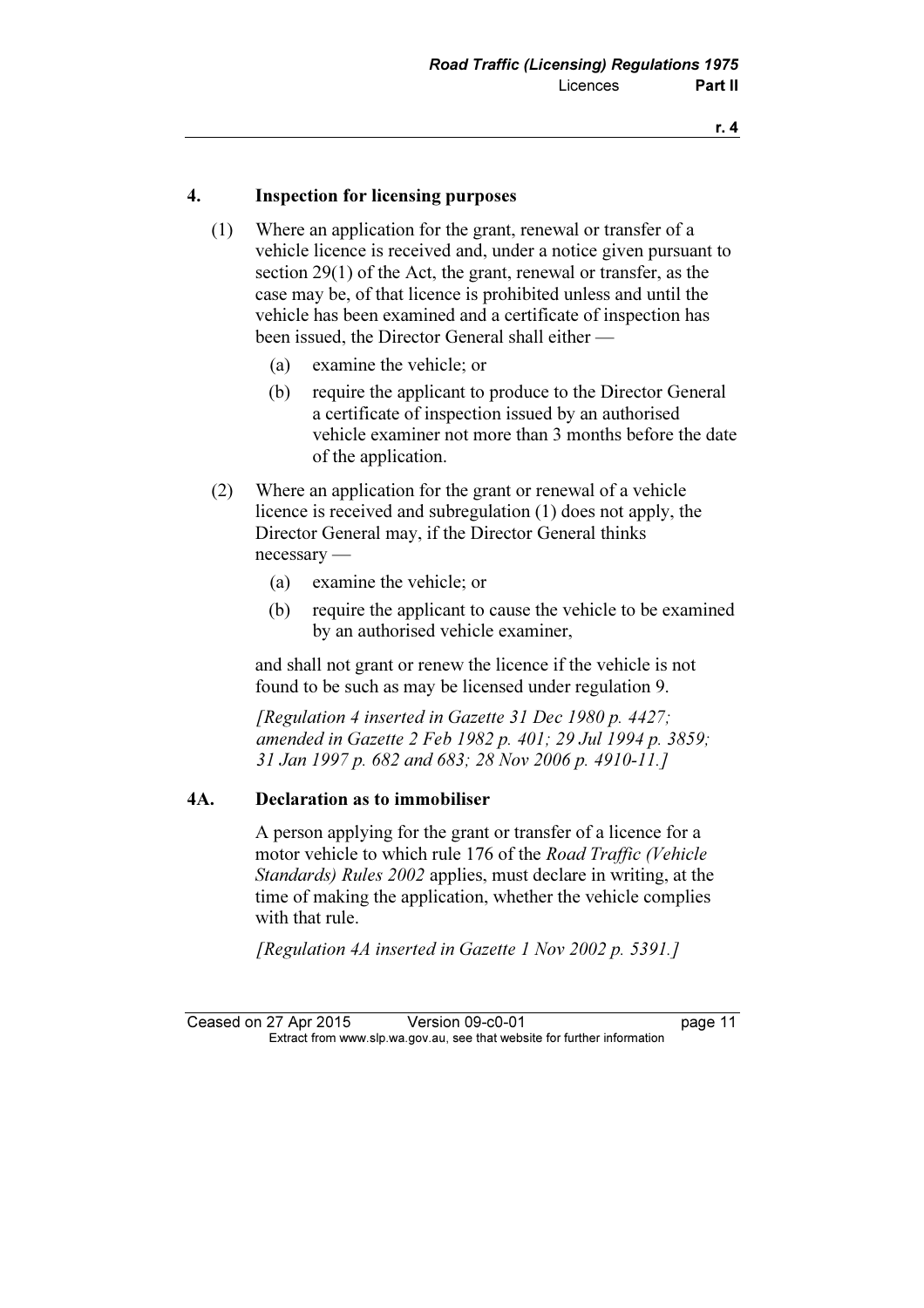#### 4B. Grant of vehicle licence

- (1) Except as provided in section 17 of the Act and subregulation (2), where an application is made for the grant of a licence for —
	- (a) a vehicle not previously licensed under the Act; or
	- (b) a vehicle for which the licence last granted or renewed under the Act expired a period of more than 15 days before the application was made,

 the Director General is to grant a licence for the vehicle to the applicant for a period referred to in regulation 4D.

- $(2)$  Where
	- (a) an application is made for the grant of a vehicle licence referred to in subregulation (1)(b); and
	- (b) the application is made within the renewal period relating to a licence for the vehicle; and
	- (c) the number plate or number plates issued for the vehicle have not been returned to the Director General,

 the Director General may refuse to grant the licence, in which case the application is to be regarded as an application for a renewal of the licence last granted or renewed for that vehicle.

[Regulation 4B inserted in Gazette 28 Nov 2006 p. 4901-2.]

#### 4C. Renewal of vehicle licence

- (1) Except as provided in section 17 of the Act, where an application for the renewal of a vehicle licence is made within the renewal period, the Director General is to renew the licence for a period referred to in regulation 4D.
- (2) Where an application for the renewal of a vehicle licence is made before the renewal period, the Director General is to refuse to renew the licence.
- (3) Where an application for the renewal of a vehicle licence is made after the renewal period, the Director General is to refuse

page 12 Version 09-c0-01 Ceased on 27 Apr 2015<br>Extract from www.slp.wa.gov.au, see that website for further information  $\mathbf{F}$  from which was the set that we besite for further information  $\mathbf{F}$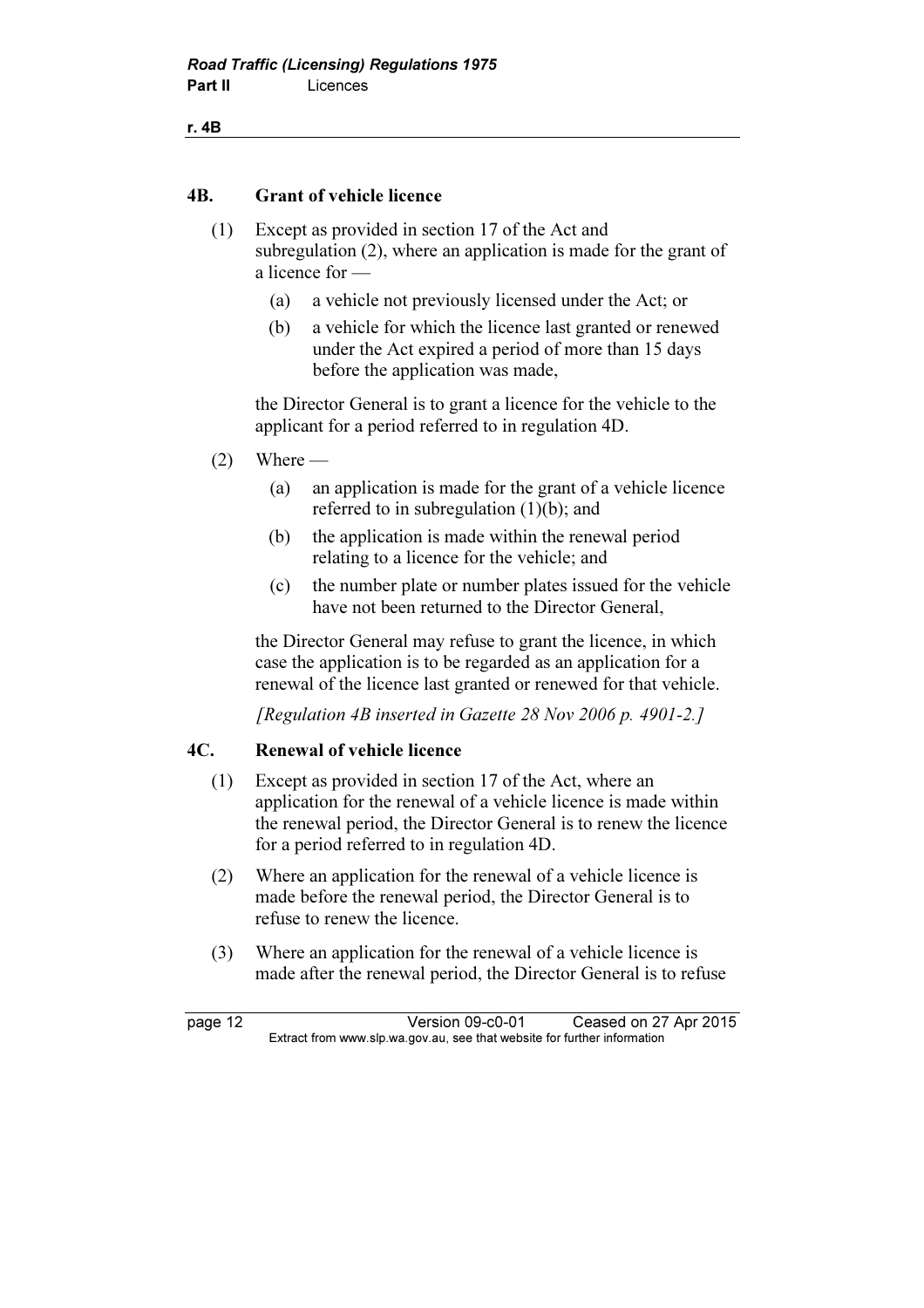to renew the licence and the application is to be regarded as an application for the grant of a licence for the vehicle.

- (4) A renewal of a vehicle licence under this regulation is to be taken to continue the licence.
- (5) For the purposes of section  $15(3)(a)$  of the Act, when a vehicle licence is renewed within the period of 15 days after the day on which the licence expired, the renewal is to be regarded as having taken effect immediately after the licence expired.
- (6) For the purposes of section  $18(2)(c)$  of the Act, when a vehicle licence is renewed more than 15 days after the day on which the licence expired, the licence is to be regarded as having been suspended on and from the day of its expiry to the day before the renewal.

[Regulation 4C inserted in Gazette 28 Nov 2006 p. 4902.]

#### 4D. Period of vehicle licence

- (1) The period for which a vehicle licence, except a heavy vehicle licence, is to be granted or renewed is a period elected by the applicant for the grant or renewal, being —
	- (a) a period of one year, 6 months or 3 months; or
	- (b) if the Director General so approves in a particular case — any period up to one year.
- (2) The period for which a heavy vehicle licence, except a seasonal heavy vehicle licence, is to be granted or renewed is a period elected by the applicant for the grant or renewal, being —
	- (a) a period of one year, 6 months or 3 months; or
	- (b) if the Director General so approves in a particular case — any period up to one year.
- (3) The period for which a seasonal heavy vehicle licence is to be granted is a period elected by the applicant for the grant, being —
	- (a) a period of 6 months, 5 months, 4 months or 3 months; or

Ceased on 27 Apr 2015 Version 09-c0-01 page 13<br>Extract from www.slp.wa.gov.au, see that website for further information  $\mathbf{F}$  from which was the set that we besite for further information  $\mathbf{F}$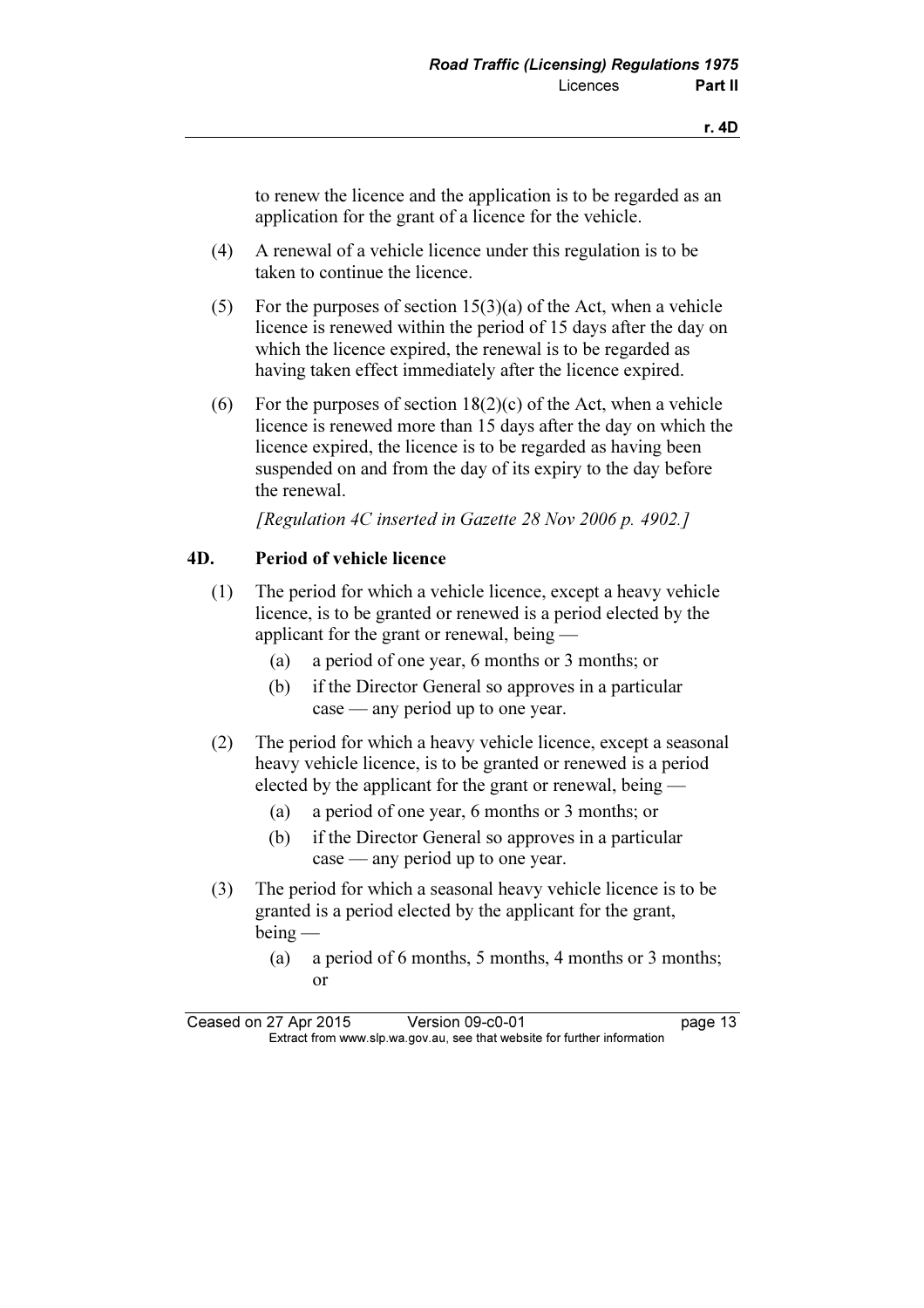(b) if the Director General so approves in a particular case — any period up to one year.

- (4) The period for which a seasonal heavy vehicle licence is to be renewed is a period elected by the applicant for the renewal, being —
	- (a) a period of one month; or
	- (b) if the Director General so approves in a particular case — any period up to one year.
- (5) The period for which a licence is granted begins on the day on which the licence is granted.
- (6) The period for which a licence is renewed begins on and from the day next succeeding the day on which the licence expires.

[Regulation 4D inserted in Gazette 28 Nov 2006 p. 4902-3.]

#### 4E. Director General may vary, grant or renew licences so that they expire on the same day

 Despite regulations 4B to 4D, the Director General may, on an application by a person who is the owner of 3 or more vehicles licensed under the Act —

- (a) vary the licences so that they all expire on the same day, being a day selected by the Director General; and
- (b) if licences have been varied under paragraph (a), grant or renew a licence for any other vehicle owned by the person so that the licence expires on the day referred to in that paragraph.

[Regulation 4E inserted in Gazette 28 Nov 2006 p. 4903.]

#### 5. Proof of ownership before grant or transfer of licence

 The Director General may, before the grant or transfer of a licence, require the applicant to furnish proof of his ownership of the vehicle, whether by statutory declaration or otherwise.

 [Regulation 5 amended in Gazette 2 Feb 1982 p. 401; 31 Jan 1997 p. 683; 28 Nov 2006 p. 4910-11.]

page 14 Version 09-c0-01 Ceased on 27 Apr 2015<br>Extract from www.slp.wa.gov.au, see that website for further information  $\mathbf{F}$  from which was the set that we besite for further information  $\mathbf{F}$ 

#### r. 4E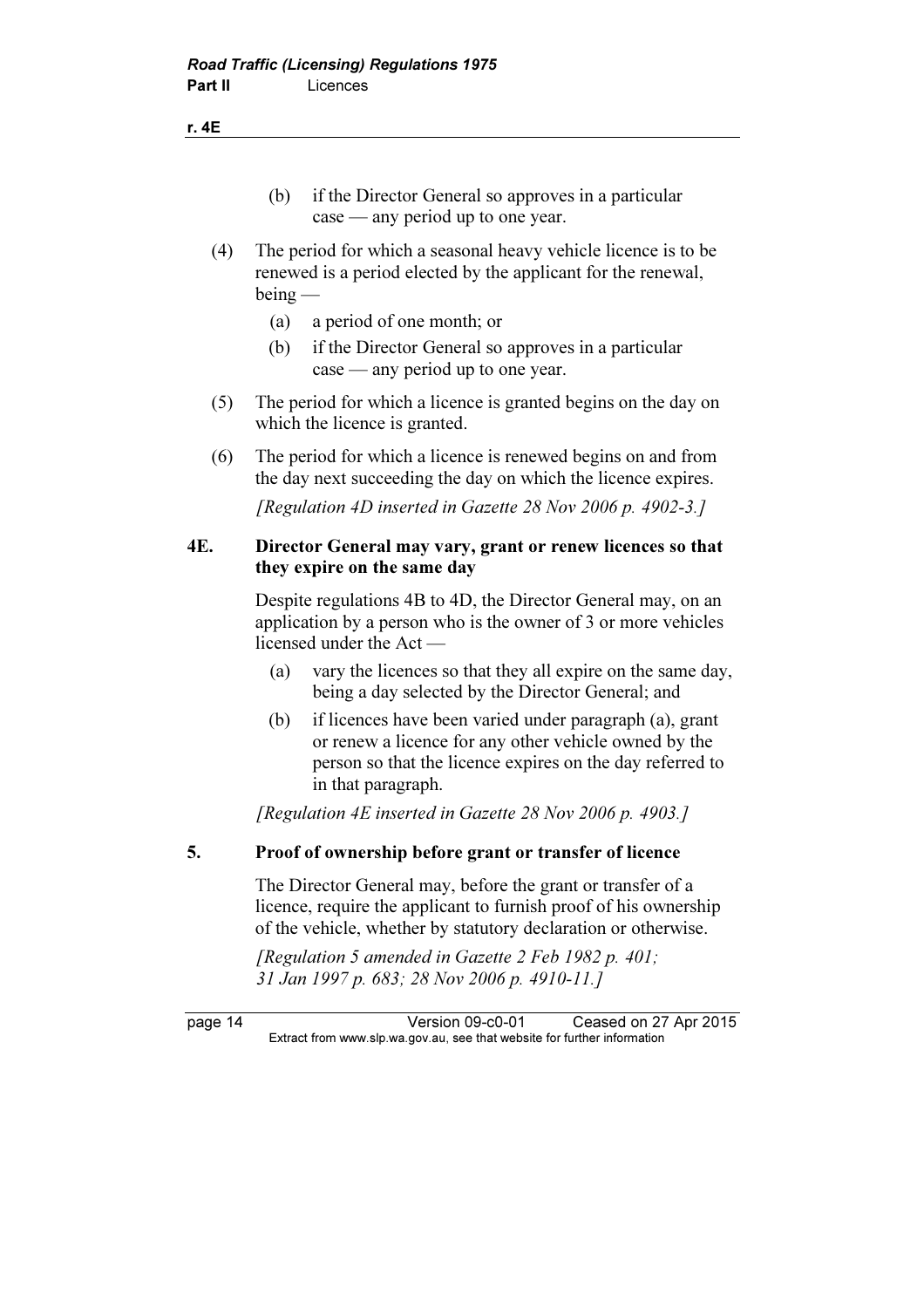#### [5A. Deleted in Gazette 2 Dec 2011 p. 5075.]

#### 6. Weighbridge certificate may be required

- (1) An applicant for a licence for a vehicle shall, if required, deliver to the licensing authority a weight ticket obtained from the person in charge of a prescribed weighbridge showing —
	- (a) the unladen mass supported on the front axle; and
	- (b) the unladen mass supported on the rear axle or axle group,

 and in each case including the mass of the axle or any axle group.

- (2) For the purposes of subregulation (1), a prescribed weighbridge  $is$  —
	- (a) a public weighbridge, as defined in the National Measurement Act 1960 (Commonwealth) section 3(1), that is mentioned in a public weighbridge licence in force under Part XI of that Act; or
	- (b) a weighbridge as defined in section 3(1) of that Act, other than a public weighbridge, that is verified under that Act.

 [Regulation 6 amended in Gazette 11 Apr 1986 p. 1382; 25 Feb 2011 p. 658.]

#### 7. Application for licence to be in writing and on form to be provided

 An application for a vehicle licence, shall be in writing, signed by or on behalf of the applicant, and made on a form provided by the Director General.

[Regulation 7 amended in Gazette 2 Feb 1982 p. 401; 31 Jan 1997 p. 683.]

Ceased on 27 Apr 2015 Version 09-c0-01 page 15<br>Extract from www.slp.wa.gov.au, see that website for further information  $\mathbf{F}$  from which was the set that we besite for further information  $\mathbf{F}$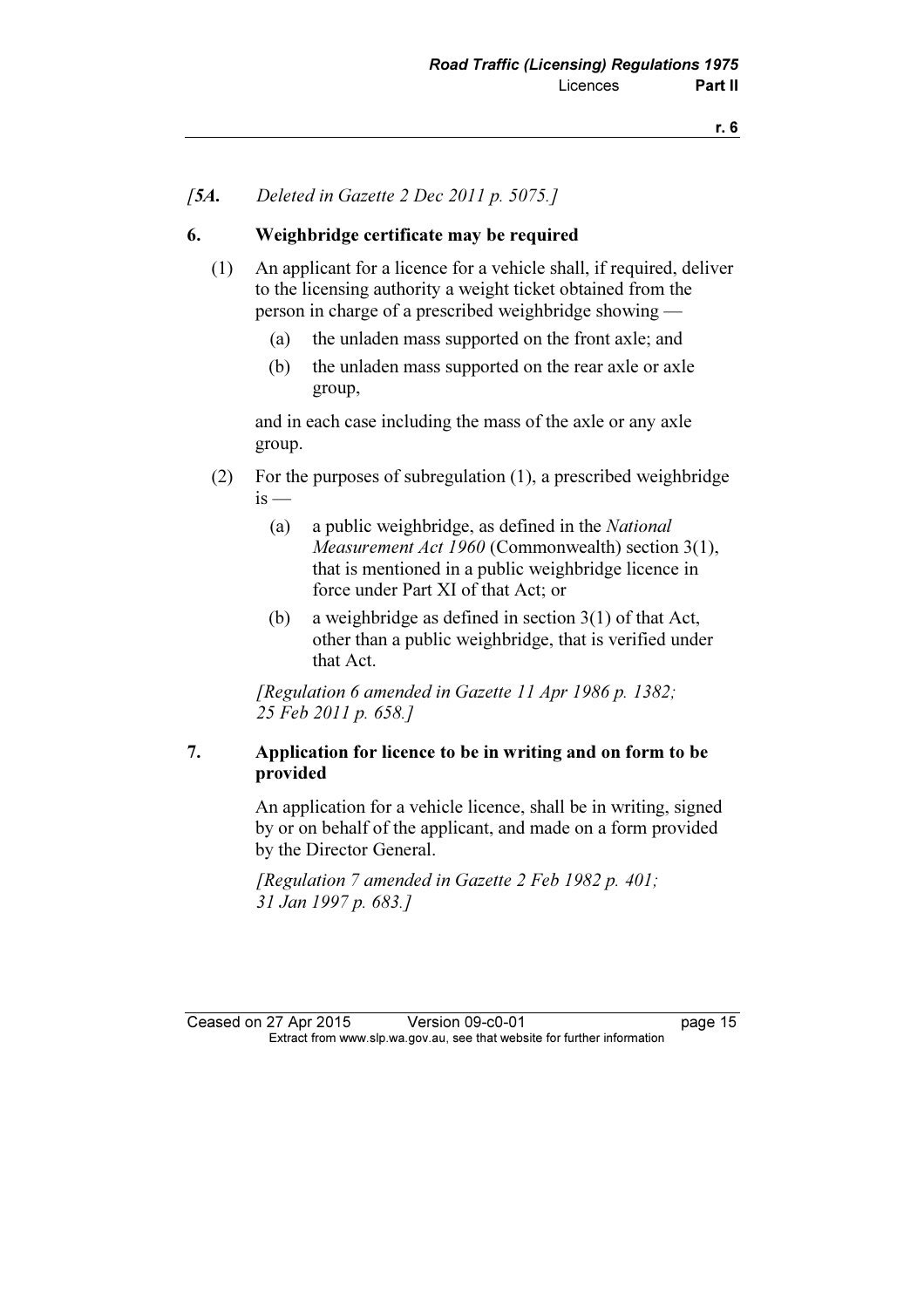8. Form of licence

 Any licence document issued by the Director General shall be in the form from time to time approved by the Minister.

[Regulation 8 amended in Gazette 2 Feb 1982 p. 401; 31 Jan 1997 p. 683; 28 Nov 2006 p. 4904.]

[8A, 8B. Deleted in Gazette 28 Nov 2006 p. 4904.]

#### 9. Classes of vehicle licences

- (1) Subject to the succeeding provisions of this regulation, the Director General may license a motor vehicle as of any one of 3 classes, namely Class A, Class B or Class C.
- (2) The Director General may license a motor vehicle, other than a restricted access vehicle, as of Class A, for unlimited use, if the vehicle conforms, in every respect, to the requirements of the Vehicle Standards, and not otherwise.
- (3) The Director General may license a motor vehicle as of Class B, where —
	- (a) the vehicle does not comply, in some respect, with the Vehicle Standards, if —
		- (i) the vehicle complies with the mass and dimension limits in the Vehicle Standards; and
		- (ia) the vehicle is not a restricted access vehicle; and
		- (ii) the use of the vehicle is limited in such manner as the Director General may direct and, in any event, is so limited that it will not constitute a hazard to other road users;
		- or
	- (b) the vehicle is an agricultural machine; or
	- (c) the vehicle is a restricted access vehicle and the licensing of the vehicle is specially approved, or the licensing of vehicles of its class is generally approved, by the Director General and the use of the vehicle is

page 16 Version 09-c0-01 Ceased on 27 Apr 2015<br>Extract from www.slp.wa.gov.au, see that website for further information  $\mathbf{F}$  from which was the set that we besite for further information  $\mathbf{F}$ 

r. 8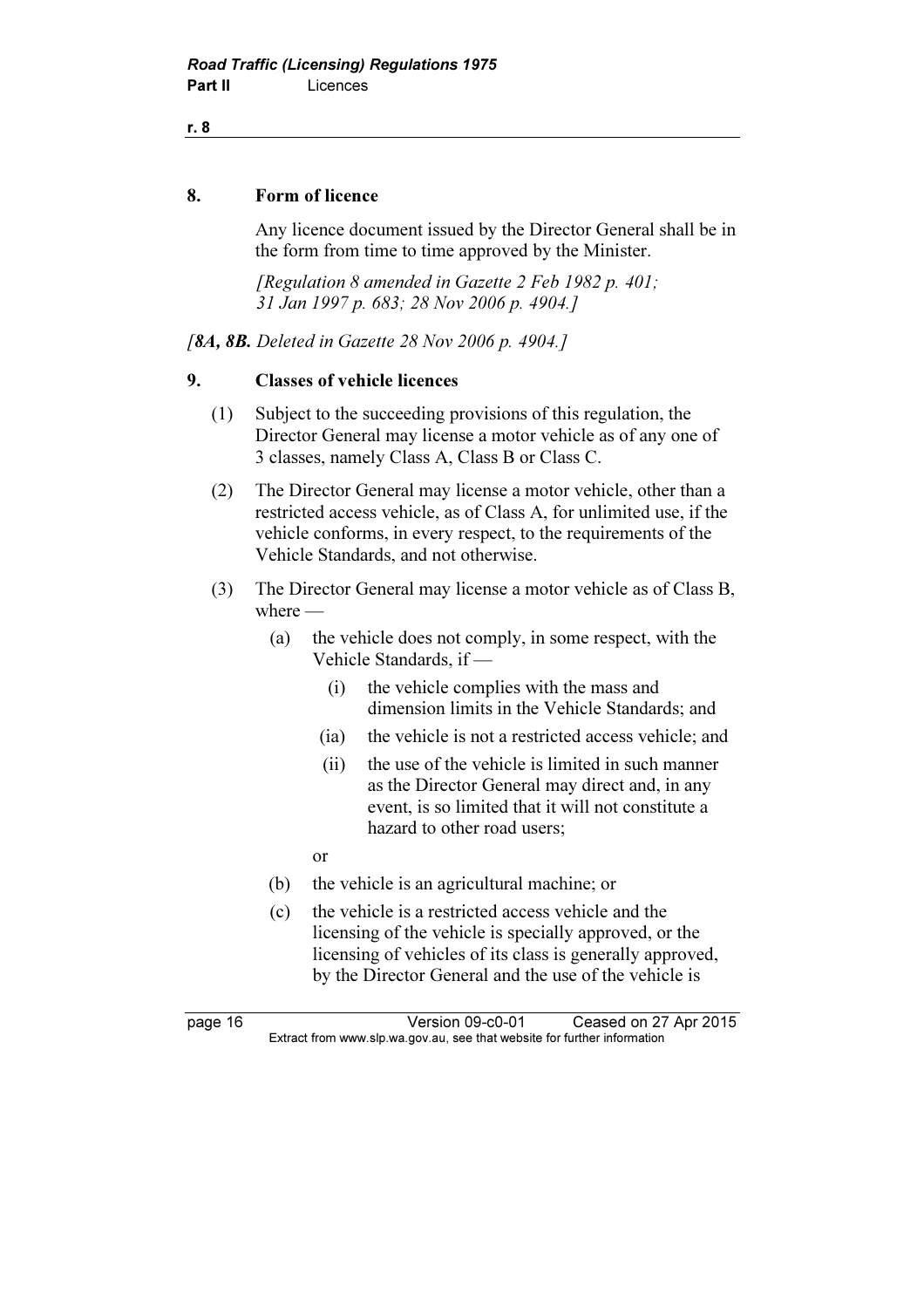limited in conformity with any conditions to which that approval is subject.

- (4) The Director General may license, as of Class C, a restricted access vehicle that —
	- (a) is so constructed, or has such weight carried by one or more axles, that it could not, without reconstruction, be made to conform to Schedule 1 to the Road Traffic (Vehicle Standards) Regulations 2002; and
	- (b) is of a class not designed primarily for the carriage of passengers or goods, but for use in the industrial pursuits of mining, quarrying, earth moving, earth drilling, forestry, timber getting, the making, maintenance or cleaning of roads or the construction of major works,

 if the licensing of the vehicle is specially approved, or the licensing of vehicles of its class is generally approved, by the Director General and the use of the vehicle is limited in conformity with any condition to which that approval is subject.

 (5) The Director General shall endorse every licence of Class B or Class C with the limitations to which its grant is subject and a person who uses, or permits or suffers a person in his employ to use, a vehicle the subject of such a licence otherwise than in conformity with those limitations commits an offence.

 [Regulation 9 amended in Gazette 10 Nov 1977 p. 4190; 2 Feb 1982 p. 401; 28 Sep 1990 p. 5072-3; 31 Jan 1997 p. 683; 4 Aug 1998 p. 3991; 1 Nov 2002 p. 5391-2; 28 Nov 2006 p. 4904 and 4910-11.]

#### 9A. Classes of licences for heavy vehicles

- (1) Without limiting regulation 9, the Director General shall grant or renew a heavy vehicle licence as of one of the classes listed in Schedule 3.
- (2) The Director General shall license a heavy vehicle as of a particular class according to —
	- (a) the description of the vehicle; and

Ceased on 27 Apr 2015 Version 09-c0-01 page 17<br>Extract from www.slp.wa.gov.au, see that website for further information  $\mathbf{F}$  from which was the set that we besite for further information  $\mathbf{F}$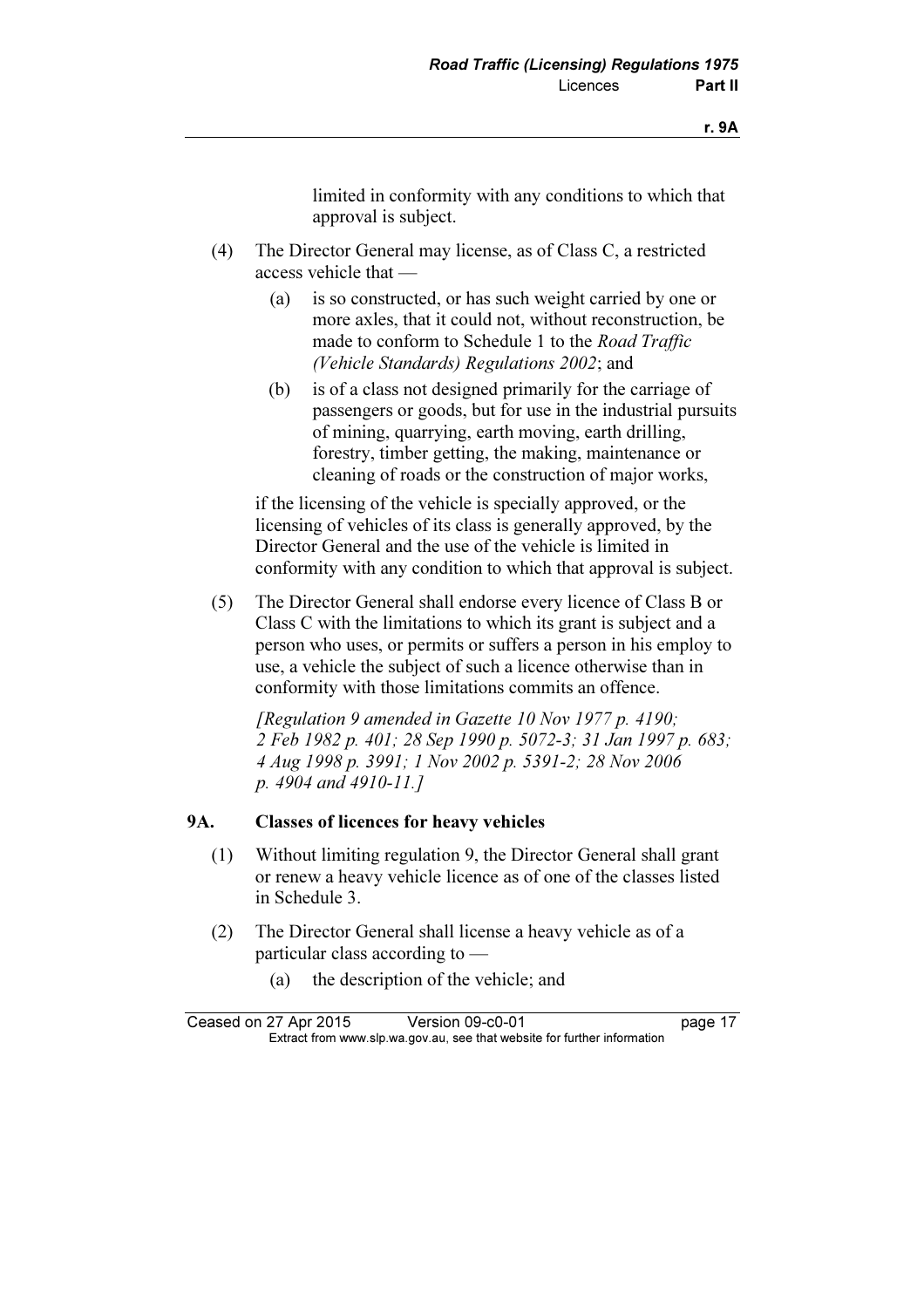r. 9A

- (b) the number of axles that the vehicle has; and
- (c) the MRC of the vehicle,

as indicated in Schedule 3.

- (3) If more than one class is appropriate for a vehicle
	- (a) of that description; and
	- (b) with that number of axles; and
	- (c) with that MRC,

 the licence shall be of whichever of those classes the owner of the vehicle nominates before the licence is granted or renewed.

- (4) If in column 4 of Schedule 3
	- (a) "nil" is indicated, a licence of the class described in column 1 includes a limitation that the vehicle shall not be used to haul a heavy trailer; or
	- (b) a number is indicated, a licence of the class described in column 1 includes a limitation that the vehicle shall not be used to haul more than that number of heavy trailers; or
	- (c) a number is indicated followed by a trailer description, a licence of the class described in column 1 includes a limitation that the vehicle shall not be used to haul more than that number of heavy trailers of that description but unless otherwise specified the hauling of trailers not of that description is not limited; or
	- (d) "nil" is indicated followed by a trailer description, a licence of that class includes a limitation that the vehicle shall not be used to haul a heavy trailer of that description.
- (5) A vehicle licence of class SR2, SR3, SR4 or SR5 in Schedule 3 includes a limitation that the vehicle shall not be used to haul a heavy trailer if the vehicle and trailer together have more than 6 axles or a mass greater than 42.5 tonnes.

page 18 Version 09-c0-01 Ceased on 27 Apr 2015<br>Extract from www.slp.wa.gov.au, see that website for further information  $\mathbf{F}$  from which was the set that we besite for further information  $\mathbf{F}$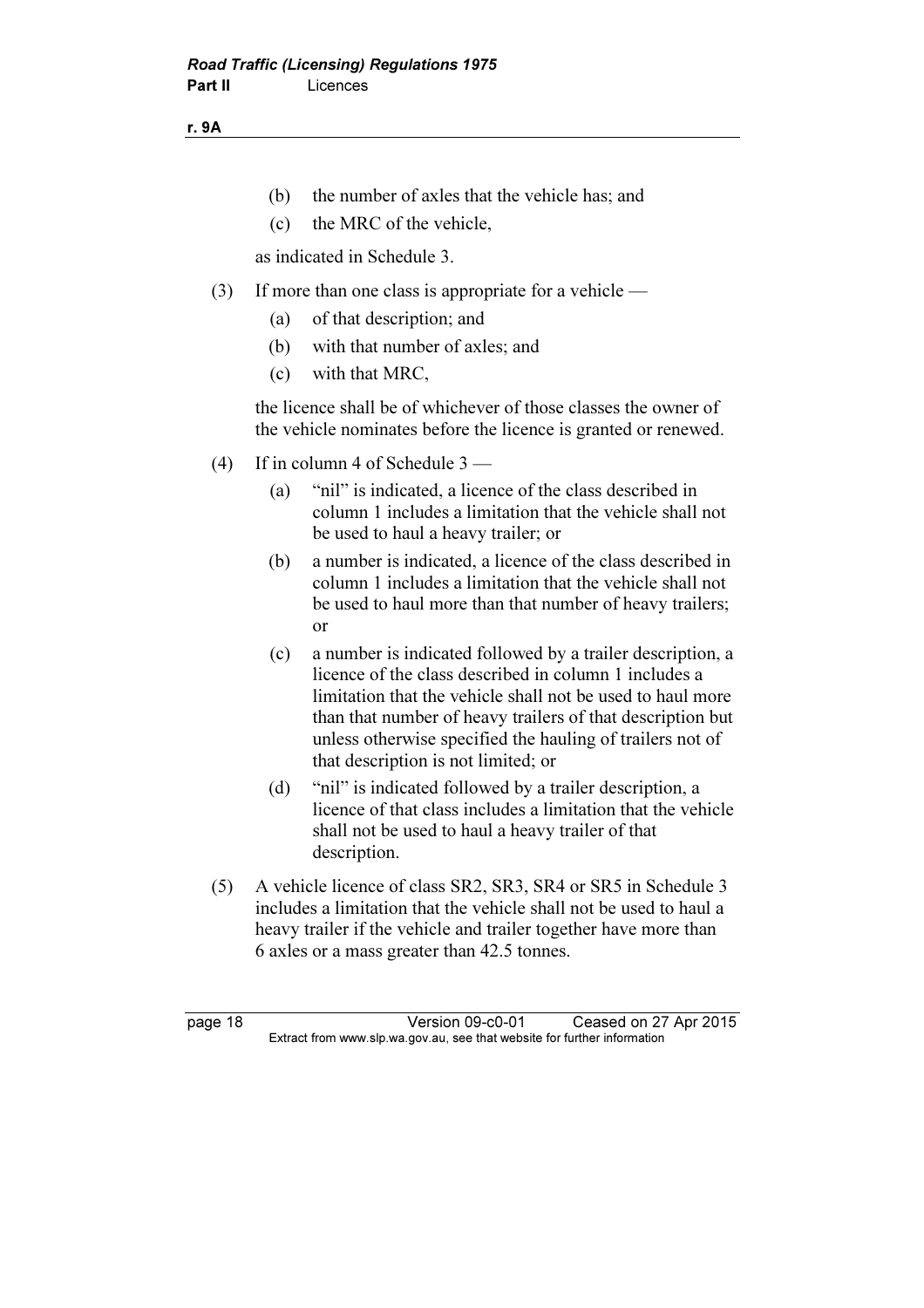- (6) A person who uses, or permits a person to use, a heavy vehicle the subject of a licence that includes a limitation otherwise than in conformity with that limitation commits an offence.
- (7) The Director General is to grant or renew a heavy vehicle licence with the endorsement "seasonal" if the person making the application for the grant or renewal specifies that the vehicle is to be used —
	- (a) on a road; or
	- (b) for seasonal work during the year beginning on the day the licence is granted,

and not otherwise.

 [Regulation 9A inserted in Gazette 24 May 1996 p. 2174-5; amended in Gazette 31 Jan 1997 p. 683; 17 May 2000 p. 2426; 28 Nov 2006 p. 4904.]

#### 9B. Transitional provision for heavy vehicle licences

 On the day on which the Road Traffic (Licensing) Amendment Regulations (No. 3) 2008 regulation 5 comes into operation  $\frac{1}{a}$  a vehicle licence that was, immediately before that day, of a class indicated in column 1 of the Table to this regulation and continues after that day becomes of the class indicated in column 2.

| <b>Table</b>    |                 |  |  |  |
|-----------------|-----------------|--|--|--|
| column 1        | column 2        |  |  |  |
| old class       | new class       |  |  |  |
| MP2, 1LP2, 2LP2 | MC <sub>2</sub> |  |  |  |
| MP3, 1LP3, 2LP3 | MC <sub>3</sub> |  |  |  |
| MP4, 1LP4, 2LP4 | MC4             |  |  |  |
| MP5, 1LP5, 2LP5 | MC5             |  |  |  |

[Regulation 9B inserted in Gazette 30 May 2008 p. 2084.]

Ceased on 27 Apr 2015 Version 09-c0-01 page 19<br>Extract from www.slp.wa.gov.au, see that website for further information  $\mathbf{F}$  from which was the set that we besite for further information  $\mathbf{F}$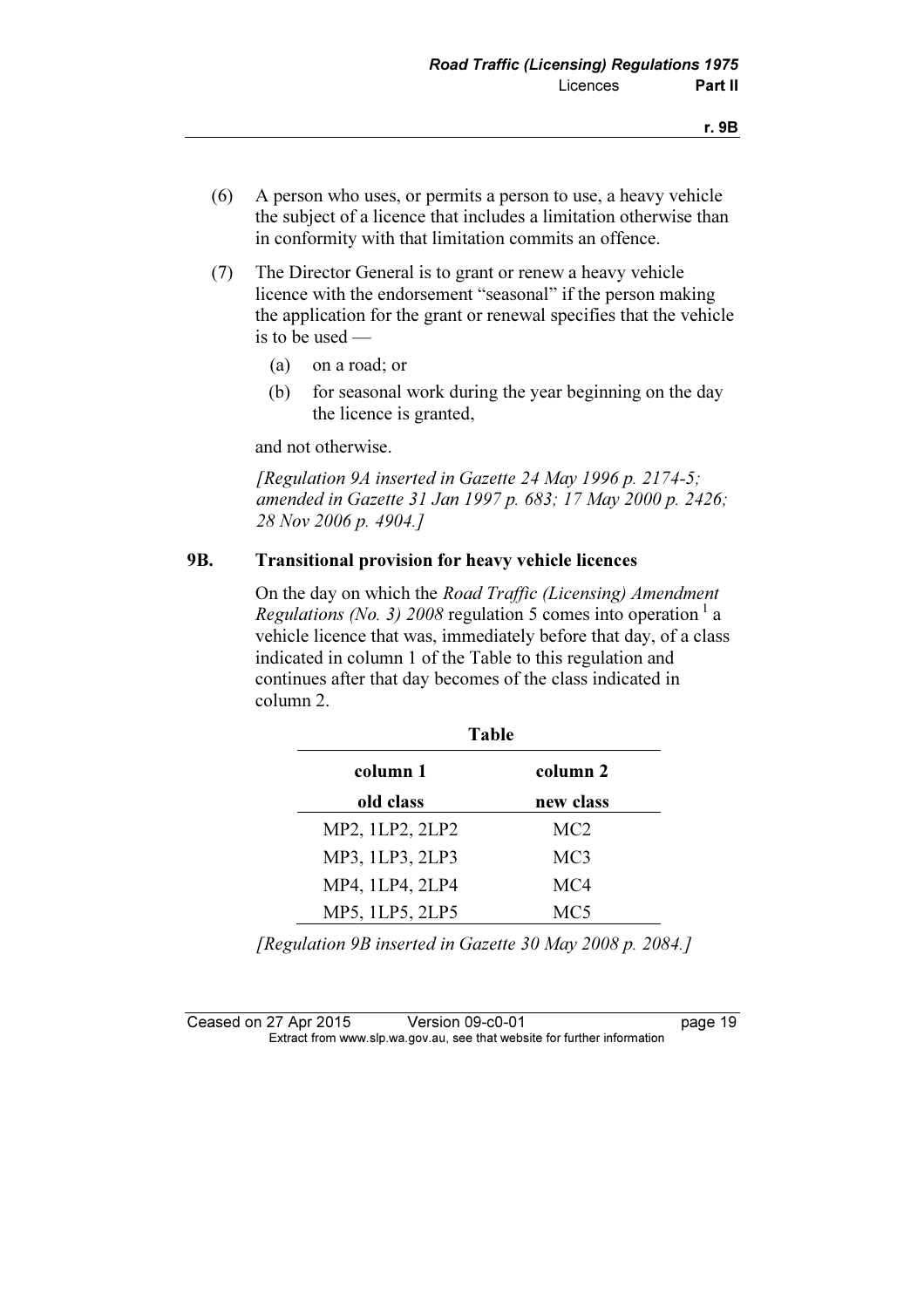| ٠ | ۰.      |  |
|---|---------|--|
|   | ×<br>۰. |  |

#### 10. Licence to be carried in certain cases

- (1) A person shall not use, or permit or suffer a person in his employ to use, a vehicle licensed as of Class C, unless the licence is carried on the vehicle.
- (2) The holder of a Class B or Class C licence or a person having it in his possession shall produce the licence to a member of the Police Force, on demand.
- (3) Subregulation (1) does not apply to a vehicle to which section 100(2) of the Act applies.

[Regulation 10 amended in Gazette 2 Feb 1982 p. 401.]

[10A, 10**B.** Deleted in Gazette 28 Nov 2006 p. 4904.]

#### 11. Director General may issue permits for unlicensed vehicles

- (1) In this regulation *permit* means a permit under section  $26(1)$  of the Act.
- (2) A person may apply to the Director General for a permit
	- (a) in respect of a period not exceeding 2 days; or
	- (b) in respect of a period of one month or any number of months up to and including 12 months,

 and shall specify in the application the period in respect of which the permit is requested.

- (3) Application for a permit in relation to a vehicle that
	- (a) does not comply with the requirements necessary for licensing under the Act; and
	- (b) is designed or used primarily for recreational, sporting or like purposes,

 shall be made in writing to the Director General at least 14 days prior to the commencement of the period in respect of which the permit is requested.

page 20 Version 09-c0-01 Ceased on 27 Apr 2015<br>Extract from www.slp.wa.gov.au, see that website for further information  $\mathbf{F}$  from which was the set that we besite for further information  $\mathbf{F}$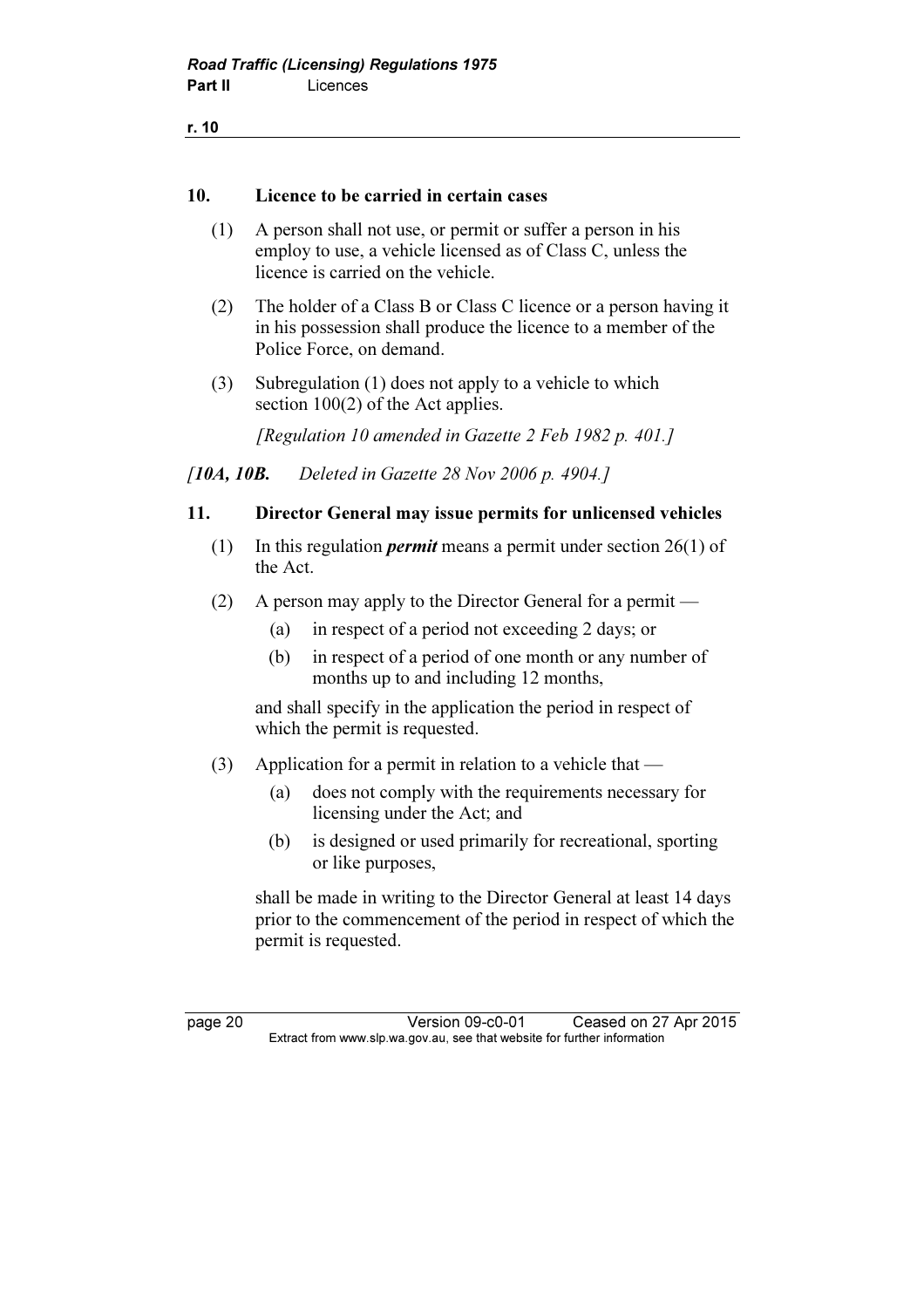- (4) Subject to subregulation (5) the Director General may issue a permit document in the form determined from time to time by the Minister and the Director General shall indorse the permit document with conditions limiting the use of the vehicle and specifying the period in respect of which the permit is to remain operative.
- (5) The issue of a permit document incorporating a policy of insurance under the Motor Vehicle (Third Party Insurance) Act 1943 shall be subject to the provisions of regulation 30B of the Motor Vehicle (Third Party Insurance) Regulations 1962<sup>2</sup> as amended from time to time.
- (6) An application under subregulation (2), must be accompanied by any relevant fee prescribed under the Road Traffic (Charges and Fees) Regulations 2006.
- (7) Where the Director General is also required or requested to issue a policy of insurance under the Motor Vehicle (Third Party Insurance) Act 1943, an application under subregulation  $(2)$  must be accompanied by —
	- (a) if the permit is requested in respect of a period not exceeding 2 days —
		- (i) the appropriate premium for the policy of insurance as prescribed pursuant to that Act; and
		- (ii) the stamp duty payable on the policy of insurance under the Stamp Act 1921 section  $96(2)$ ;
- or
	- (b) if the permit is requested in respect of a period of one or more months —
		- (i) the appropriate premium for the policy of insurance as prescribed pursuant to that Act; and
		- (ii) the stamp duty payable on the policy of insurance under the Stamp Act 1921 section 96(2).

Ceased on 27 Apr 2015 Version 09-c0-01 page 21<br>Extract from www.slp.wa.gov.au, see that website for further information  $\mathbf{F}$  from which was the set that we besite for further information  $\mathbf{F}$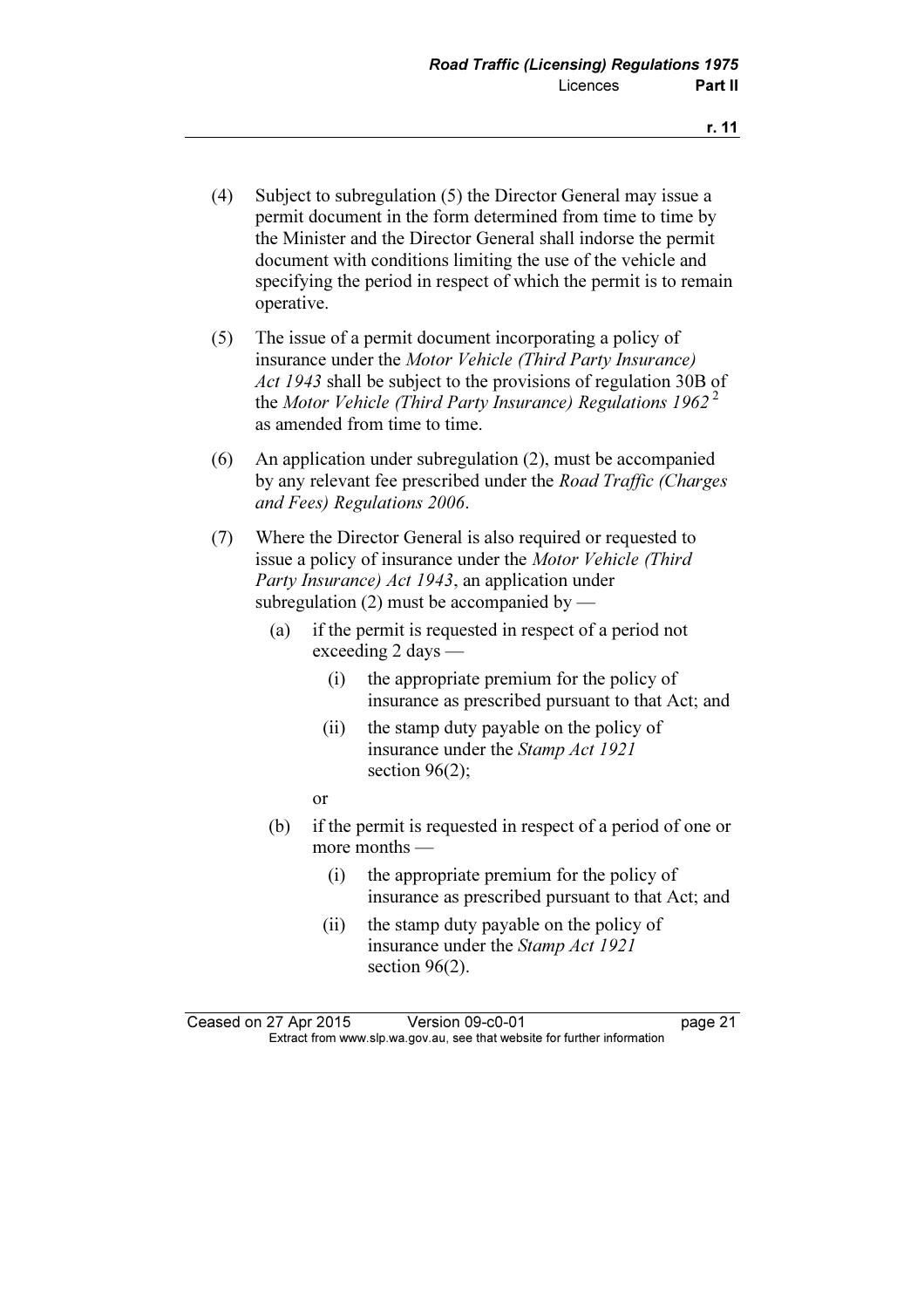(8) A person shall not drive, or cause or permit the driving of, a vehicle in respect of which a permit has been granted, except in accordance with the terms and conditions of the permit.

 [Regulation 11 inserted in Gazette 24 Dec 1976 p. 5038-9; amended in Gazette 30 Dec 1977 p. 4751; 26 Jun 1981 p. 2296; 2 Feb 1982 p. 402; 4 Mar 1983 p. 771; 21 Oct 1983 p. 4270; 26 Sep 1986 p. 3691; 8 Sep 1989 p. 3171-2; 21 Sep 1990 p. 4940; 20 Sep 1991 p. 4947; 26 Jun 1992 p. 2795; 17 Aug 1993 p. 4430; 22 Dec 1995 p. 6195; 24 May 1996 p. 2175; 31 Jan 1997 p. 682 and 683; 8 Sep 2000 p. 5192; 27 Jul 2004 p. 3082; 28 Nov 2006 p. 4904-5 and 4911.]

[12. Deleted in Gazette 10 Nov 1977 p. 4189.]

#### 13. Signs to be displayed

 A person shall not use or cause to be used a vehicle on which there is displayed a sign which indicates that the vehicle or its load exceeds the prescribed dimensions, unless at the time that the vehicle is so used, such a sign is required to be displayed on the vehicle pursuant to conditions specified in a permit granted under this regulation.

[Regulation 13 amended in Gazette 28 Nov 2006 p. 4911.]

#### 14. Fee for duplicate or certified copy of licence

 The Director General shall, on payment of the relevant fee prescribed under the Road Traffic (Charges and Fees) Regulations 2006, issue a duplicate or certified copy of a vehicle licence that has been lost or destroyed, to the person named in the licence or, in the event of his death, to his executor or administrator.

[Regulation 14 amended in Gazette 30 Dec 1977 p. 4750; 18 Dec 1981 p. 5194; 2 Feb 1982 p. 402; 21 Oct 1983 p. 4270; 21 Sep 1990 p. 4940; 26 Jun 1992 p. 2795; 17 Aug 1993 p. 4430; 31 Jan 1997 p. 683; 28 Nov 2006 p. 4905.]

page 22 Version 09-c0-01 Ceased on 27 Apr 2015<br>Extract from www.slp.wa.gov.au, see that website for further information  $\mathbf{F}$  from which was the set that we besite for further information  $\mathbf{F}$ 

#### r. 13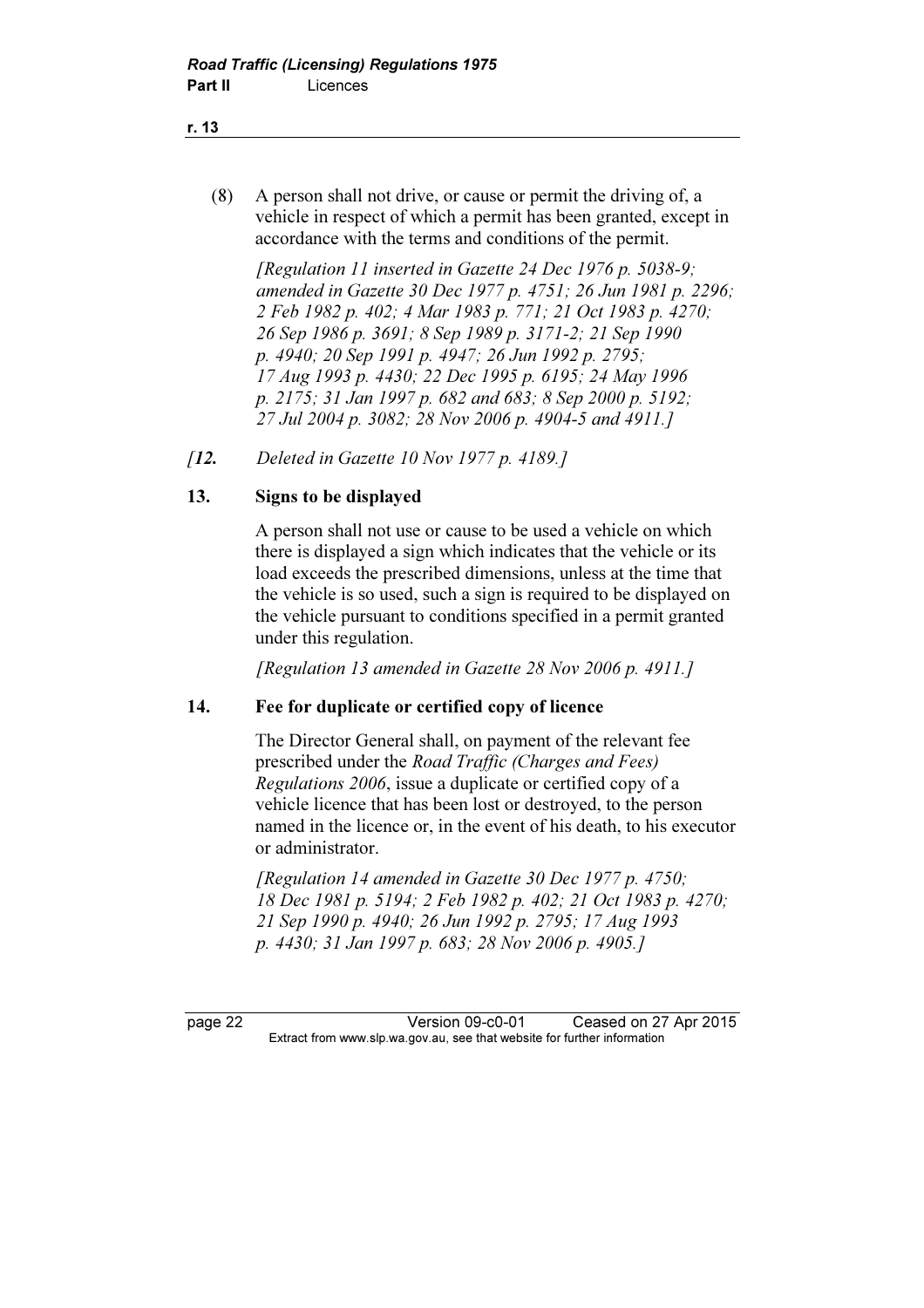#### 15. Licences unlawfully held, or not current, and change of address

- (1) A person shall not use a vehicle of which the licence is held in contravention of the provisions of any Act or these regulations.
- (2) Where a licence is lawfully suspended or cancelled or has been obtained by misrepresentation or fraud, or is held in contravention of the provisions of any Act or these regulations, the licence holder shall, on demand by a member of the Police Force, forthwith deliver up the licence.
- (3) The holder of a licence shall, within 21 days after every change of his address or place of business as stated in the licence, give notice in writing or in any other manner approved in writing by the Director General of the change to the Director General.

 [Regulation 15 amended in Gazette 13 Mar 1981 p. 939; 2 Feb 1982 p. 401; 31 Jan 1997 p. 683; 2 Dec 2011 p. 5073.]

#### 16A. Licence documents to be handed over on disposal

 $(1)$  In this regulation —

new owner has the meaning given in section 24(2b) of the Act.

- (2) A person who, as principal or agent, disposes of a used licensed vehicle, must ensure that at the time of the disposal the new owner of the vehicle is given the current licence document for the vehicle.
- (3) A person who, as principal or agent, disposes of a used vehicle the licence for which has expired in the 3 month period before the time of the disposal, must ensure that at the time of the disposal the new owner of the vehicle is given the most recent licence document for the vehicle.

[Regulation 16A inserted in Gazette 31 Dec 2009 p. 5406.]

Ceased on 27 Apr 2015 Version 09-c0-01 page 23<br>Extract from www.slp.wa.gov.au, see that website for further information  $\mathbf{F}$  from which was the set that we besite for further information  $\mathbf{F}$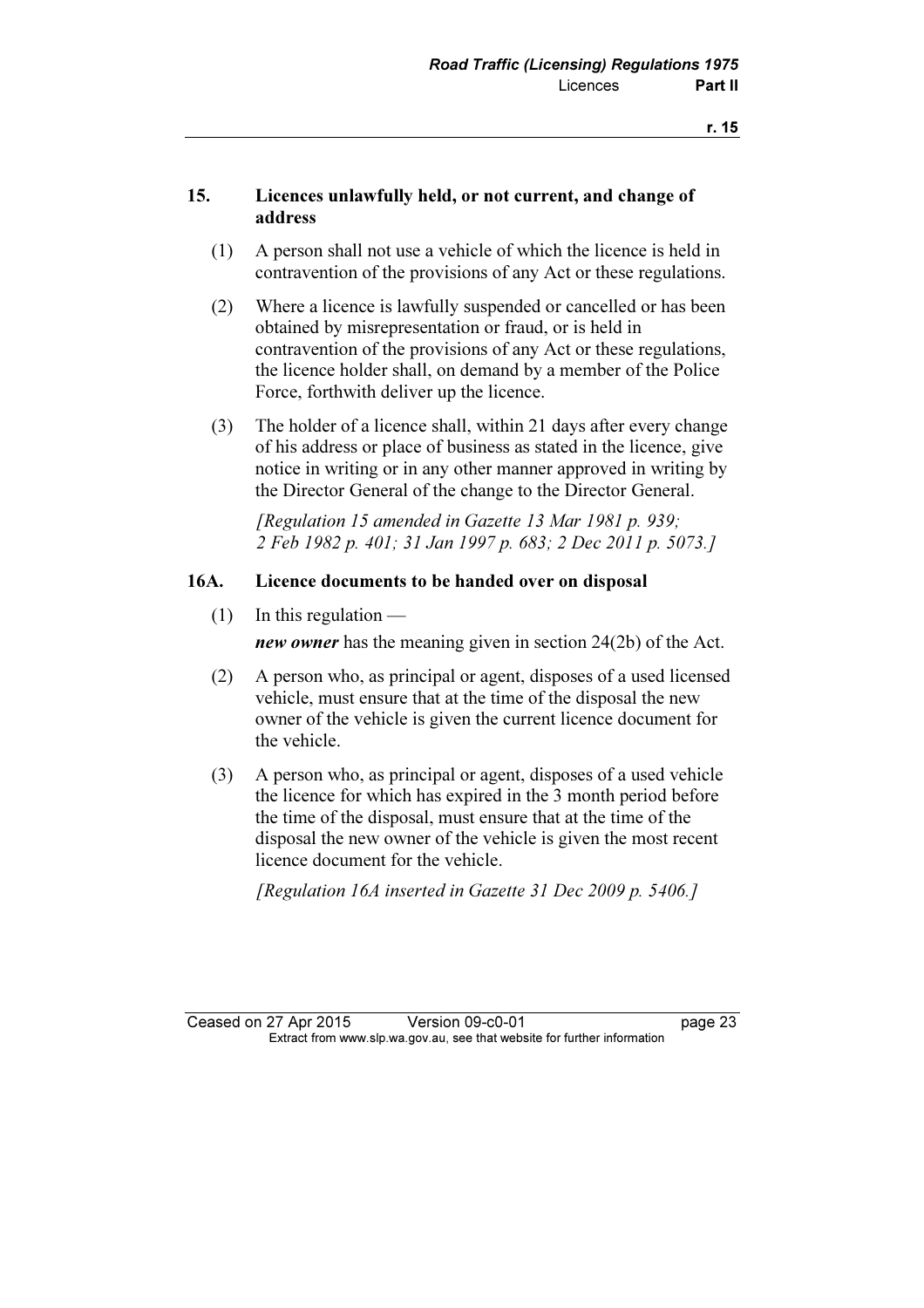r. 16

## Part III — Licences for overseas vehicles

#### 16. Application for vehicle licence and for extension or renewal

- (1) An application for a vehicle licence under the provisions of section 31 of the Act, or for an extension or renewal of a licence or registration under the provisions of section 33 of the Act, shall be made to the Director General.
- (2) An application shall set out
	- (a) the full name and permanent overseas address of the owner of the vehicle; and
	- (b) the owner's principal addresses while in Australia and in this State; and
	- (c) such a description of the vehicle as, in the opinion of the Director General, is sufficient to permit its identification; and
	- (d) details relating to  $-$ 
		- (i) the arrival of the vehicle in, and the proposed removal of the vehicle out of, the Commonwealth and the State; and
		- (ii) the Triptyque or Carnet de passages en douane relating to the vehicle; and
		- (iii) the vehicle licence granted in respect of the vehicle in the country from which the vehicle is brought to the Commonwealth; and
		- (iv) the Third Party Insurance Policy required to be held in respect of the vehicle.
- (3) A licensing authority is not obliged to grant to an applicant a vehicle licence, or an extension or renewal of a licence or registration, referred to in Part IV of the Act, if the applicant has, in the opinion of the Director General, in any way contravened or failed to comply with any provision of the Act or these regulations; and an applicant shall, if required by the Director General, furnish to the Director General with his

page 24 Version 09-c0-01 Ceased on 27 Apr 2015<br>Extract from www.slp.wa.gov.au, see that website for further information  $\mathbf{F}$  from which was the set that we besite for further information  $\mathbf{F}$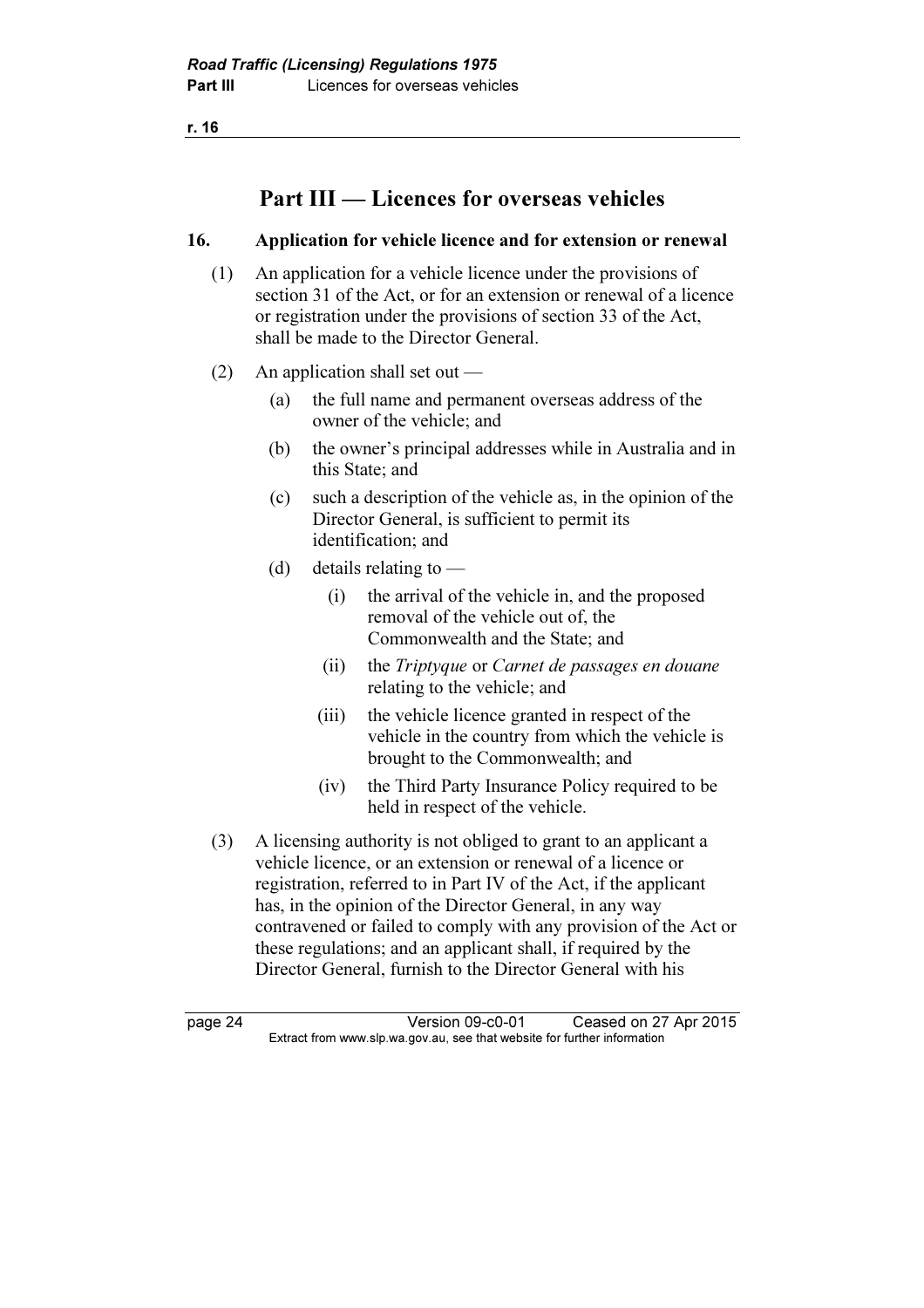application, such additional information as the Director General considers necessary and relevant for the granting, or the extension or renewal, of the licence.

[Regulation 16 amended in Gazette 2 Feb 1982 p. 402; 31 Jan 1997 p. 683; 28 Nov 2006 p. 4905 and 4911.]

#### 17. Contract of Third Party Insurance required

 Unless the requisite contract of Third Party Insurance is in force, with respect to a vehicle for which a licence under section 31 of the Act, or an extension or renewal under section 33, is sought, the applicant shall not be granted the licence or the extension or renewal, until he enters into the required contract.

#### 18. Identification tablets or plates on motor vehicles to which Part IV of Act applies

- (1) Where a motor vehicle to which Part IV of the Act applies is not, when landed in or brought to this State, equipped with a set of identification tablets or number plates in accordance with the law of the country or State or Territory of the Commonwealth from which it was landed or brought, or where any such tablet or plate is so mutilated that any material part is obscured, obliterated or indistinct a person may not use that vehicle on any road in the State, unless and until the owner of the vehicle applies to the Director General for, and has obtained a set of temporary plates that, when issued, are affixed by the owner to the vehicle; and the provisions of the Act and of these regulations relating to identification tablets and number plates shall apply, *mutatis mutandis* and so far as they can be applied to temporary plates so issued, as though the temporary plates were identification tablets or number plates issued in respect of a motor vehicle to which the provisions of Part IV of the Act do not apply.
- (2) Where an application for a set of temporary number plates is received by the Director General from the owner of a motor

Ceased on 27 Apr 2015 Version 09-c0-01 page 25<br>Extract from www.slp.wa.gov.au, see that website for further information  $\mathbf{F}$  from which was the set that we besite for further information  $\mathbf{F}$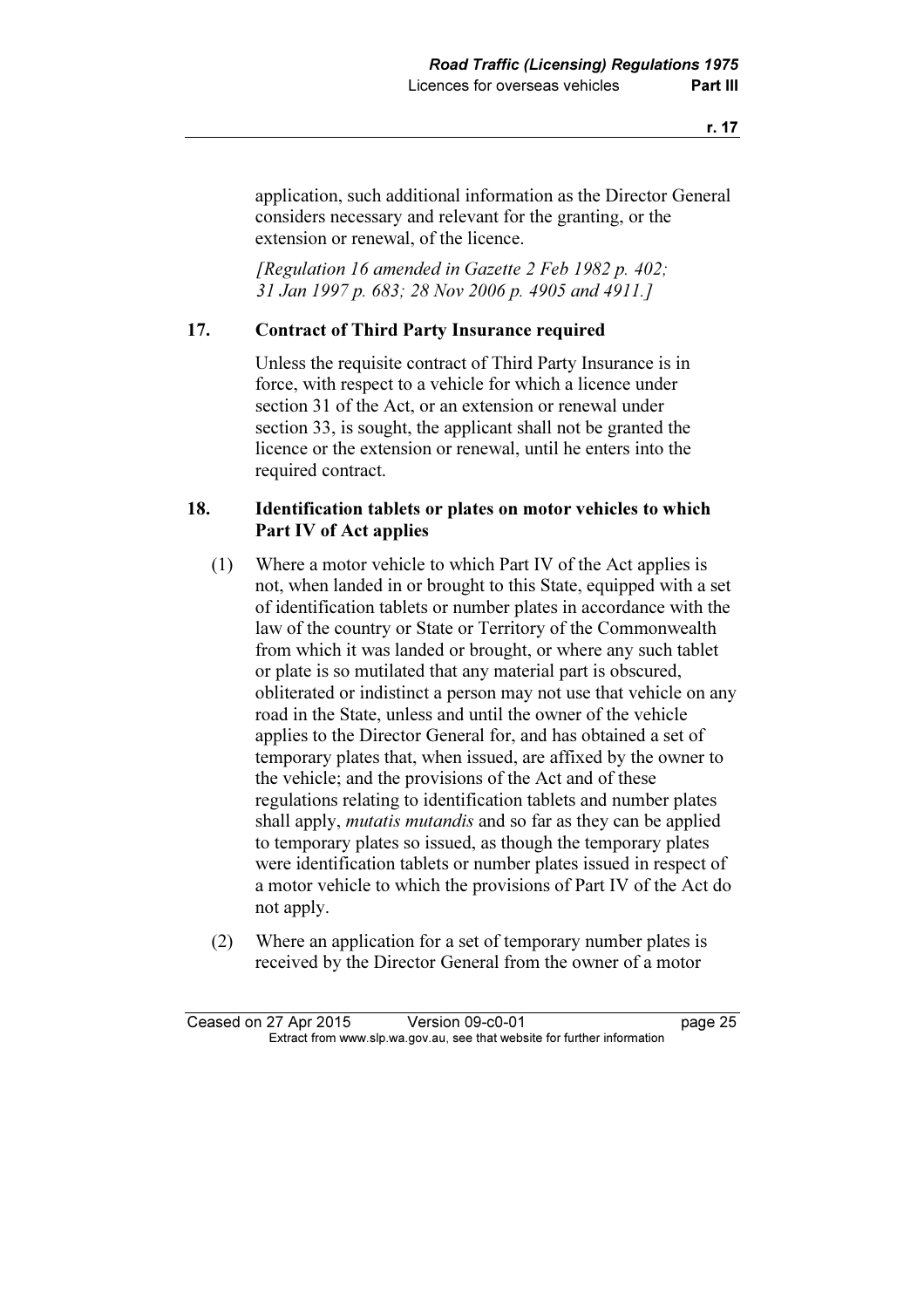vehicle referred to in subregulation (1), the Director General shall issue to the applicant a set of number plates or identification tablets on payment of the charge prescribed or authorised by the Road Traffic (Charges and Fees) Regulations 2006 for a similar set when issued to a permanent resident of the State.

- (3) Upon the issue of a set of temporary plates for a motor vehicle referred to in subregulation (1), the owner shall fit them or cause them to be fitted to the vehicle, in accordance with these regulations, and shall keep them so fitted, until the licence or the extension or renewal of the licence granted under the authority of section 31 or section 33 of the Act expires or until the earlier exportation of the vehicle from the Commonwealth.
- (4) Upon the expiry of a vehicle licence granted, extended or renewed under Part IV of the Act, or on, or immediately prior to, the exportation from the Commonwealth of the vehicle for which the licence was granted, the owner or person in charge of the vehicle shall leave any temporary plates issued in respect of that vehicle with the Director General, immediately prior to the expiry or exportation.

 [Regulation 18 amended in Gazette 2 Feb 1982 p. 402; 31 Jan 1997 p. 683; 28 Nov 2006 p. 4906 and 4911.]

[**19.** Deleted in Gazette 27 Jul 2004 p. 3082.]

#### 20. Permits for use of vehicle not conforming with requirements of Act or regulations

 Where it appears to the Director General that a vehicle to which Part IV of the Act applies does not conform to the requirements of the Act or regulations relating to its construction, appliances, lamps and other equipment, the Director General may with the approval of the Minister, indorse on the licence issued, renewed or extended under that Part, a permit authorising the use of that vehicle on roads, generally, or on any specified road or roads subject to such conditions as the Minister may authorise to be

page 26 Version 09-c0-01 Ceased on 27 Apr 2015<br>Extract from www.slp.wa.gov.au, see that website for further information  $\mathbf{F}$  from which was the set that we besite for further information  $\mathbf{F}$ 

r. 20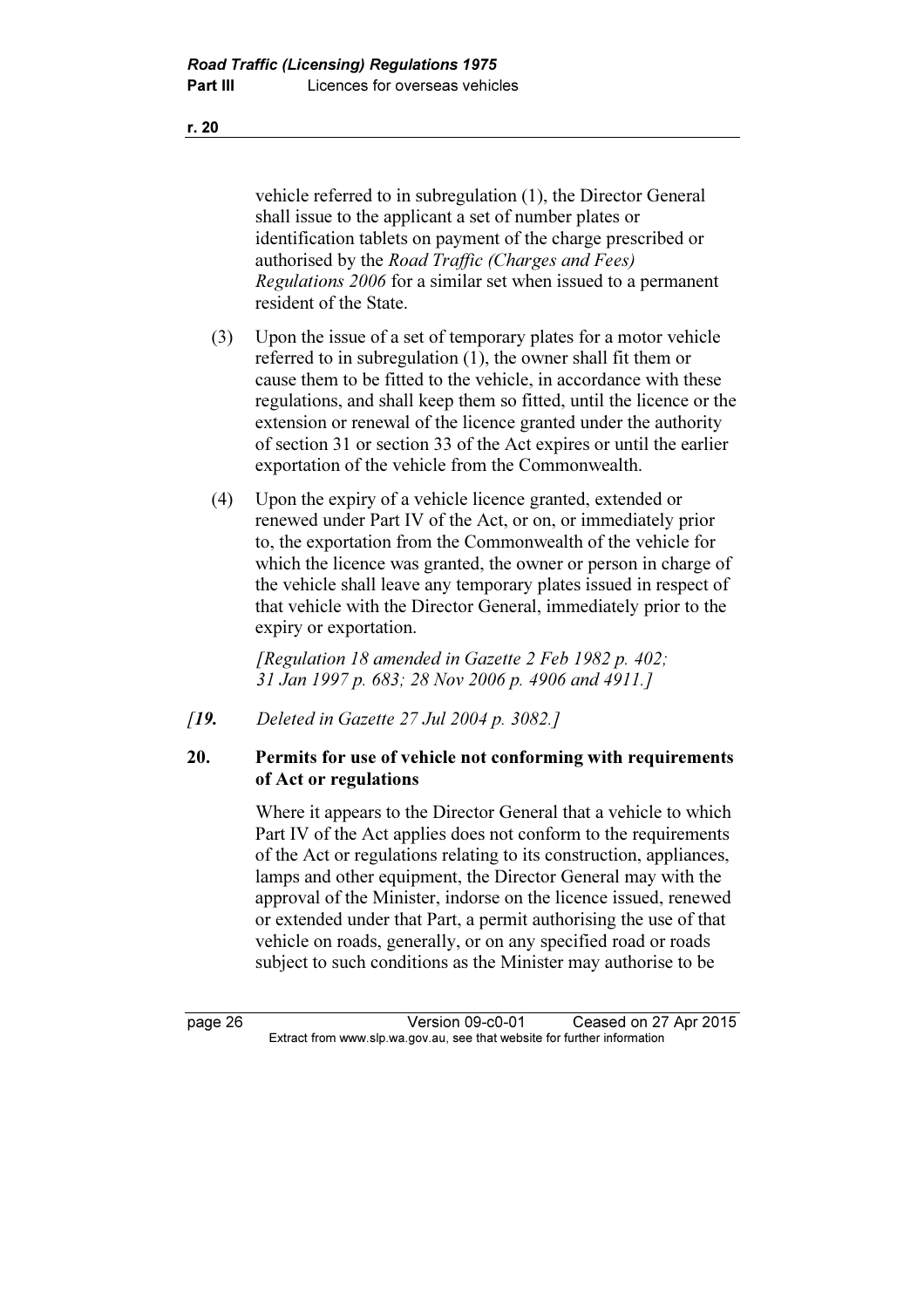imposed and the vehicle shall then be used in accordance with the terms of that permit, only.

 [Regulation 20 amended in Gazette 2 Feb 1982 p. 402; 31 Jan 1997 p. 683; 27 Jul 2004 p. 3082.]

#### 21. When licence for overseas vehicle ceases to have force and effect

- (1) Where a vehicle in respect of which a licence under Part IV of the Act is in force, is transferred to a permanent resident of the Commonwealth, the licence is thereupon cancelled.
- (2) Where a licence is cancelled in accordance with subregulation (1) or where a vehicle in respect of which a licence was in force is not exported from Australia on the expiry of the licence, a person shall not use the vehicle, unless it is licensed in accordance with the provisions of the Act and such of these regulations as are applicable to vehicles owned by permanent residents of the State.
- [Part IIIA: s. 21FA deleted in Gazette 25 May 1999 p. 2068; s. 21N deleted in Gazette 12 May 1998 p. 2798; balance deleted in Gazette 28 Nov 2006 p. 4906.]

Ceased on 27 Apr 2015 Version 09-c0-01 page 27<br>Extract from www.slp.wa.gov.au, see that website for further information  $\mathbf{F}$  from which was the set that we besite for further information  $\mathbf{F}$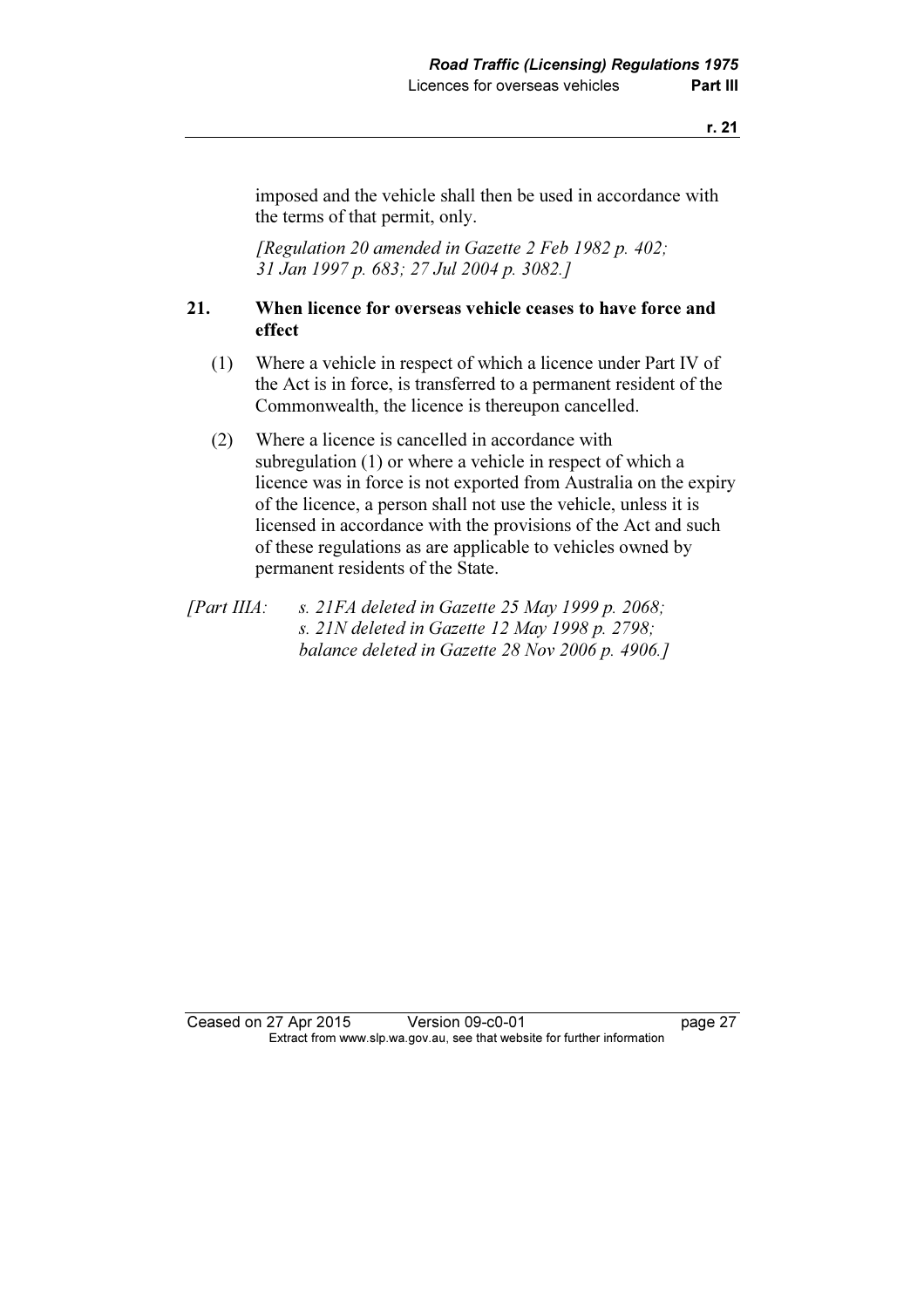### Part IV — Number plates, engine identification marks and vehicle identification numbers

[Heading inserted in Gazette 31 Mar 1989 p. 856.]

#### 22. Director General to provide number plates

- (1) The Director General shall provide and issue identification plates or number plates in respect of every vehicle that is licensed under Part III of the Act other than —
	- (a) a vehicle which is being, or is to be, operated as a taxi using taxi plates issued under the Taxi Act 1994; and
	- (b) a taxi-car licensed under the Transport Co-ordination Act 1966; and
	- (c) an omnibus licensed under the Transport Co-ordination Act 1966 (not being an omnibus operated by the Western Australian Government Railways Commission).
- $(2)$  deleted]
- (2a) The Director General may on behalf of the Crown in right of the State dispose of the right to display special plates by public auction or public tender or private treaty.
- (3) Despite any charges imposed under the Road Traffic (Charges and Fees) Regulations 2006, every identification tablet or number plate remains the property of the Director General and is to be returned to the Director General by a responsible person for, or other person in possession of, the vehicle —
	- (a) if the licence is cancelled or the licence holder is disqualified, as soon as practicable after the cancellation or disqualification; or
	- (b) if the licence has expired
		- (i) in the case of a seasonal heavy vehicle licence, within one year of the expiry of the licence; and
		- (ii) in any other case, within 3 months of the expiry of the licence.

page 28 Version 09-c0-01 Ceased on 27 Apr 2015<br>Extract from www.slp.wa.gov.au, see that website for further information  $\mathbf{F}$  from which was the set that we besite for further information  $\mathbf{F}$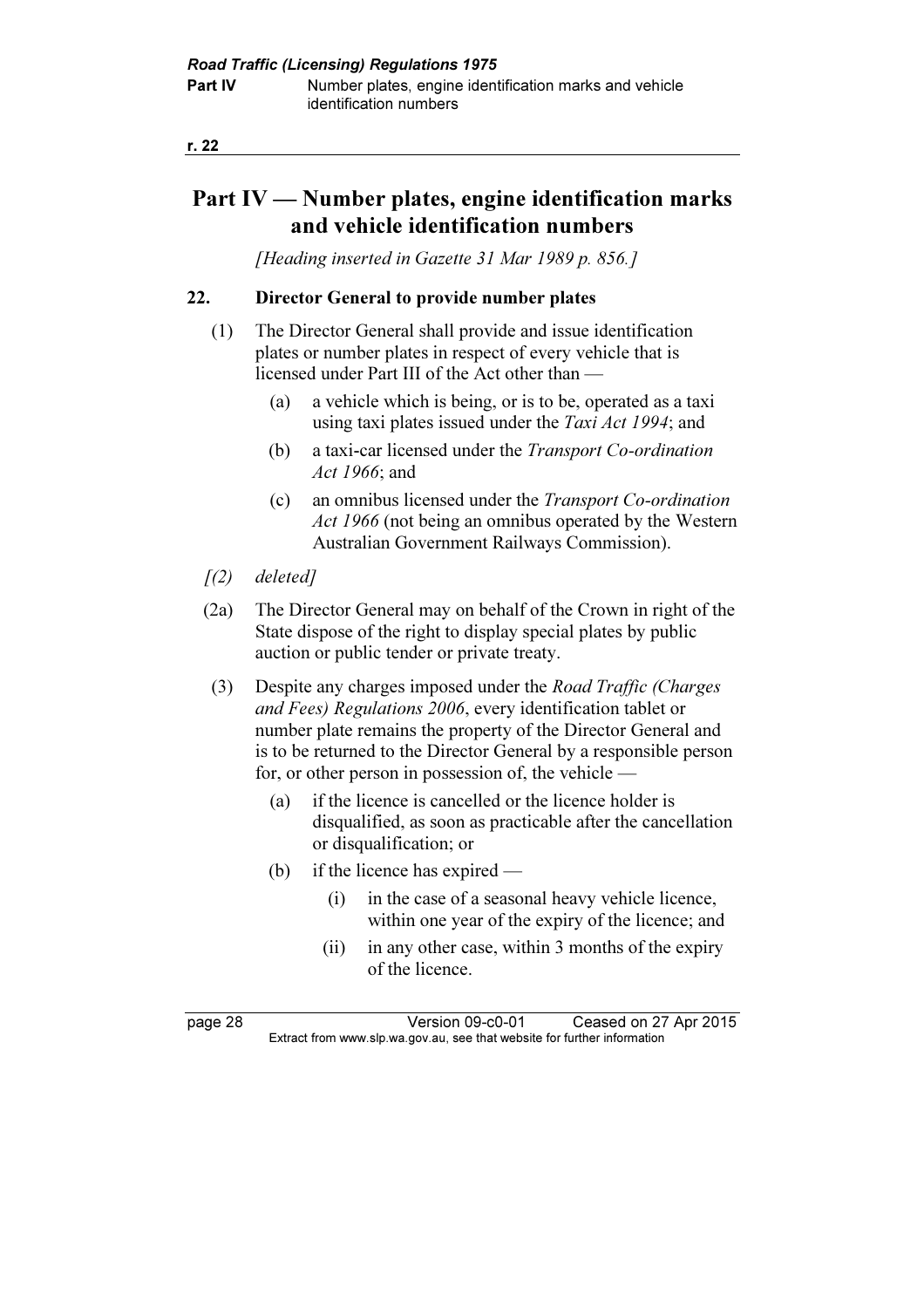- (3a) At any time whilst a compliance notice under Part 7 of the *Road* Traffic (Vehicle Standards) Regulations 2002 is in force for a vehicle, the Director General may, by notice served on a person responsible for, or other person in possession of, that vehicle, demand the return of identification tablets or number plates issued in respect of that vehicle and the person upon whom such a notice is served shall forthwith return those identification tablets or number plates to the Director General.
- (4) A person who wishes to obtain personalised plates, special plates or name plates to replace ordinary plates previously issued in respect of a vehicle shall return those ordinary plates to the Director General.
- (5) Except in a case referred to in subregulation (6) a person who wishes to obtain ordinary plates to replace personalised plates, special plates or name plates previously issued in respect of a vehicle shall return those personalised plates, special plates or name plates, as the case may be, to the Director General.
- (6) A person to whom a set of personalised plates, special plates or name plates has been issued may, with the approval of the Director General, and on payment of the relevant fee prescribed under the Road Traffic (Charges and Fees) Regulations 2006 to the Director General, transfer those plates —
	- (a) in the case of special plates or name plates, to another vehicle owned by him; or
	- (b) in the case of personalised plates, to another vehicle owned by him or by a member of his immediate family,

 and shall, where the vehicle from which the personalised plates, special plates or name plates, as the case may be, were removed, is still licensed, obtain a set of ordinary plates from the Director General and affix those plates to the vehicle.

- (7) The Director General shall not issue special plates or name plates in respect of the following kinds of vehicles —
	- (a) taxis; and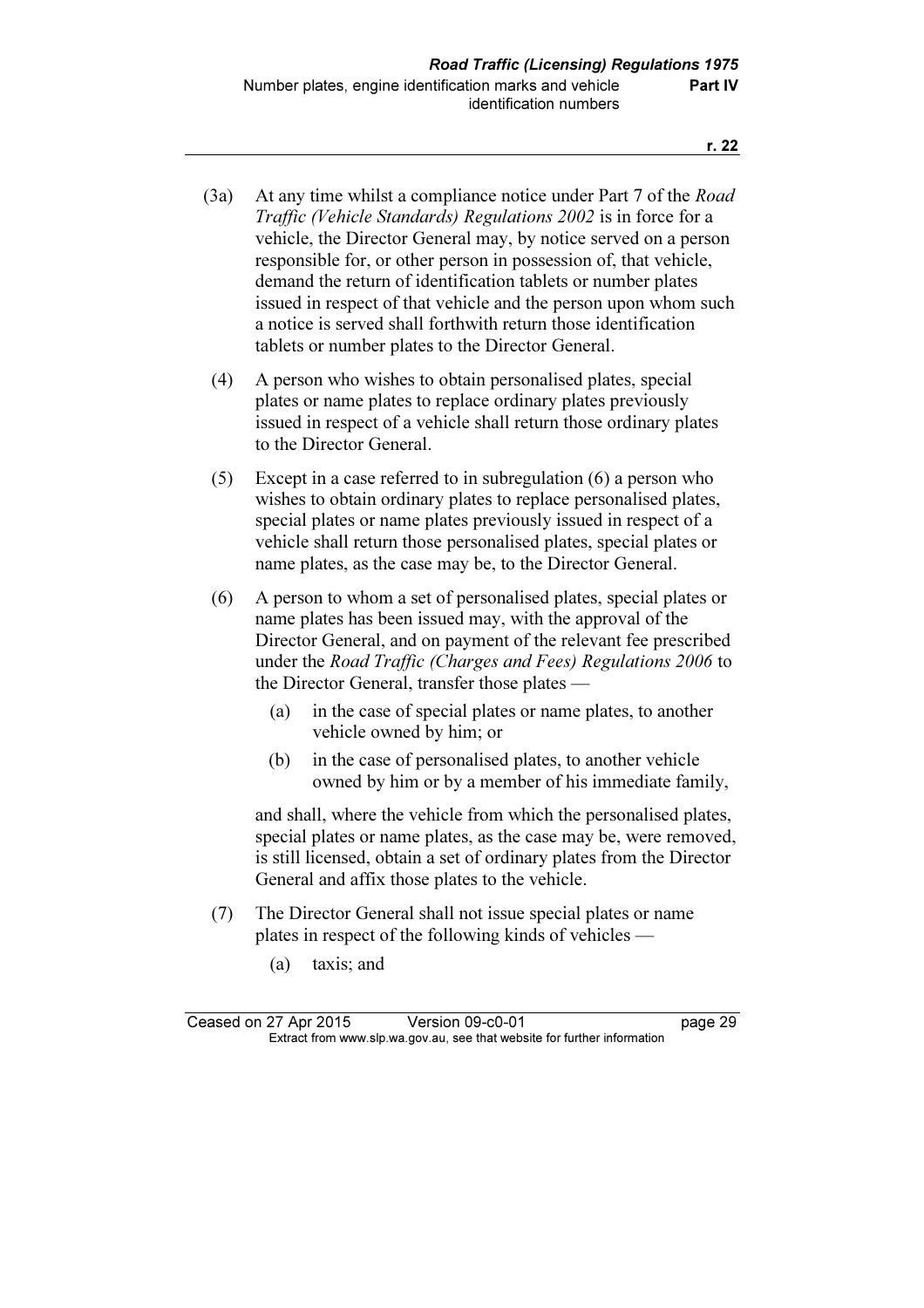r. 23

- (b) omnibuses; and
- (c) heavy vehicles that are the subject of a seasonal heavy vehicle licence.

[Regulation 22 inserted in Gazette 1 Aug 1975 p. 2795-6; amended in Gazette 5 Dec 1975 p. 4369; 15 Oct 1976 p. 3676; 20 May 1977 p. 1511; 10 Nov 1977 p. 4190; 30 Dec 1977 p. 4751; 10 Mar 1978 p. 688; 29 Sep 1978 p. 3579; 11 May 1979 p. 1223; 12 Dec 1980 p. 4215; 26 Jun 1981 p. 2296; 2 Feb 1982 p. 402; 20 Aug 1982 p. 3270; 23 Sep 1983 p. 3815; 21 Oct 1983 p. 4270; 11 Nov 1983 p. 4512; 14 Dec 1984 p. 4129; 24 May 1985 p. 1761-2; 29 Nov 1985 p. 4452 (erratum in Gazette 6 Dec 1985 p. 4532); 11 Apr 1986 p. 1382; 26 Sep 1986 p. 3691; 10 Jun 1988 p. 1906; 8 Sep 1989 p. 3171-2; 21 Sep 1990 p. 4940-1; 28 Sep 1990 p. 5072-3; 6 Sep 1991 p. 4713; 13 Mar 1992 p. 1205; 26 Jun 1992 p. 2795; 17 Aug 1993 p. 4430-1; 31 Dec 1993 p. 6908; 22 Jul 1994 p. 3788; 10 Jan 1995 p. 65; 31 Jan 1997 p. 683; 1 Nov 2002 p. 5393; 23 Dec 2005 p. 6284; 28 Nov 2006 p. 4906; 31 Dec 2009 p. 5406.]

#### 23. Lost number plates

- (1) Where a number plate or number plates issued in respect of a vehicle are lost as a result of being stolen or any other cause, a responsible person for the vehicle shall, forthwith, send to the Director General notice in writing of that happening and the Director General shall, on proof, by statutory declaration of the loss, and on production of the licence or certificate of registration, issue another set of number plates in respect of the vehicle but where the lost number plate is —
	- (a) a special plate; or
	- (b) a name plate; or
	- (c) a personalised plate,

 the Director General shall issue a number plate in substitution for that number plate being of the same type or class, and bearing the same characters as that number plate.

page 30 Version 09-c0-01 Ceased on 27 Apr 2015<br>Extract from www.slp.wa.gov.au, see that website for further information  $\mathbf{F}$  from which was the set that we besite for further information  $\mathbf{F}$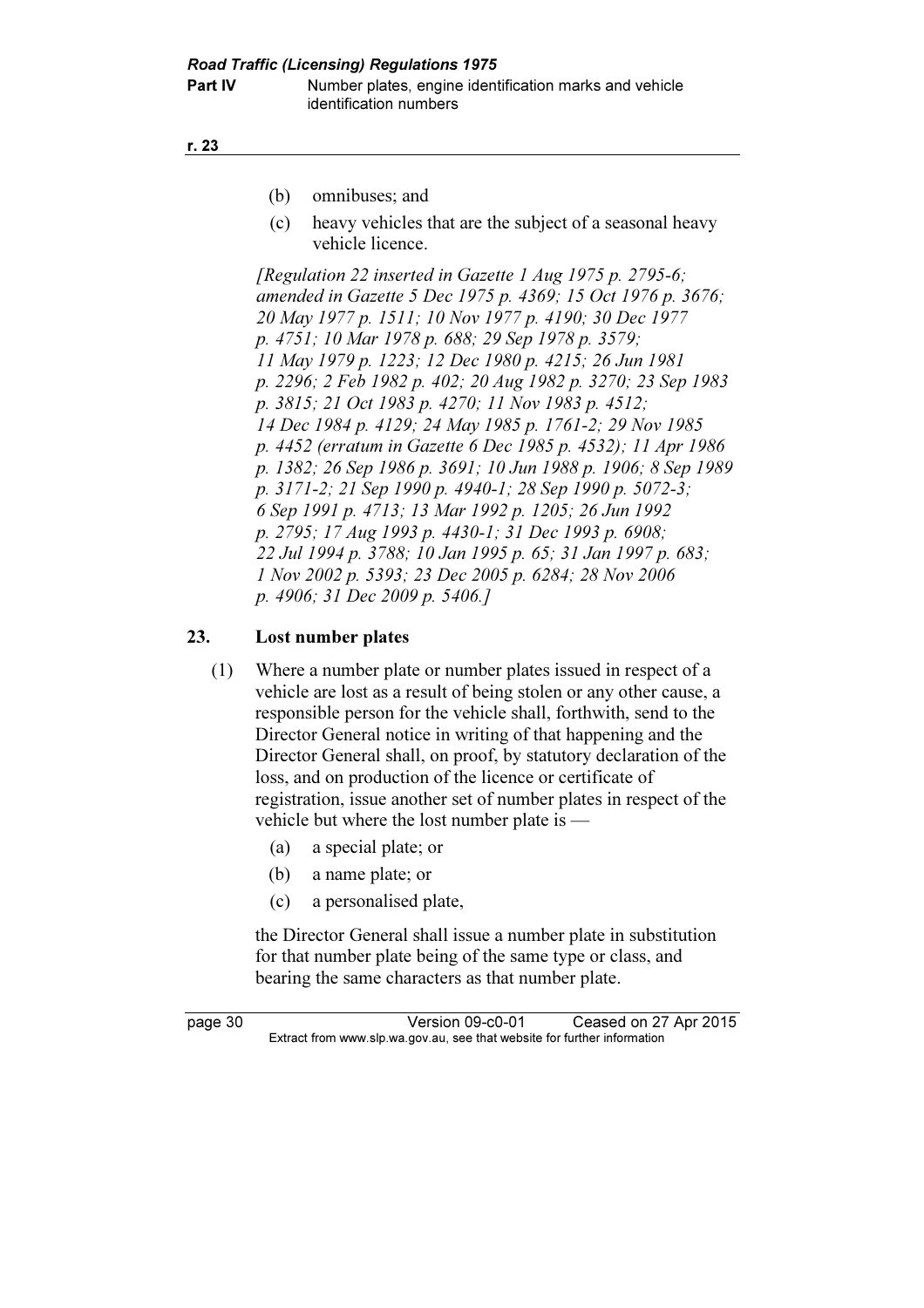r. 24

- (2) Where a number plate issued in respect of a vehicle has become dilapidated or is damaged, to such an extent as to render it illegible, a responsible person for the vehicle shall return the plate to the Director General, together with the licence of the vehicle, and the Director General shall where the number plate is an ordinary number plate either issue another number plate in substitution for the dilapidated or damaged number plate or a new set of number plates, as it thinks fit, and where the number plate so dilapidated or damaged is —
	- (a) a special plate; or
	- (b) a name plate; or
	- (c) a personalised plate,

 the Director General shall issue another number plate in substitution for that number plate, being of the same type or class, and bearing the same characters as that number plate.

 [Regulation 23 amended in Gazette 2 Feb 1982 p. 402; 24 May 1985 p. 1762; 29 Nov 1985 p. 4452; 29 May 1987 p. 2221-2; 31 Jan 1997 p. 683; 23 Dec 2005 p. 6284; 9 Sep 2014 p. 3249.]

# 24. Nature of number plates

- (1) Subject to this regulation, identification tablets and number plates shall display the expression "W.A." or "Western Australia" and such other words, letters and numerals as the Director General with the approval of the Minister may determine.
- $(2)$  deleted]
- (3) Identification tablets or number plates may be issued by the Director General displaying a letter or letters approved by the Director General indicating the district in which a responsible person for the vehicle resides, together with a numeral or numerals and shall in addition have the expression "W.A." or "Western Australia", displayed above the letter or letters, numeral or numerals, or contained in any words displayed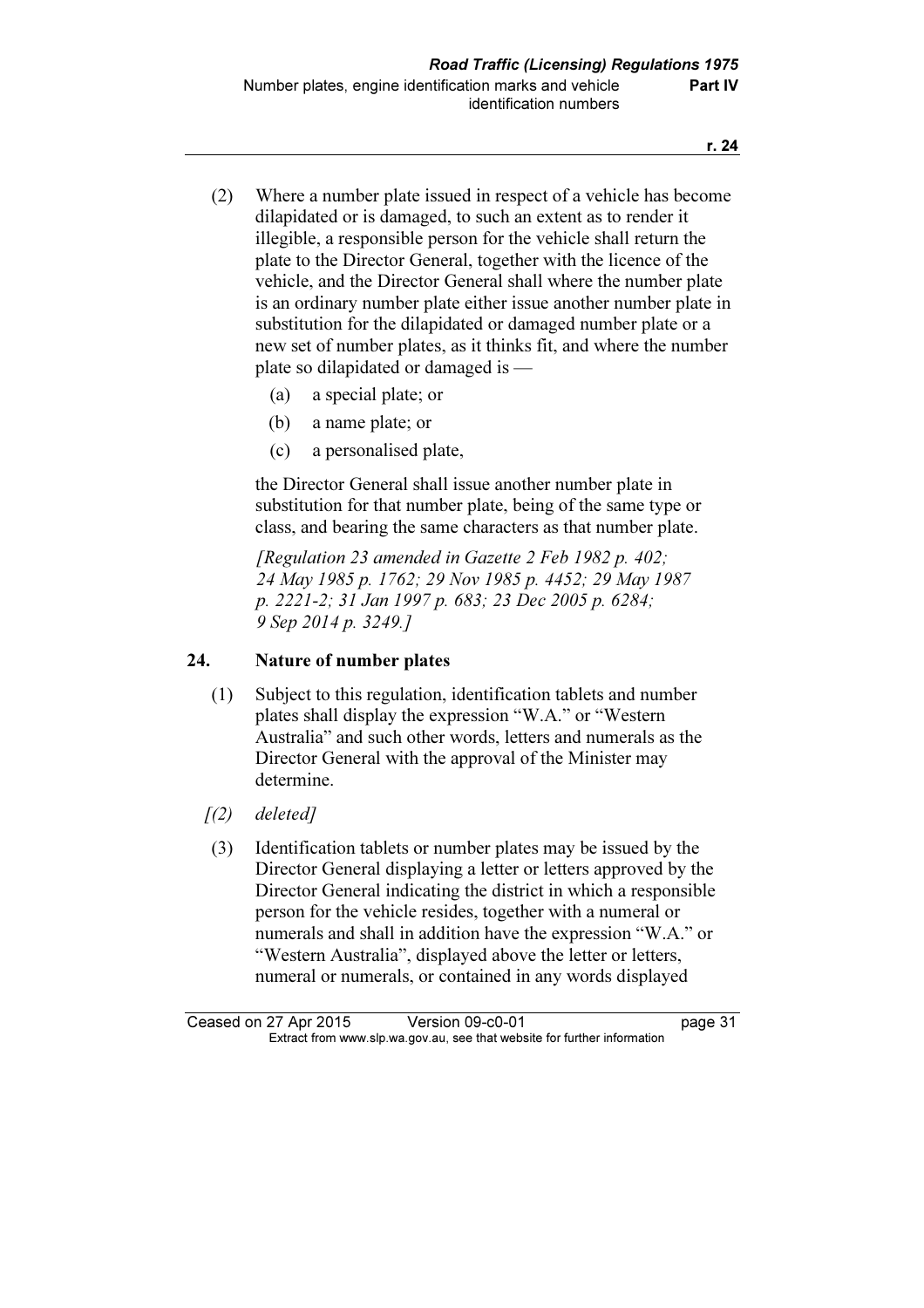| ٠ |  |
|---|--|
|---|--|

pursuant to subregulation (1), on the identification tablet or number plate.

- (4) Any identification tablet or number plate issued pursuant to subregulation (3) to a responsible person residing in the district of a Shire, shall have enamelled or painted in the same colour as the lettering and numerals, a circular figure in the shape of a disc of approximately 38 mm in diameter, between the lettering and the numerals unless the letters on the identification tablet or number plate indicating the district are not duplicated in any other district in which case the Director General may issue a tablet or plate without the circular figure in the shape of a disc.
- (4a) Special plates may consist of
	- (a) a non-reflective tablet containing the expression "W.A." or "Western Australia" in white arranged vertically on the left of the tablet and white numerals arranged horizontally on a black background; or
	- (b) a unique series consisting of the trade name of a particular make or model of vehicle in black letters on a white reflective background; or
	- (c) a unique series, other than a unique series referred to in paragraph (b), consisting of —
		- (i) a reflective background containing such words, letters, numerals, symbols, or logo; or
		- (ii) such reflective words, letters, numerals, symbols, or logo on a non-reflective background,

 as may be approved by the Director General and using such colours as are approved by the Director General.

 (4b) Name plates may consist of a reflective background containing the expression "W.A." or "Western Australia" in blue arranged horizontally at the top of the tablet and such number of letters that constitute a name or a combination of name or acronym chosen by the applicant with the approval of the Director General.

page 32 Version 09-c0-01 Ceased on 27 Apr 2015<br>Extract from www.slp.wa.gov.au, see that website for further information  $\mathbf{F}$  from which was the set that we besite for further information  $\mathbf{F}$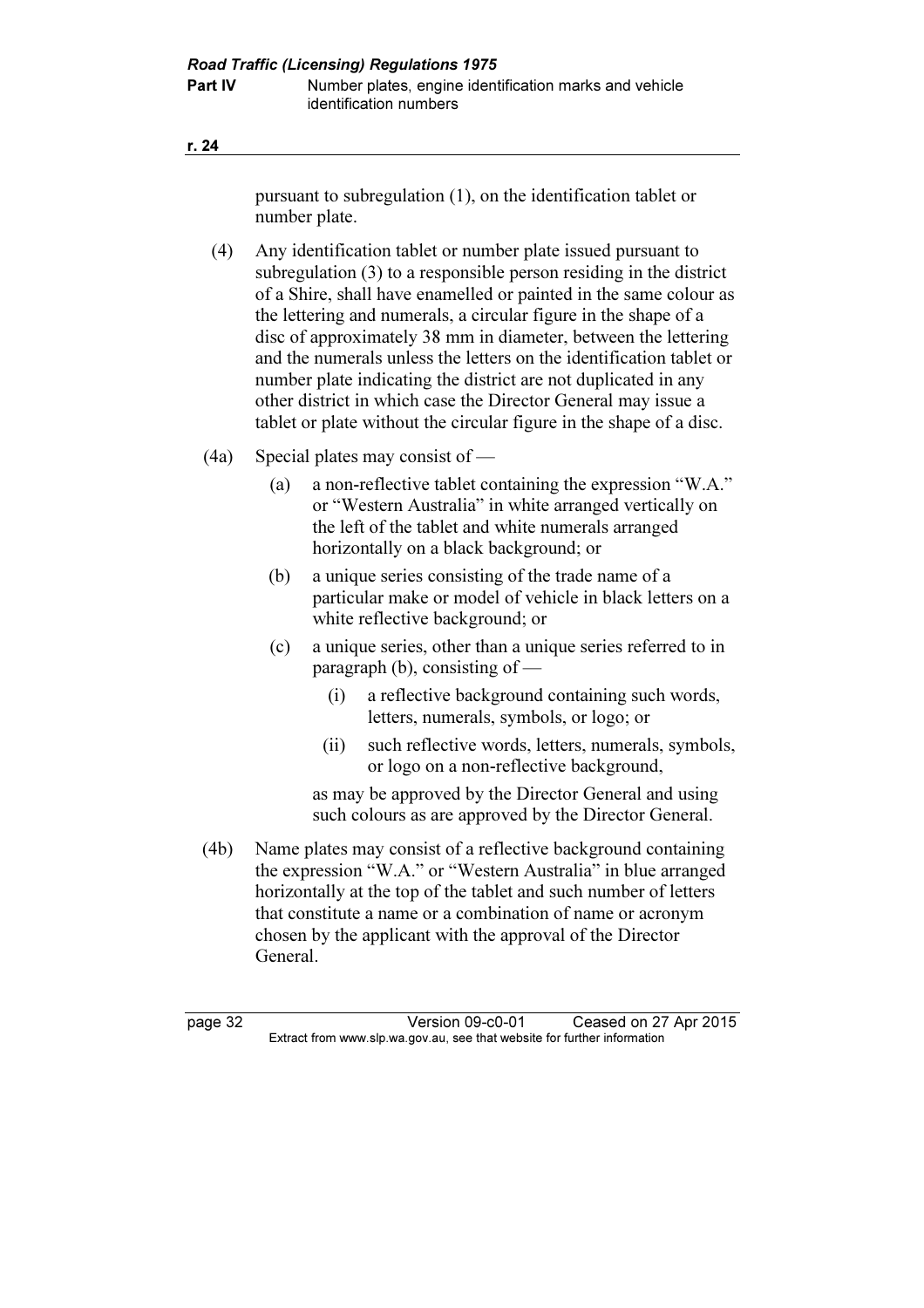- (5) Identification tablets and number plates shall bear the prescribed characters enamelled or painted thereon, in the colour and on the background approved by the Director General for the class of tablets or plates concerned.
- (6) Except where the identification tablets or number plates are special plates, the Director General may, by notice served on a licence holder, require the licence holder to surrender to the Director General any identification tablets or number plates specified in the notice that are not reflective plates and on receipt of any fee payable for the issue of the plates under the Road Traffic (Charges and Fees) Regulations 2006, issue to the licence holder a set of reflective plates by way of replacement.
- (6a) The Director General may, by notice served on a licence holder, require the licence holder to surrender to the Director General any identification tablets or number plates specified in the notice that are issued in respect of an interchangeable semi-trailer the licence for which was granted on payment of a reduced fee in accordance with a direction of the Director General under the Road Traffic (Charges and Fees) Regulations 2006 regulation 17 and on receipt of the appropriate fee payable under regulation 22 for the issue of plates, issue to the licence holder a set of number plates with the letters "IT" and the word "interchangeable" on the plate by way of replacement.
- (7) For the purposes of subregulations (6) and (6a), a notice may be served on a licence holder by —
	- (a) personally serving the notice upon him; or
	- (b) by serving the notice upon him through the ordinary course of the post; or
	- (c) by leaving the notice addressed to the licence holder, without naming him or stating his address, in, upon or attached to the vehicle to which are affixed the identification tablets or number plates to which the notice relates.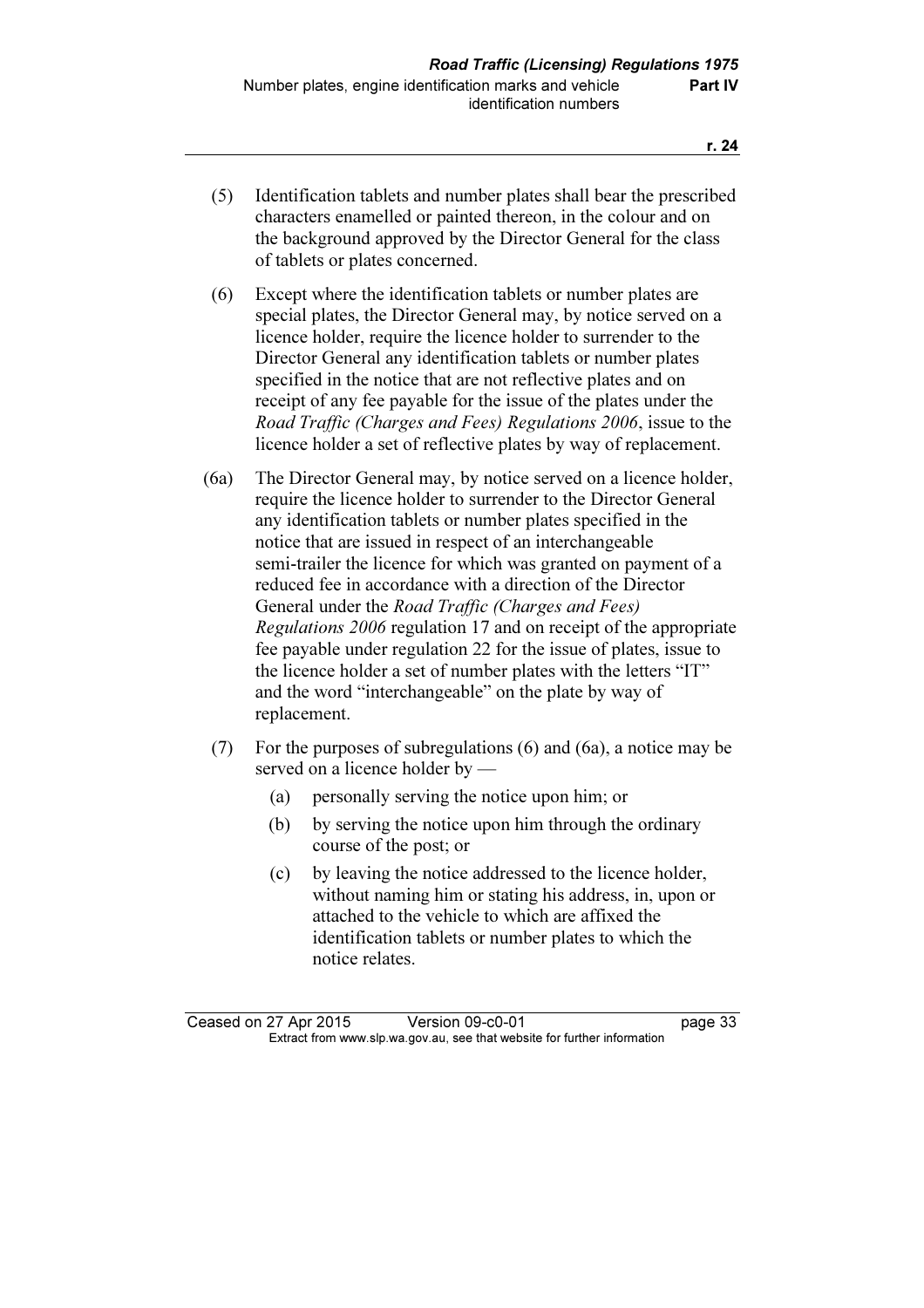#### r. 25

 (8) A licence holder who fails, within 14 days after the service on him of a notice pursuant to subregulations (6) and (6a) to surrender to the licensing authority, the identification tablets or number plates specified in the notice commits an offence.

[Regulation 24 inserted in Gazette 1 Aug 1975 p. 2796; amended in Gazette 12 Aug 1977 p. 2610; 2 Feb 1982 p. 402; 24 May 1985 p. 1762; 29 Nov 1985 p. 4452; 15 May 1987 p. 2122; 10 Jun 1988 p. 1906; 1 Jul 1988 p. 2145; 6 Sep 1991 p. 4714; 17 Aug 1993 p. 4431; 22 Dec 1995 p. 6195; 31 Jan 1997 p. 683; 1 Jul 1997 p. 3273; 23 Dec 2005 p. 6284; 28 Nov 2006 p. 4907 and 4911; 31 Dec 2009 p. 5407-8.]

### 25. Number plate to be fixed on vehicle

- (1) A responsible person for, or a person in charge of, a vehicle shall rigidly fix and keep the identification tablet or number plates of the vehicle thereon so that —
	- (a) in the case of a motor cycle or a trailer or jinker as defined in the Road Traffic (Vehicle Standards) Regulations 2002, the identification tablet or number plate is fixed and kept in a conspicuous place on the back of the vehicle, in an upright position and so that the characters thereon are clearly visible and legible, by day and by night; and
	- (b) in the case of a motor vehicle not referred to in paragraph (a), where the identification tablet or number plate is duplicated, one is fixed and kept in a conspicuous place in front, and one is fixed and kept in a conspicuous place on the back of the vehicle, in an upright position and so that the characters thereon are clearly visible and legible by day and by night; and
	- (c) in the case of an identification tablet or number plate that is a special plate that consists only of the expression "W.A.", or "Western Australia", and numerals, the special plate is mounted on the vehicle within a reflective frame supplied by the Director General that

page 34 Version 09-c0-01 Ceased on 27 Apr 2015<br>Extract from www.slp.wa.gov.au, see that website for further information  $\mathbf{F}$  from which was the set that we besite for further information  $\mathbf{F}$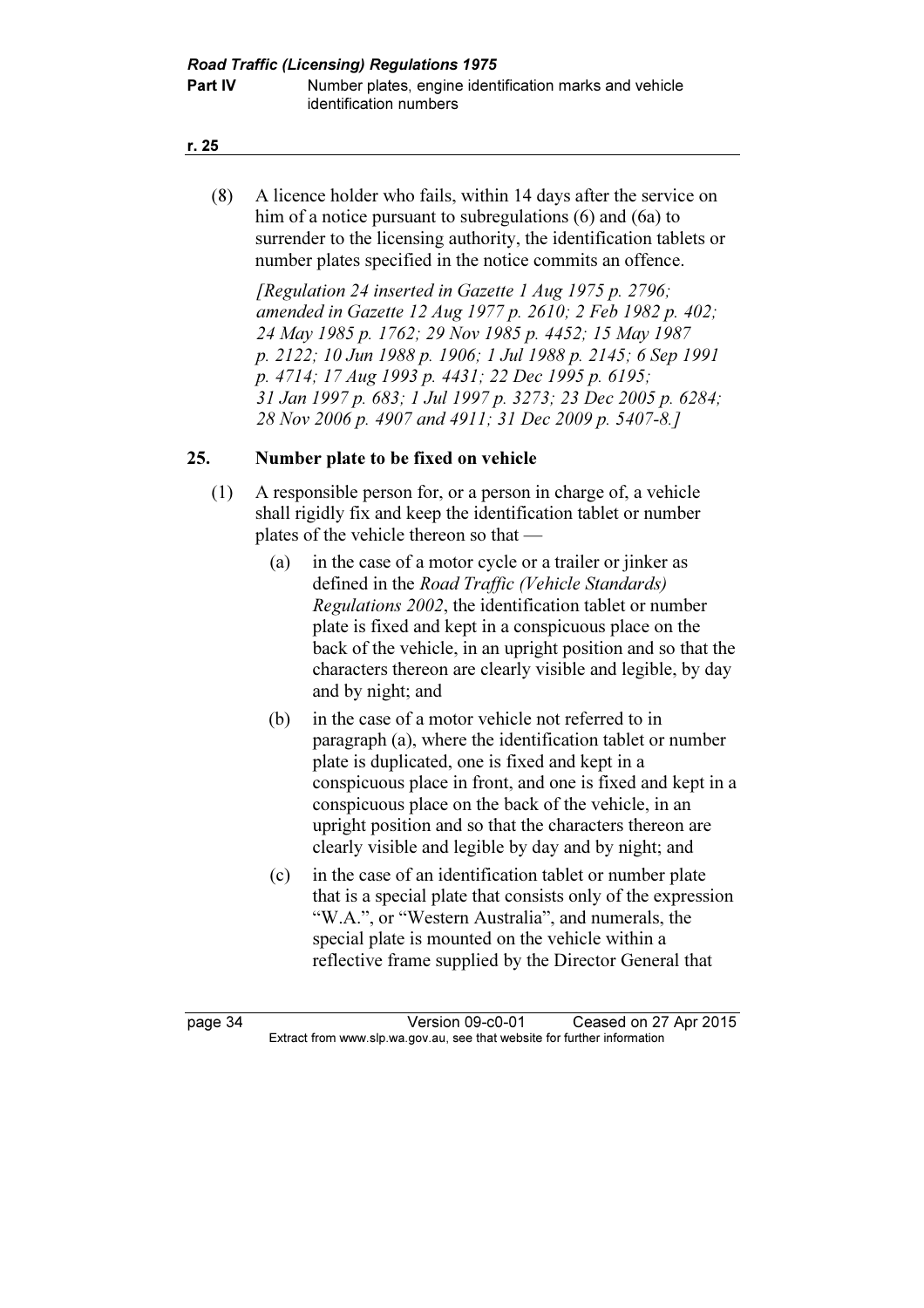provides a border of not less than 10 mm around the perimeter of the special plate.

- (2) A member of the Police Force may seize and take possession of an identification tablet or number plate that he has reasonable grounds to believe —
	- (a) has not been issued in connection with a licence that is in force for the current licensing period; or
	- (b) is fixed to a vehicle other than that for which it was issued; or
	- (c) should have been returned to the Director General in accordance with these regulations.

[Regulation 25 amended in Gazette 11 Sep 1981 p. 3926; 2 Feb 1982 p. 402; 24 May 1985 p. 1762; 18 Nov 1988 p. 4531; 28 Nov 1995 p. 5521; 22 Dec 1995 p. 6196; 31 Jan 1997 p. 683; 1 Jul 1997 p. 3273; 23 Dec 2005 p. 6284; 28 Nov 2006 p. 4907; 9 Sep 2014 p. 3249.]

### 25AA. Preventing effective identification of number plate

 $(1)$  In this regulation —

**ID** prevention state, in relation to a plate on a vehicle, means that —

- (a) the plate is bent in a way that prevents the whole or a part of a character on the plate from being read at any time when the vehicle is used or driven; or
- (b) the plate's angle is changed in a way that prevents the whole or a part of a character on the plate from being read at any time when the vehicle is used or driven; or
- (c) the plate or any part of the plate is covered, altered or otherwise obscured in a way that prevents the whole or part of a character on the plate from being read at any time when the vehicle is used or driven; or
- (d) a character or a part of a character on the plate is covered, altered or otherwise obscured in a way that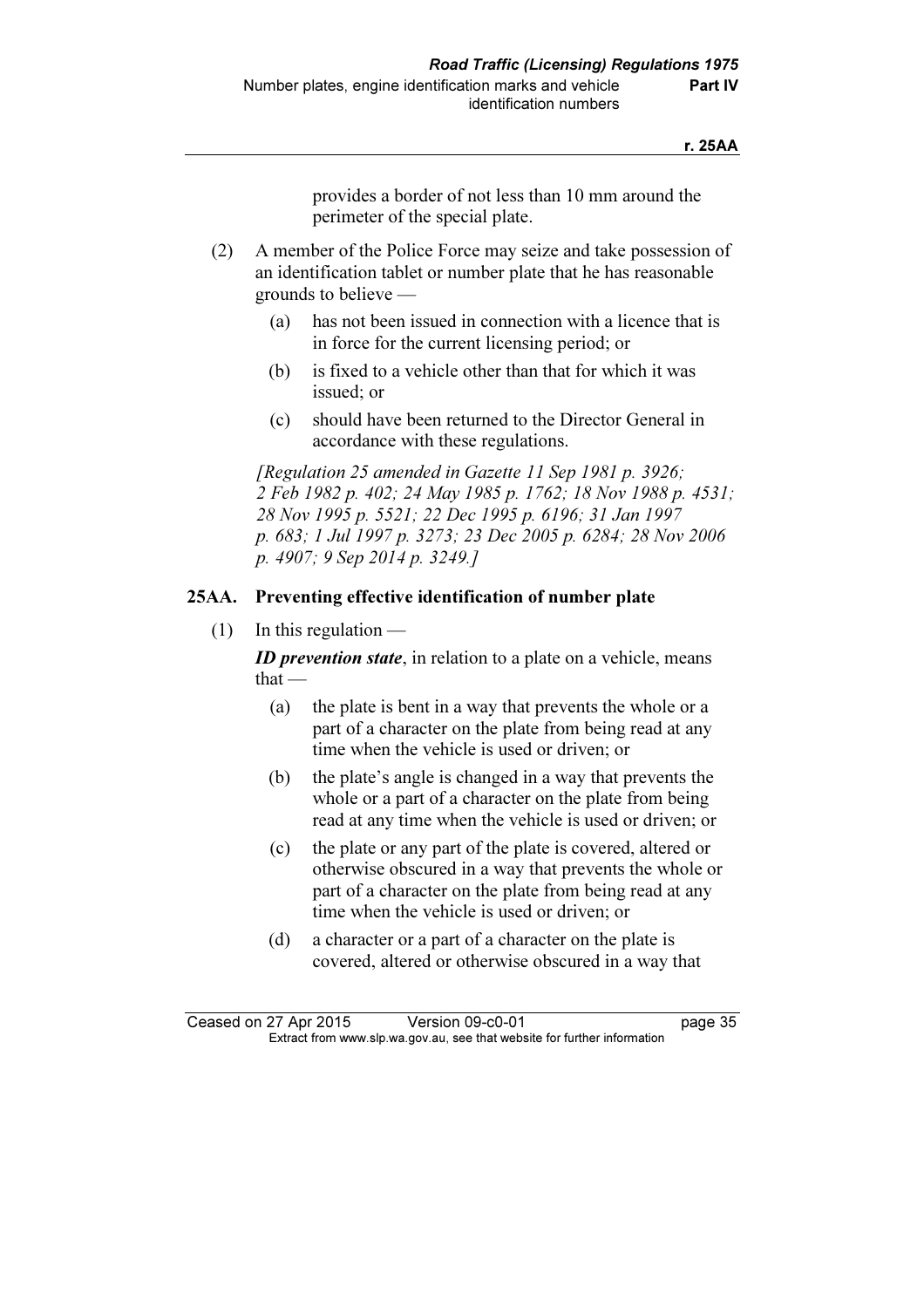#### r. 25AA

prevents the whole or part of a character on the plate from being read at any time when the vehicle is used or driven; or

 (e) the plate is affected in a way that prevents the whole or part of a character on the plate from being read from one or more positions, even though the character can be read from one or more other positions, at any time when the vehicle is used or driven;

*obscuring device* means a device the use or operation of which would result in a plate on a vehicle being in an ID prevention state but does not include —

- (a) a tow ball fitted to the rear of a vehicle; or
- (b) a bicycle rack fitted to the rear of a vehicle; or
- (c) a bicycle carried on a bicycle rack fitted to the rear of a vehicle;

obscuring device action, in relation to a vehicle, means  $-$ 

- (a) installing an obscuring device in or on the vehicle; or
- (b) causing an obscuring device to be installed in or on the vehicle; or
- (c) otherwise providing an obscuring device for the vehicle;

plate means a number plate or identification tablet;

read, in relation to a plate on a vehicle, means read from the vehicle's exterior.

- (2) A responsible person for a vehicle must not allow the vehicle to be used or driven unless the whole of each character on a plate on the vehicle can be read whenever the vehicle is used or driven.
- (3) A responsible person for a vehicle must not allow the vehicle to be used or driven if a plate on the vehicle is in an ID prevention state.
- (4) A responsible person for a vehicle must not take obscuring device action in relation to the vehicle.

page 36 Version 09-c0-01 Ceased on 27 Apr 2015<br>Extract from www.slp.wa.gov.au, see that website for further information  $\mathbf{F}$  from which was the set that we besite for further information  $\mathbf{F}$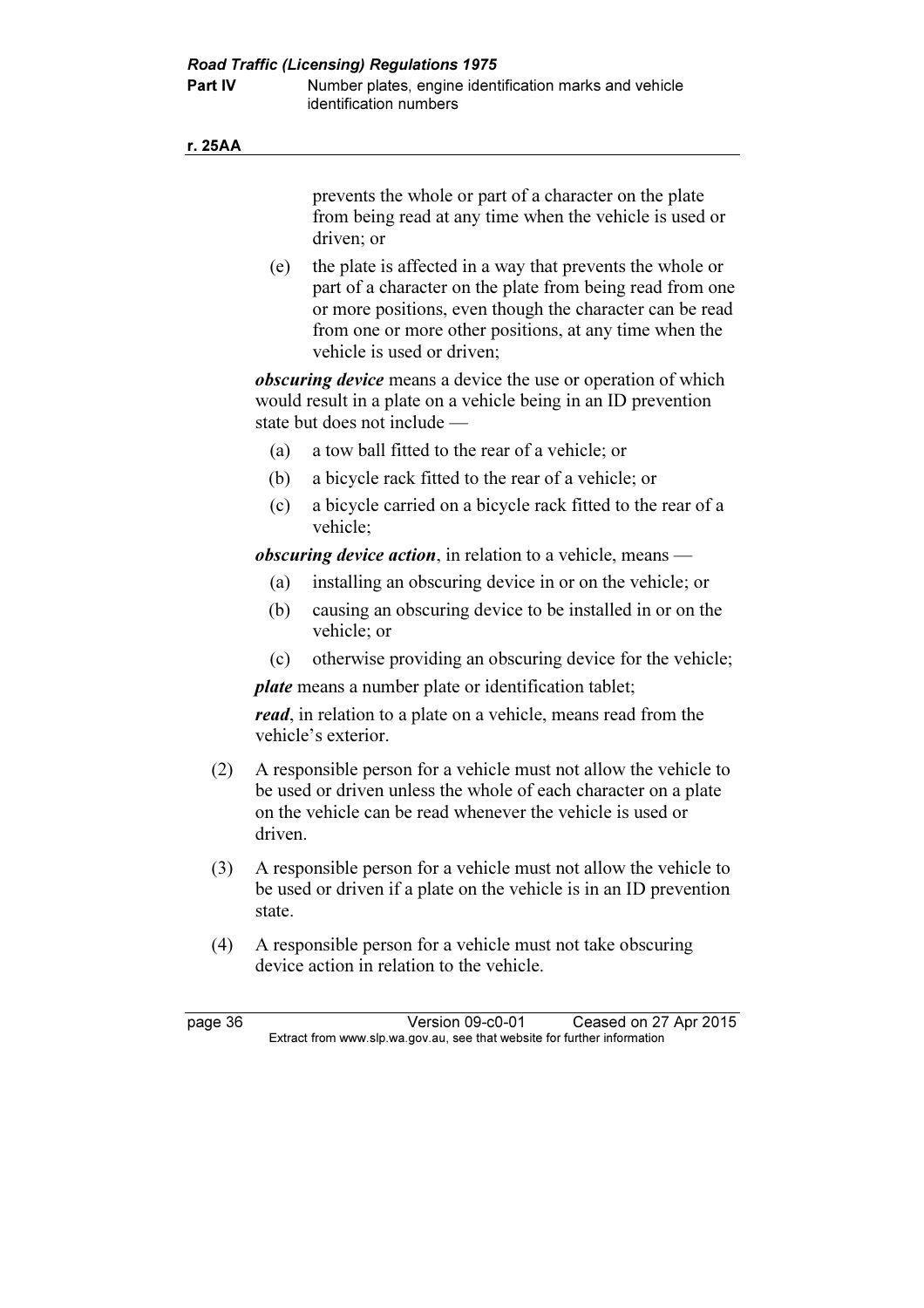- (5) A responsible person for a vehicle must not allow the vehicle to be used or driven if an obscuring device is installed in or on the vehicle or is otherwise provided for the vehicle.
- (6) A person in charge of a vehicle must not use or drive the vehicle unless the whole of each character on a plate on the vehicle can be read whenever the vehicle is used or driven.
- (7) A person in charge of a vehicle must not use or drive the vehicle if a plate on the vehicle is in an ID prevention state.
- (8) A person in charge of a vehicle must not use or drive the vehicle if an obscuring device is installed in or on the vehicle or is otherwise provided for the vehicle.
- (9) A person in charge of a vehicle must not use or operate an obscuring device at any time so as to prevent the whole or part of a character on the plate from being read at any time when the vehicle is used or driven.
- (10) A person does not commit an offence under subregulation (2), (3), (6) or (7) if the thing that is preventing the whole or part of a character on the plate from being read is —
	- (a) a tow ball fitted to the rear of the vehicle; or
	- (b) a bicycle rack fitted to the rear of the vehicle; or
	- (c) a bicycle carried on a bicycle rack fitted to the rear of the vehicle.
- (11) A person does not commit an offence under subregulation (3) or (7) in relation to the covering of a plate or a character if the plate or character is covered by a transparent film or cover  $that -$ 
	- (a) is of a type approved by the Director General as being non-reflective; and
	- (b) bears the name of its manufacturer and its serial or other identification number in a conspicuous place, but not so as to obscure the characters on the number plate; and

Ceased on 27 Apr 2015 Version 09-c0-01 page 37<br>Extract from www.slp.wa.gov.au, see that website for further information  $\mathbf{F}$  from which was the set that we besite for further information  $\mathbf{F}$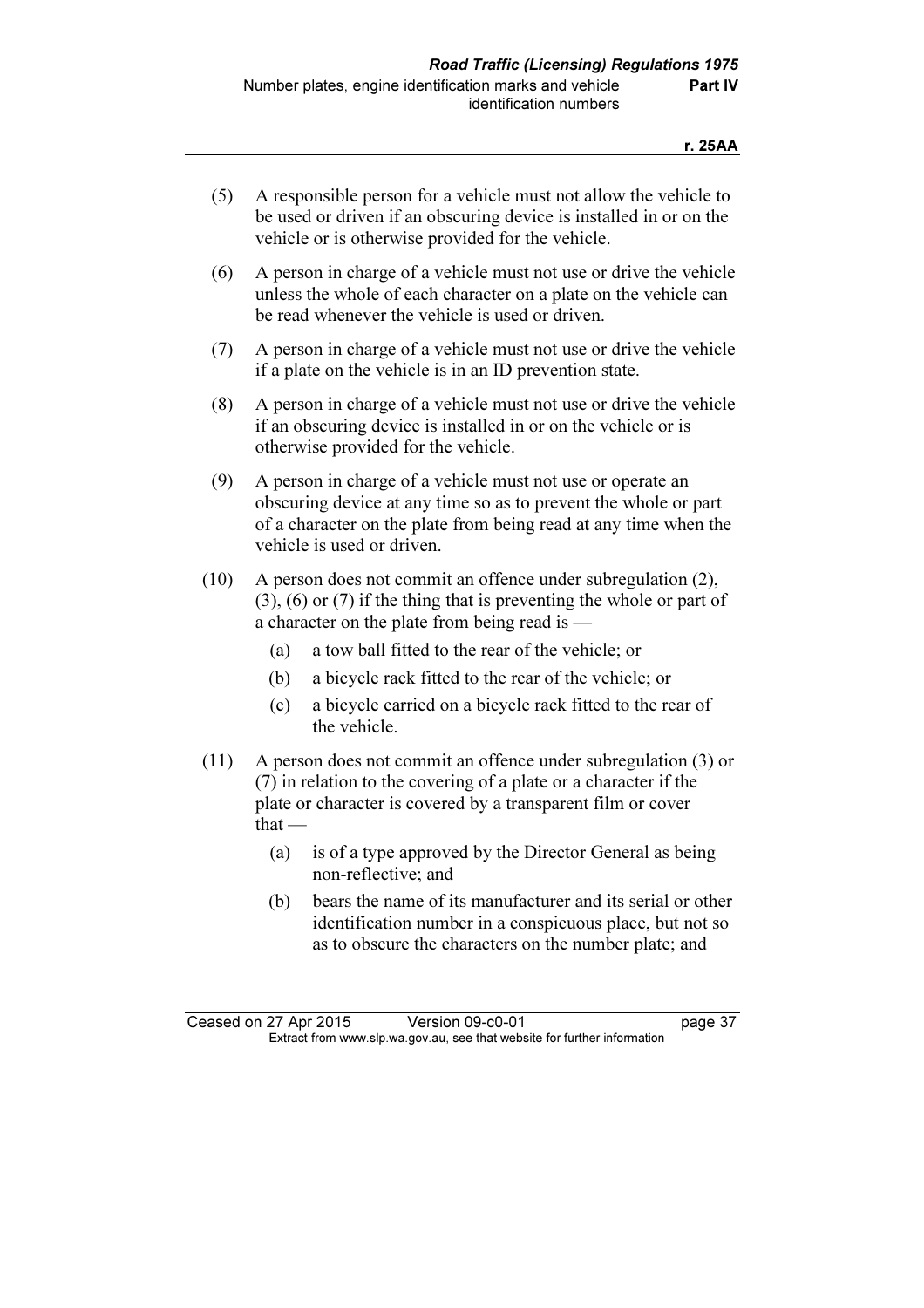- (c) is kept clean, in good condition and free from discoloration, heavy scratching and any marking other than those referred to in paragraph (b).
- Penalty applicable to subregulations  $(2)$ ,  $(3)$ ,  $(4)$ ,  $(5)$ ,  $(6)$ ,  $(7)$ , (8) and (9): a fine of 24 PU.

[Regulation 25AA inserted in Gazette 9 Sep 2014 p. 3250-2.]

# 25A. Certificate of right to display

- (1) The Director General shall issue to a person who is entitled to the right to display special plates issued under these regulations a certificate in the form of Form 5 in Schedule 1 and, in the case of a special plate referred to in regulation 24(4a)(a), a miniature of the special plate in a size determined by the Director General.
- (2) A person who is entitled to the right to display special plates may transfer that entitlement.
- (3) A transfer for the purposes of subregulation (2) shall be by instrument in writing in duplicate in the form of Form 6 in Schedule 1 and signed by the vendor and the purchaser.
- (4) The vendor of a right to display a special plate shall, within 14 days of the execution of the instrument of transfer by the vendor, lodge with the Director General —
	- (a) the duplicate of the instrument of transfer of the special plates; and
	- (b) where the special plates in question are not held by the Director General, the special plates; and
	- (c) the certificate of ownership issued by the Director General in respect of the right to display the special plates.
- (5) The purchaser of the right to display special plates must forward to the Director General —
	- (a) the original of the instrument of transfer of the right to display the special plates together with any relevant fee

page 38 Version 09-c0-01 Ceased on 27 Apr 2015<br>Extract from www.slp.wa.gov.au, see that website for further information  $\mathbf{F}$  from which was the set that we besite for further information  $\mathbf{F}$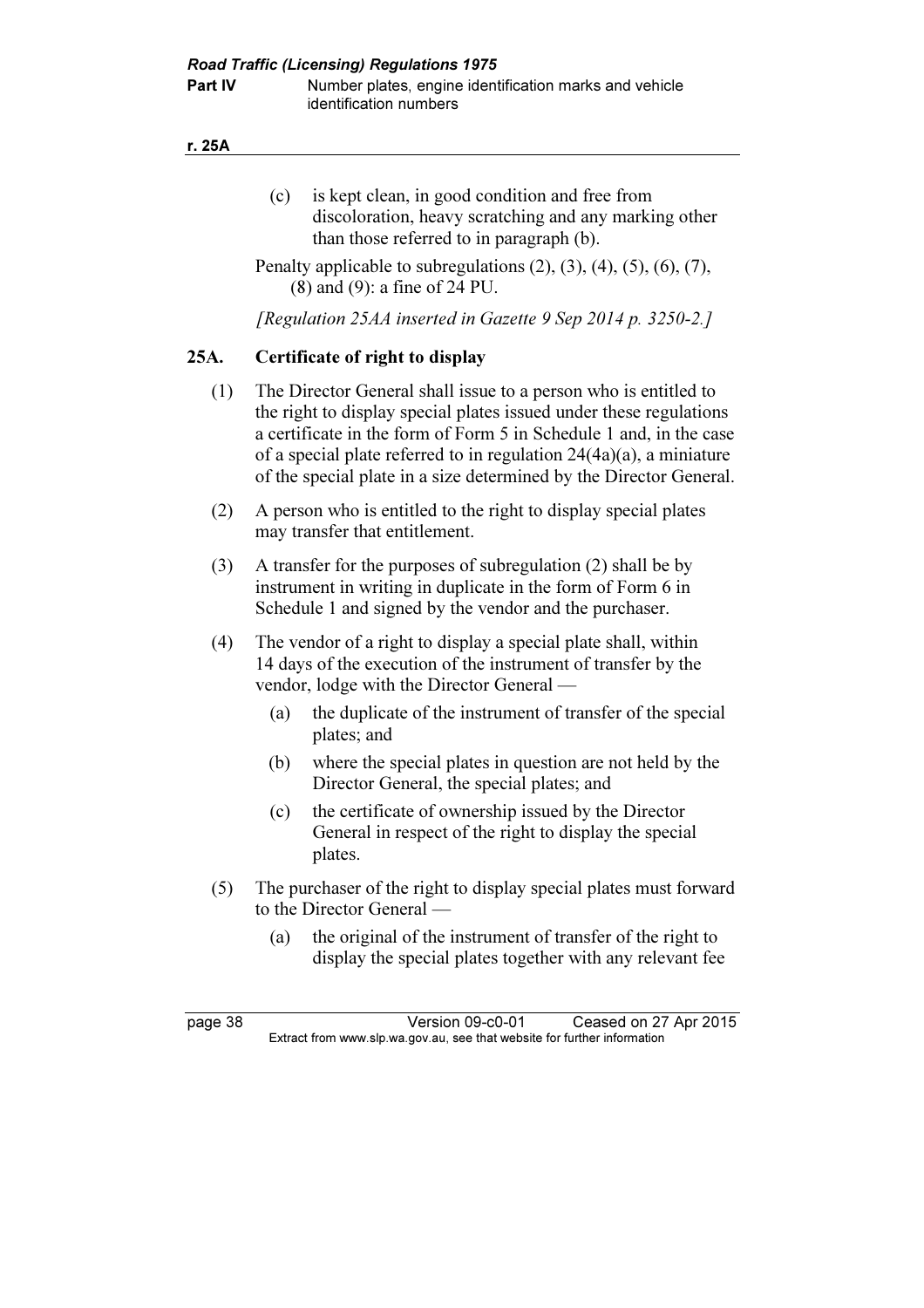prescribed under the Road Traffic (Charges and Fees) Regulations 2006; and

- (b) notification of the vehicle in respect of which the special plates are to be displayed.
- (6) The Director General must issue to the purchaser of the right to display the special plates —
	- (a) a certificate of ownership of the special plates; and
	- (b) in the case of special plates referred to in regulation 24(4a)(a), a miniature of the special plates; and
	- (c) subject to regulation 25B, the special plates.

 [Regulation 25A inserted in Gazette 24 May 1985 p. 1762-3; amended in Gazette 6 Sep 1991 p. 4714; 17 Aug 1993 p. 4431; 31 Jan 1997 p. 683-4; 28 Nov 2006 p. 4907-8.]

### 25B. Retention of special plates by Director General

- (1) Where the person who is entitled to the right to display a special plate on a vehicle does not nominate a licensed vehicle on which the special plate in question is to be used as an identification tablet or number plate the special plate shall be retained by the Director General.
- $(2)$  deleted]
- (3) Where the person who is entitled to the right to display a special plate on a vehicle fails to pay a relevant fee prescribed under the Road Traffic (Charges and Fees) Regulations 2006 for 3 consecutive years the Director General may by notice served on that person at his last known address and published in a newspaper circulating throughout the State notify him that unless he pays all the fees prescribed under those regulations that are due in respect of the storage of the special plate on or before the date specified in the notice his entitlement to the right to display the special plates will cease.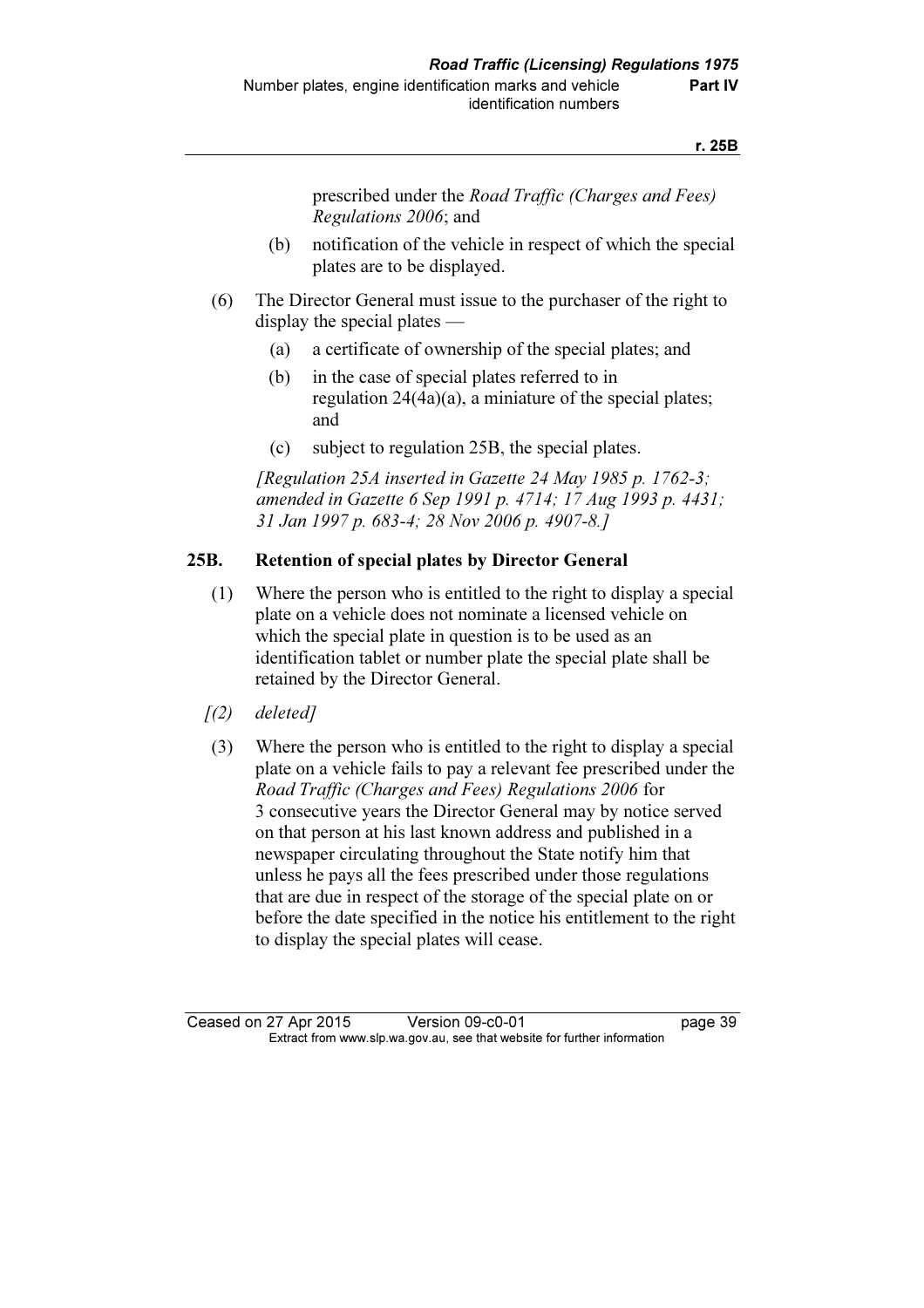#### r. 25C

 (4) Where a person is notified under subregulation (3) and fails to comply with the requirements of the notice the entitlement of that person to the right to display the special plates ceases with effect from the date specified in the notice.

 [Regulation 25B inserted in Gazette 24 May 1985 p. 1763; amended in Gazette 8 Sep 1989 p. 3171-2; 21 Sep 1990 p. 4941; 17 Aug 1993 p. 4431; 31 Jan 1997 p. 683-4; 28 Nov 2006 p. 4908.]

### 25C. Name plates to be treated as special plates

 The provisions of regulations 25A and 25B apply to and in relation to name plates as though name plates were special plates except that the Director General shall not issue a miniature of a name plate under regulation 25A(1) or (6)(b).

[Regulation 25C inserted in Gazette 29 Nov 1985 p. 4452; amended in Gazette 31 Jan 1997 p. 683-4.]

### 26. Application for trade plates

- (1) A person of one of the classes prescribed in subregulation (2) may apply in writing to the Director General for number plates, to be known as trade plates, to be assigned and issued to him pursuant to section 26(2) of the Act.
- (2) The classes of persons to whom trade plates may be assigned and issued are —
	- (a) manufacturers of vehicles;
	- (b) dealers in vehicles;
	- (c) registered used car dealers;
	- (d) persons carrying on the business of a repairer of motor vehicles;
	- (e) persons carrying on the business of transporting motor vehicles on behalf of —
		- (i) a manufacturer or dealer in new motor vehicles; or

page 40 Version 09-c0-01 Ceased on 27 Apr 2015<br>Extract from www.slp.wa.gov.au, see that website for further information  $\mathbf{F}$  from which was the set that we besite for further information  $\mathbf{F}$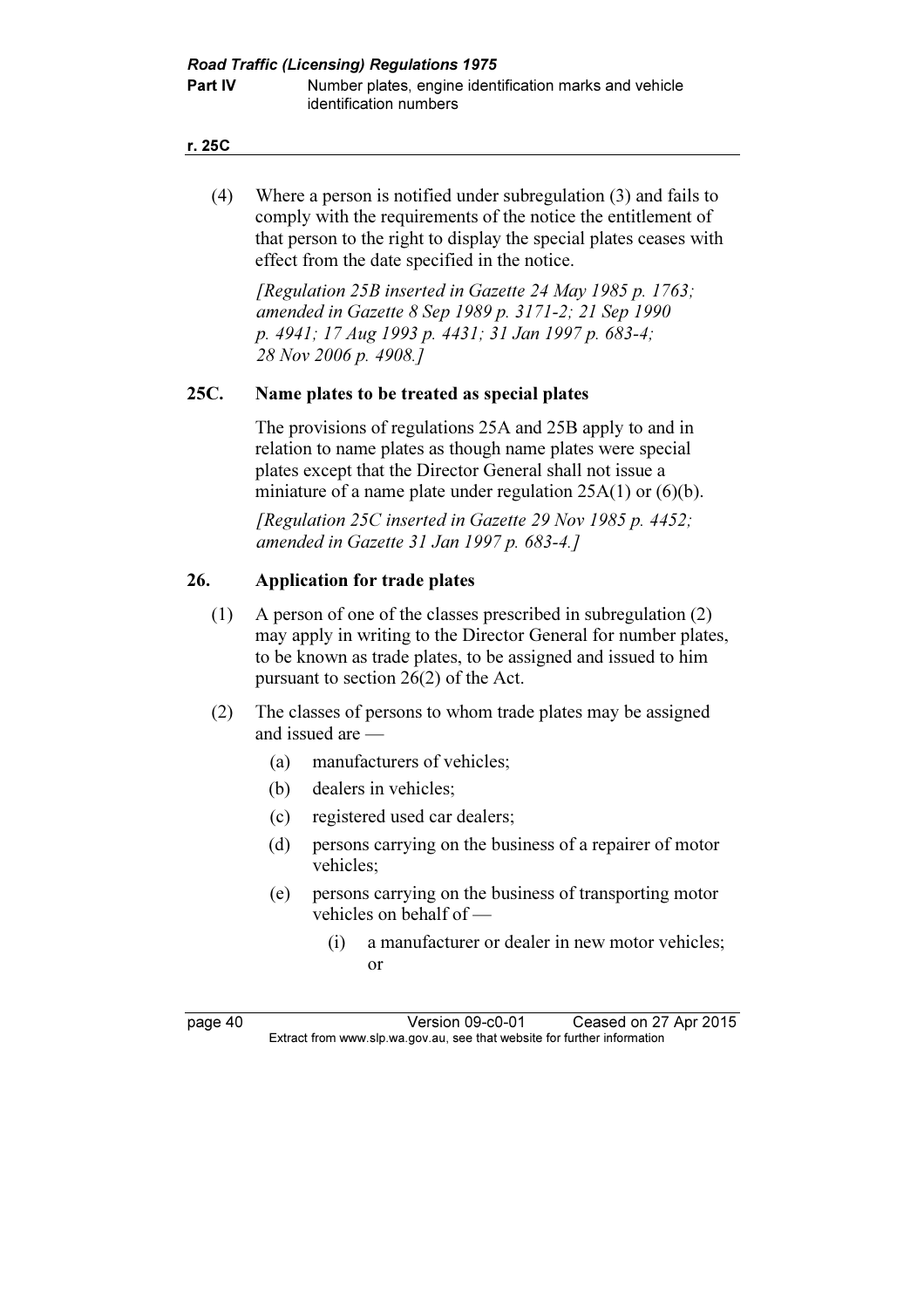- (ii) a registered used car dealer;
- (f) vehicle body builders;
- (g) any class of persons approved by the Director General for the purposes of this regulation.

[Regulation 26 inserted in Gazette 15 Feb 1980 p. 464; amended in Gazette 26 Jun 1981 p. 2296; 2 Feb 1982 p. 402; 21 Oct 1983 p. 4270; 24 May 1985 p. 1760; 26 Sep 1986 p. 3691; 21 Sep 1990 p. 4941; 26 Jun 1992 p. 2796; 17 Aug 1993 p. 4432; 22 Dec 1995 p. 6196; 31 Jan 1997 p. 683-4; 28 Nov 2006 p. 4908; 24 Sep 2010 p. 5018.]

#### 26A. Annual fee for trade plates

- $\int(1)$  deleted]
- (2) The Director General shall
	- (a) on payment of an annual fee under the *Road Traffic* (Charges and Fees) Regulations 2006 regulation 32(1); and
	- (b) where a replacement plate or replacement set of plates is issued pursuant to the Road Traffic (Charges and Fees) Regulations 2006 regulation 32(3) or a substituted plate or new set of plates is issued pursuant to regulation 32(4) of those regulations, without requiring payment of a further annual fee therefor,

 issue in respect of each plate an adhesive label to be attached to that plate indicating the month and year in which the annual fee will next become payable in respect of the use and possession of the plate.

- (3) A person shall not use or permit to be used on any vehicle a trade plate —
	- (a) to which an adhesive label issued under this regulation in respect thereof is not conspicuously affixed; or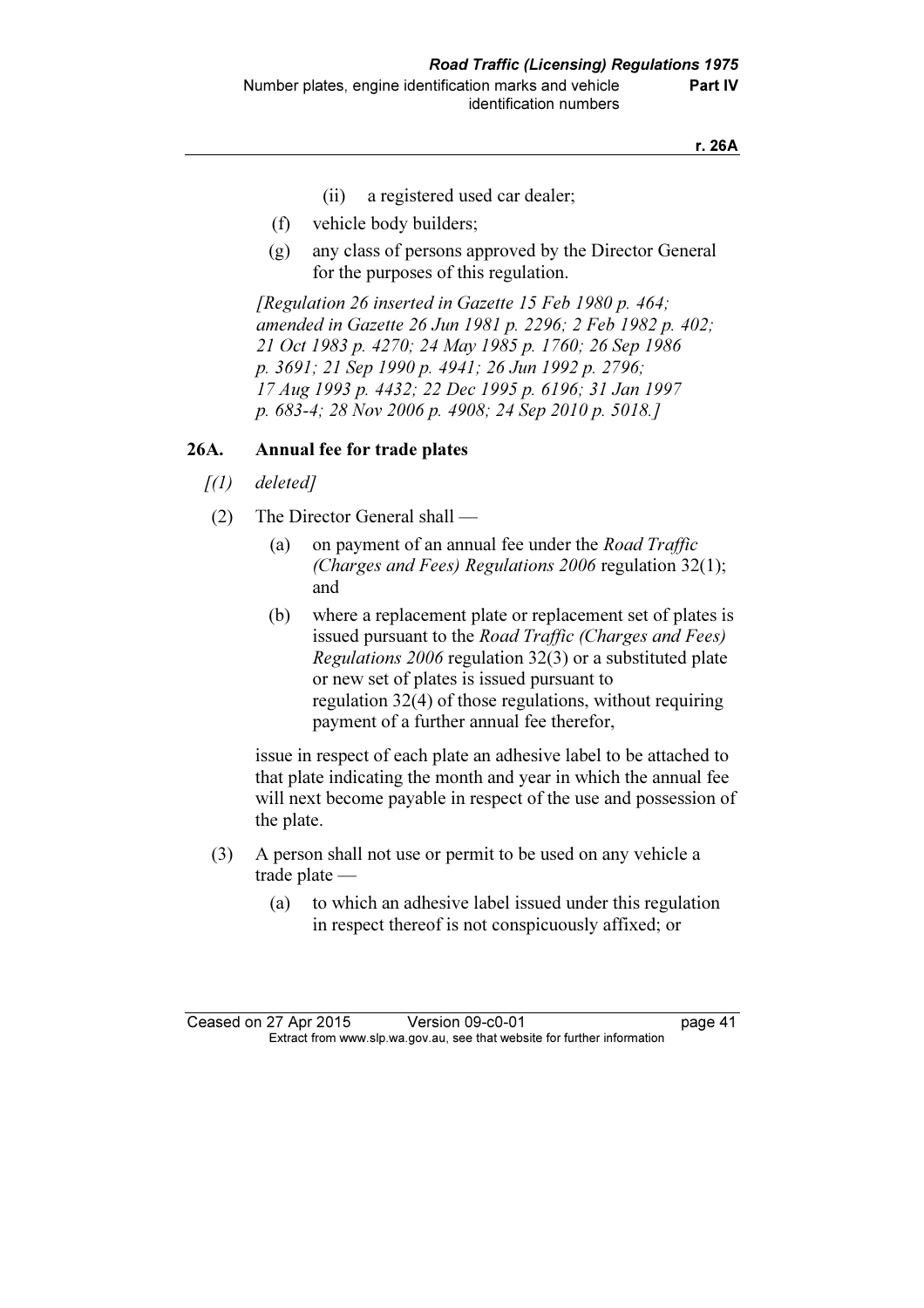**Part IV** Number plates, engine identification marks and vehicle identification numbers

r. 26C

 (b) if the period for which the annual fee was last paid in respect thereof has expired.

[Regulation 26A inserted in Gazette 15 Feb 1980 p. 464-5; amended in Gazette 12 Dec 1980 p. 4215; 2 Feb 1982 p. 402; 20 Aug 1982 p. 3270; 21 Oct 1983 p. 4270; 26 Sep 1986 p. 3691; 8 Sep 1989 p. 3171-2; 21 Sep 1990 p. 4941; 17 Aug 1993 p. 4432; 31 Jan 1997 p. 683-4; 28 Nov 2006 p. 4908; 22 Jun 2007 p. 2872 and 2874; 24 Sep 2010 p. 5018.]

[26**B.** Deleted in Gazette 28 Nov 2006 p. 4908.]

# 26C. Conditions of use

- (1) The conditions applying to the use of an unlicensed vehicle bearing trade plates are that —
	- (a) the vehicle complies with the Vehicle Standards;
	- (ba) if the vehicle does not comply with the Vehicle Standards and it is one of the following —
		- (i) a motor vehicle with only a cab and chassis;
		- (ii) a motor vehicle that could be licensed under regulation 9(2) except that it does not have a compliance plate fitted to it;
		- (iii) an agricultural machine,

the vehicle has —

- (iv) effective steering, brakes and suspension (if fitted); and
- (v) a driver's seat situated so that the driver has a full and uninterrupted view of the road and any traffic ahead and on each side of the driver; and
- (vi) wheels and tyres or rubber tracks; and
- (vii) in the case of a vehicle of a type referred to in subparagraph (i) or (ii), mudguards for each wheel or mudflaps for the rear wheels; and

page 42 Version 09-c0-01 Ceased on 27 Apr 2015<br>Extract from www.slp.wa.gov.au, see that website for further information  $\mathbf{F}$  from which was the set that we besite for further information  $\mathbf{F}$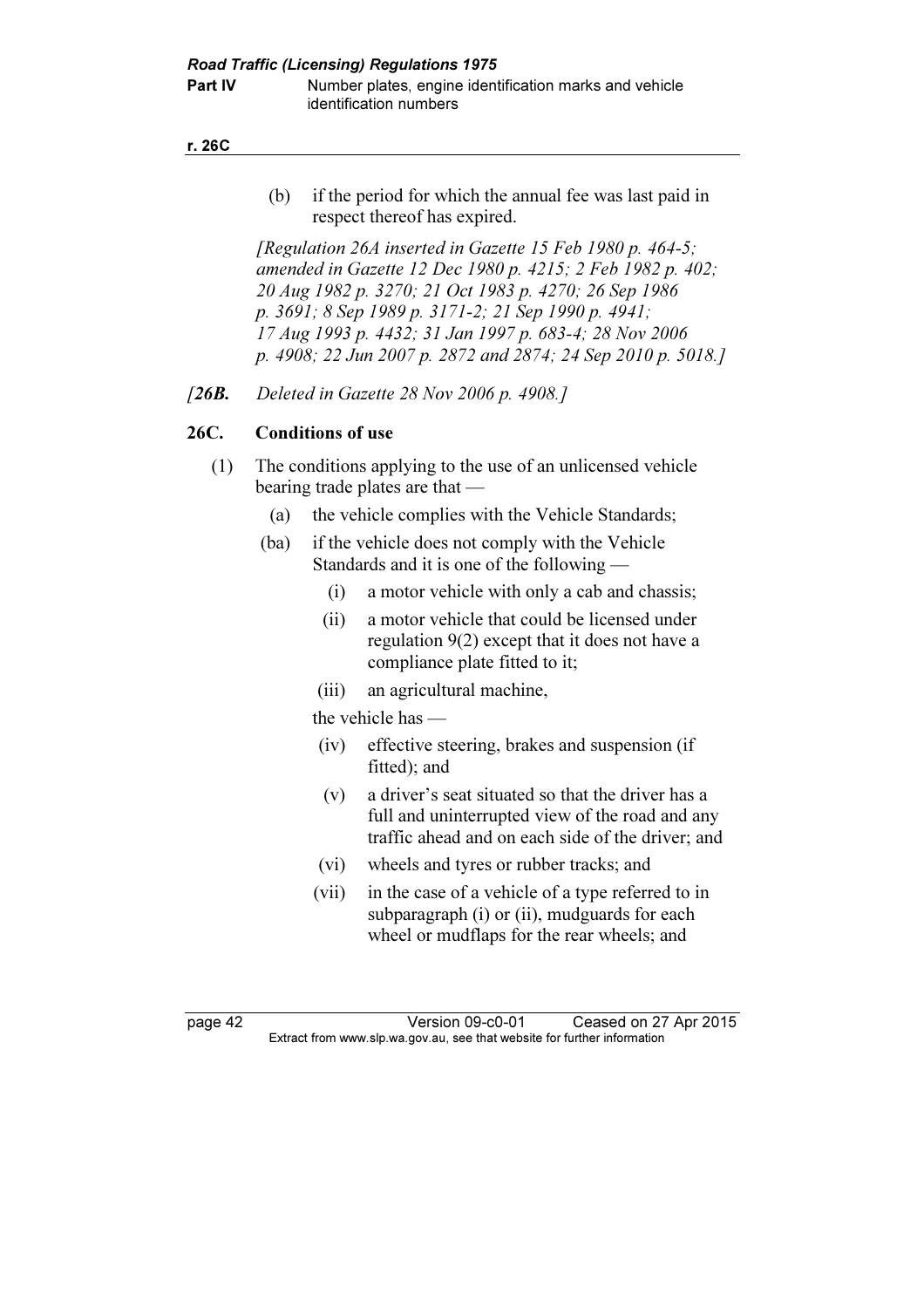| (V111) | in the case of a vehicle of a type referred to in<br>subparagraph (i) or (ii), lights at the front and<br>rear; and |
|--------|---------------------------------------------------------------------------------------------------------------------|
|        | (ix) in the case of an agricultural machine, lights at<br>the front (if the machine is used in the neriod           |

the front (if the machine is used in the period between sunrise and sunset) and lights at the front and rear (if the machine is used in the period between sunset and sunrise); and

- (x) reflectors at the rear; and
- (xi) a means of transmitting power from the engine to the drive wheels; and
- (xii) a structure that will not fail when the vehicle is used for the purpose for which it was designed;
- (b) if the vehicle is an agricultural machine that does not comply with the Vehicle Standards, the vehicle —
	- (i) is not more than 2.5 m wide, 4.3 m high and 12 m long and complies with any applicable requirements of the Road Traffic (Vehicle Standards) Regulations 2002 Schedules 1 and 2; or
	- (ii) is more than 2.5 m but not more than 3.5 m wide and not more than 4.3 m high and 12 m long and —
		- (I) complies with the Road Traffic (Vehicle Standards) Regulations 2002 Schedule 2; and
		- (II) if driven at night on a road, has fitted to it the lights and reflectors that must be fitted to the vehicle under the Road Traffic (Vehicle Standards) Regulations 2002 and those lights are lit; and
		- (III) is not used on a road within a radius of 30 km of the intersection of St Georges Terrace and Barrack Street Perth during

| Ceased on 27 Apr 2015 | Version 09-c0-01                                                         | page 43 |
|-----------------------|--------------------------------------------------------------------------|---------|
|                       | Extract from www.slp.wa.gov.au, see that website for further information |         |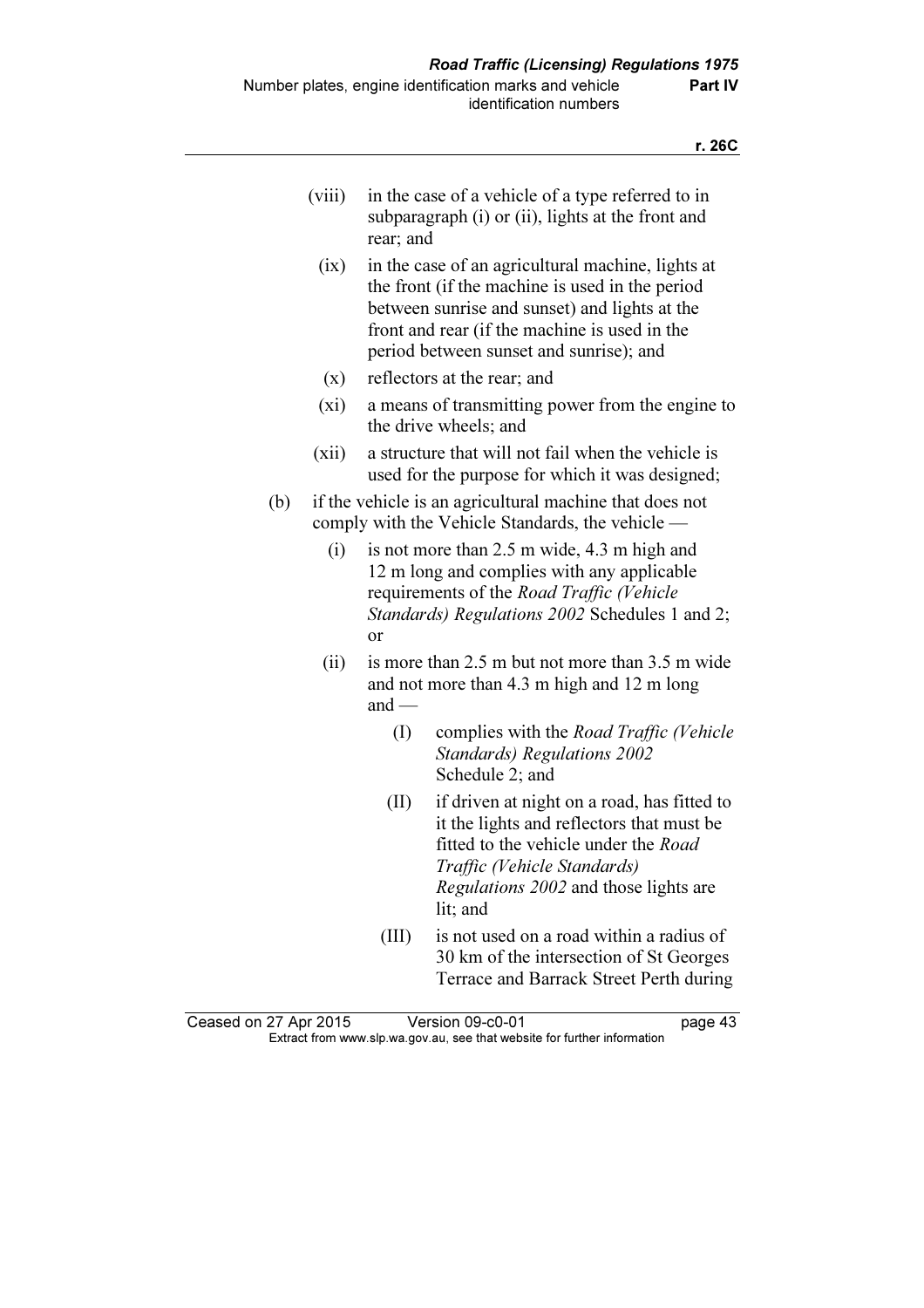Part IV Number plates, engine identification marks and vehicle identification numbers

r. 26C

|     |       |               | peak hours as defined in the <i>Road</i><br>Traffic (Towed Agricultural<br><b>Implements) Regulations 1995</b><br>regulation $19(4)$ ;                                                                                    |
|-----|-------|---------------|---------------------------------------------------------------------------------------------------------------------------------------------------------------------------------------------------------------------------|
|     |       | or            |                                                                                                                                                                                                                           |
|     | (iii) | and $-$       | is more than 3.5 m but not more than 6 m wide<br>and not more than 4.3 m high and 12 m long                                                                                                                               |
|     |       | (I)           | complies with the <i>Road Traffic (Vehicle</i> )<br><b>Standards</b> ) Regulations 2002<br>Schedule 2; and                                                                                                                |
|     |       | (II)          | is not used on a road without the prior<br>written approval of the Commissioner<br>of Main Roads;                                                                                                                         |
|     |       | <sub>or</sub> |                                                                                                                                                                                                                           |
|     | (iv)  |               | is more than 4.3 m but not more than 4.6 m high<br>and is not used on a road without the prior<br>written approval of Western Power Corporation;                                                                          |
| (c) |       |               | the vehicle is driven by or in the presence of, the<br>registered holder of the plates or an employee of the<br>holder, or is driven by a person authorised by the holder;                                                |
| (d) |       |               | the vehicle is not, without the special authority of the<br>Minister, used for the purpose of being driven from<br>place to place, for the purpose of seeking a purchaser, or<br>advertising or of general demonstration; |
| (e) |       |               | the vehicle is not used to carry goods other than $-$                                                                                                                                                                     |
|     | (i)   |               | goods essential for the operation of the vehicle;                                                                                                                                                                         |
|     | (ii)  |               | goods for the comfort of the person or persons<br>travelling in the vehicle;                                                                                                                                              |
|     | (iii) |               | other vehicles in accordance with<br>subregulation $(2)(g)$ ;                                                                                                                                                             |
|     | (iv)  |               | goods belonging to the holder or a customer of<br>the holder of trade plates being transported to or<br>from the holder or the customer.                                                                                  |
|     |       |               |                                                                                                                                                                                                                           |

page 44 Version 09-c0-01 Ceased on 27 Apr 2015 Extract from www.slp.wa.gov.au, see that website for further information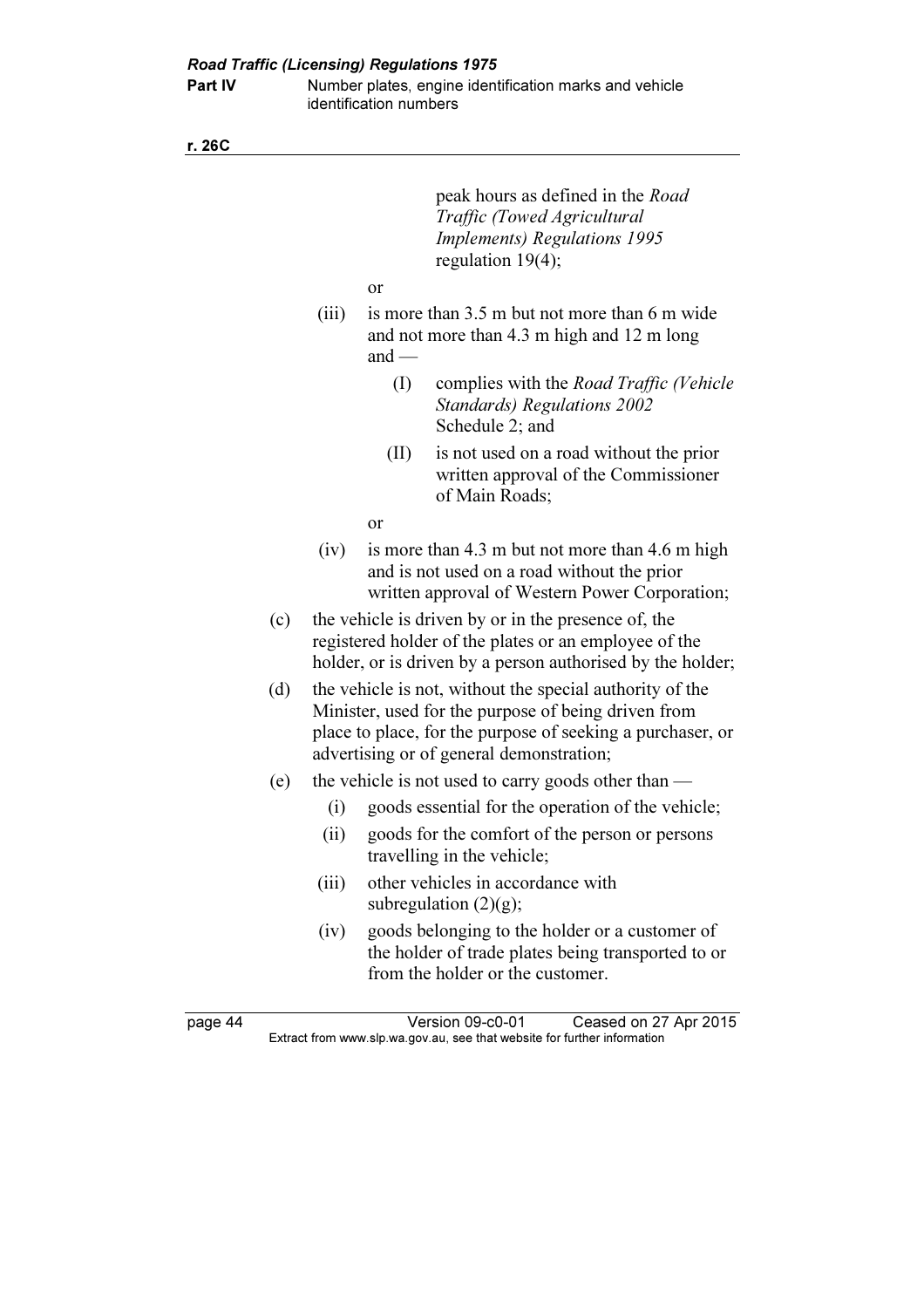| (2A) | The Road Traffic (Vehicle Standards) Regulations 2002        |
|------|--------------------------------------------------------------|
|      | regulation 8 does not apply to a motor vehicle bearing trade |
|      | plates driven on a road if the vehicle complies with the     |
|      | conditions referred to in subregulation $(1)(ba)$ or $(b)$ . |

- (2) Subject to subregulation (1)(a), (c) and (d), a vehicle bearing trade plates may be used for the purposes of —
	- (a) trial after completion or repair;
	- (b) delivery to or from a manufacturer, dealer or repairer or his agent;
	- (c) being driven from the premises of a dealer to that of an intending purchaser for the purpose of trial by him or his servant;
	- (d) trial by an intending purchaser or his servant, for an unbroken period not exceeding 24 hours;
	- (e) delivery to a purchaser after sale;
	- (f) being driven to a licensing or examination centre for the purpose of being examined or licensed and on the return journey;
	- (g) being driven to or from and, where the vehicles have the same owner, carrying another vehicle or vehicles to or from an Agricultural Show, an Agricultural Field Day or a Motor Show, for the purpose of exhibiting the vehicle or vehicles;
	- (h) being driven in such circumstances or for such purposes as the Director General may, in any particular case, approve.
- (3) The characters on a trade plate shall comprise a combination of letters and numerals approved by the Director General, with the expression "W.A." or "Western Australia", above, and the word, "Trade", below that combination and shall be enamelled or painted on the plate in the colour and on the background approved by the Director General.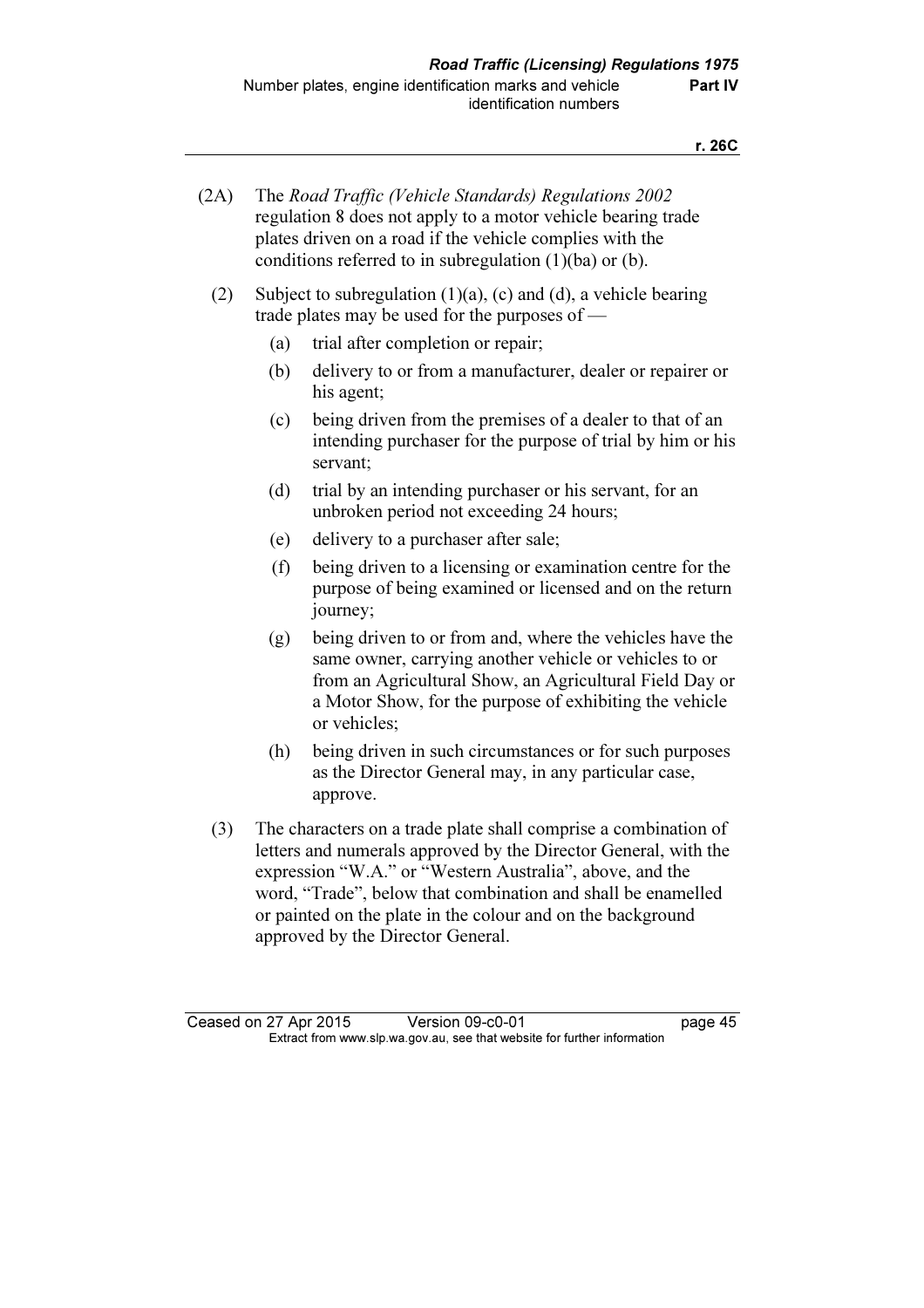|  | × |
|--|---|
|--|---|

- (4) A trade plate shall be fitted to the motor vehicle, in the position in which a number plate is required by these regulations, to be fitted.
- (5) A member of the Police Force may seize and take possession of trade plates where he has reasonable grounds to believe that the vehicle bearing those trade plates has been used —
	- (a) contrary to the conditions set out in subregulation (1); or
	- (b) other than for the purposes set out in subregulation (2); or
	- (c) contrary to regulation 26A(3).

[Regulation 26C inserted in Gazette 15 Feb 1980 p. 465-6; amended in Gazette 6 Feb 1981 p. 538; 2 Feb 1982 p. 402; 23 Sep 1983 p. 3815; 26 Oct 1984 p. 3457; 4 Sep 1987 p. 3493; 28 Sep 1990 p. 5072-3; 22 Dec 1995 p. 6196; 31 Jan 1997 p. 683-4; 1 Jul 1997 p. 3273; 1 Nov 2002 p. 5393; 24 Sep 2010 p. 5018-21.]

# 26D. Terms used

For the purposes of regulations 26, 26A, 26B and 26C —

plate fee, in relation to trade plates, means any fee prescribed under the Road Traffic (Charges and Fees) Regulations 2006 for the assigning and issue of those plates;

set in relation to trade plates means one or more trade plates each of which bears the same characters.

[Regulation 26D inserted in Gazette 15 Feb 1980 p. 466; amended in Gazette 28 Nov 2006 p. 4908; 24 Sep 2010 p. 5021.]

# 26E. Transitional

 (1) For a period of 30 days beginning on the day after the day on which the Road Traffic (Licensing) Amendment *Regulations 2010* are published in the *Gazette*<sup>1</sup> (the *commencement day*), dealers plates that were issued before the

page 46 Version 09-c0-01 Ceased on 27 Apr 2015<br>Extract from www.slp.wa.gov.au, see that website for further information  $\mathbf{F}$  from which was the set that we besite for further information  $\mathbf{F}$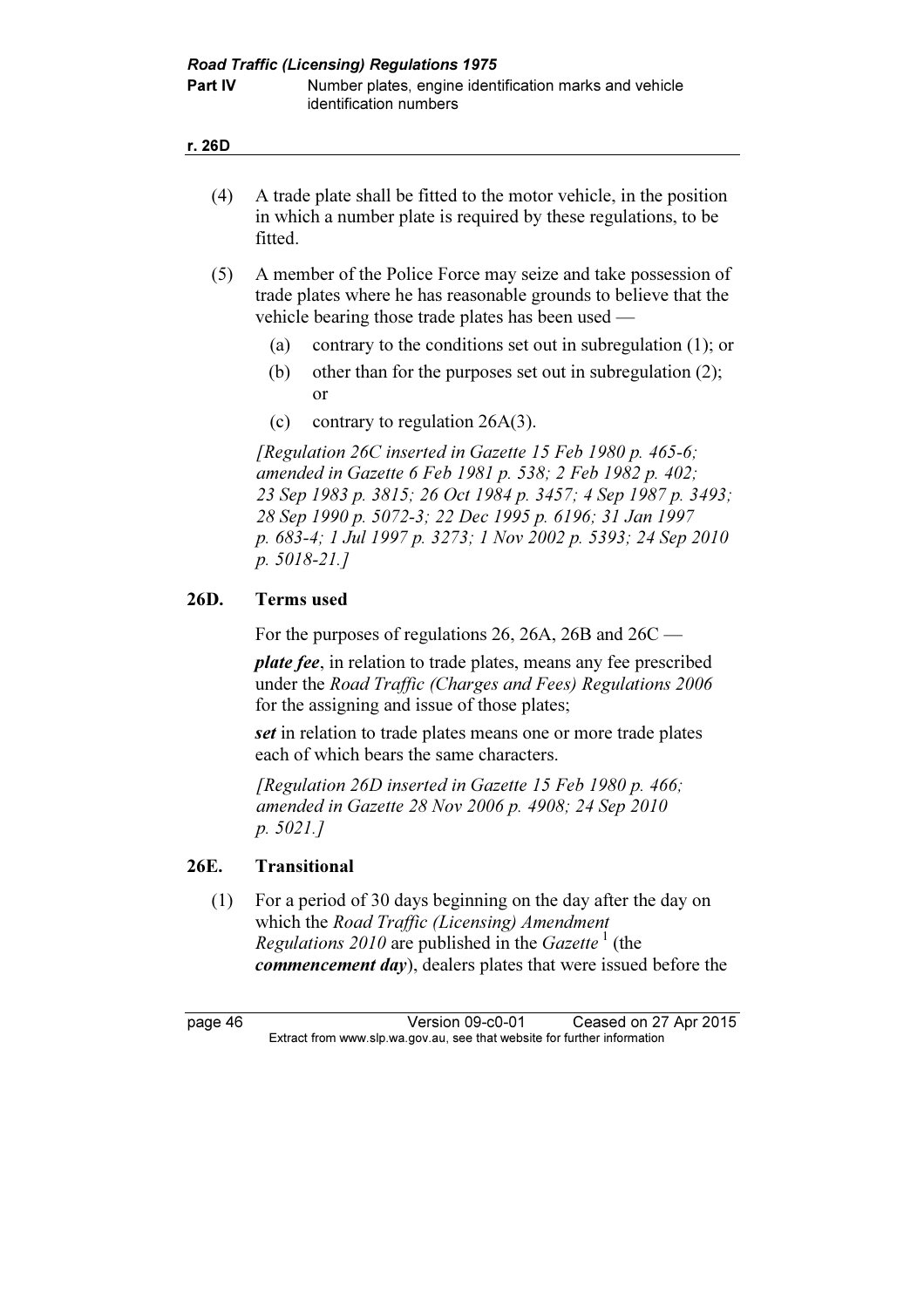commencement day are to be taken to be trade plates for the purpose of regulation 26C.

 (2) A person to whom dealers plates have been issued who holds those plates immediately before the commencement day (the **holder**) may return those plates to the Director General within the period referred to in subregulation (1) and —

- (a) the Director General must, if the holder so requests, issue trade plates to the holder; and
- (b) if trade plates are so issued, the annual fee and the deposit paid in respect of the dealers plates are to be taken to be the annual fee and deposit that is required to be paid in relation to the issue of the trade plates.
- (3) If a holder returns the holder's dealers plates to the Director General but does not request that trade plates be issued to the holder in substitution for the dealers plates, the Director General must refund to the holder —
	- (a) the deposit paid by the holder in respect of those dealers plates; and
	- (b) the same proportion of the annual fee paid by the holder in respect of those dealers plates as the proportion of the year in respect of which the fee was paid remaining after the day on which the plates were returned to the Director General.

[Regulation 26E inserted in Gazette 24 Sep 2010 p. 5022.]

# 27. Prohibition on painting or interfering with number plates

- (1) Subject to subregulation (2), except for the purpose of reinstating it to its original condition a person shall not paint or otherwise interfere with, or suffer any other person to paint or interfere with, an identification tablet or number plate that has been issued to him by the Director General.
- (2) A person may, in accordance with rule 148(2) of the Road Traffic (Vehicle Standards) Rules 2002, affix to an identification

Ceased on 27 Apr 2015 Version 09-c0-01 page 47<br>Extract from www.slp.wa.gov.au, see that website for further information  $\mathbf{F}$  from which was the set that we besite for further information  $\mathbf{F}$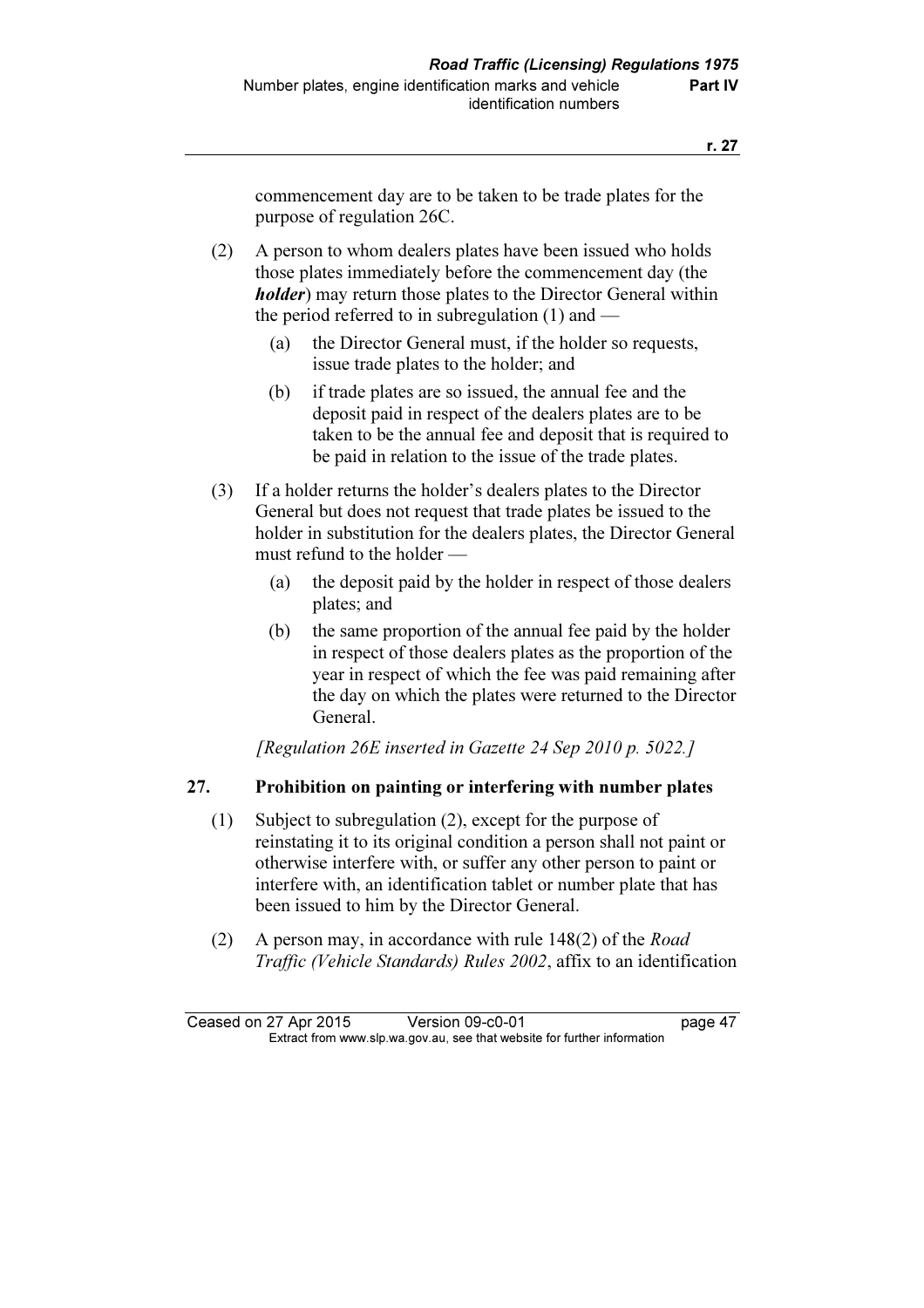#### r. 27A

tablet or number plate that has been issued to him by the Director General a label indicating that the vehicle to which the identification tablet or number plate is fixed uses Liquefied Petroleum Gas as fuel.

[Regulation 27 amended in Gazette 2 Feb 1982 p. 402; 25 Feb 1983 p. 654; 28 Sep 1990 p. 5072-3; 31 Jan 1997 p. 683-4; 1 Nov 2002 p. 5393.]

### 27A. Term used: imitation plate

In regulations 27B and 27C *imitation plate* means  $-$ 

- (a) a replica or imitation of an identification tablet or number plate issued under these regulations; or
- (b) an article that is so similar to an identification tablet or number plate issued under these regulations that it is likely to be confused with such an identification tablet or number plate.

[Regulation 27A inserted in Gazette 2 Jun 1989 p. 1611.]

### 27B. Restriction on manufacture, sale or supply of imitation plates

 A person shall not manufacture, sell or supply an imitation plate except under written authorisation granted by the Director General.

[Regulation 27B inserted in Gazette 2 Jun 1989 p. 1611; amended in Gazette 31 Jan 1997 p. 683-4.]

### 27C. Confiscation and disposal of imitation plates

- (1) A member of the Police Force may seize and take possession  $of$  —
	- (a) any imitation plate that the member has reasonable grounds to believe has been manufactured, sold or supplied contrary to regulation 27B; or
	- (b) any imitation plate that is fixed to a vehicle.

page 48 Version 09-c0-01 Ceased on 27 Apr 2015<br>Extract from www.slp.wa.gov.au, see that website for further information  $\mathbf{F}$  from which was the set that we besite for further information  $\mathbf{F}$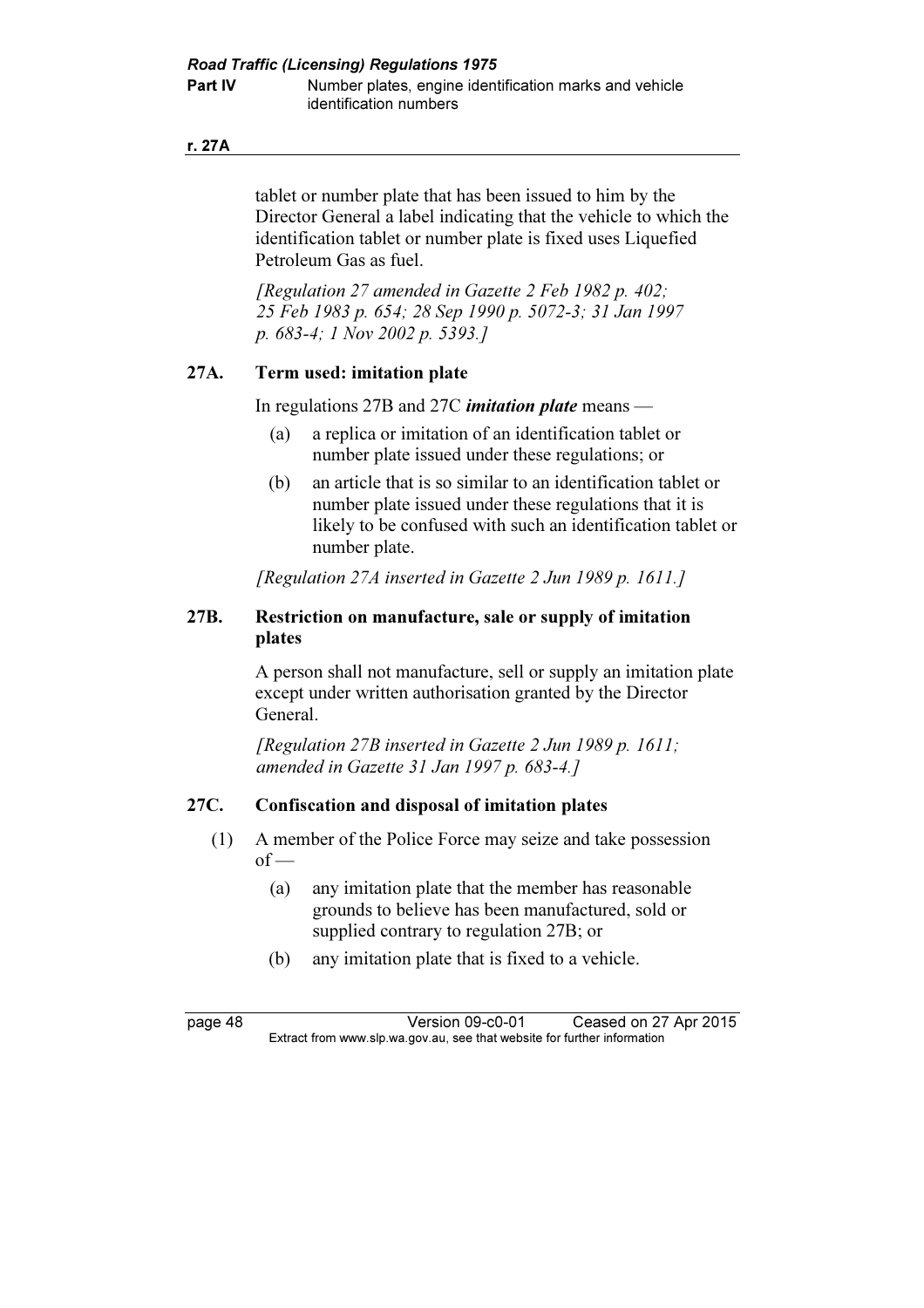- (2) The Director General may, with the approval of a justice, cause an imitation plate seized under this regulation to be destroyed.
- (3) An imitation plate may be destroyed under subregulation (2) whether or not any person has been convicted of or charged with an offence under regulation 27B in connection with the plate.
- (4) When, or as soon as practicable after, an imitation plate is seized under this regulation a member of the Police Force shall serve the person from whom it was seized with a notice that informs the person —
	- (a) that the plate is liable to be destroyed; and
	- (b) that the person may make written representations to the Director General in relation to the plate within 10 days after service of the notice.
- (5) For the purposes of subregulation (4) an imitation plate that was fixed to a vehicle shall be deemed to have been seized from the person who is the owner of the vehicle within the meaning of paragraph (d) of the definition of *owner* in section  $5(1)$  of the Act.
- (6) At any time after the expiration of 14 days from service of the notice under subregulation (4) the Director General may apply to a justice for approval to destroy the imitation plate.
- (7) The application shall be accompanied by copies of any representations received under subregulation (4)(b) in relation to the plate.
- (8) The justice, after considering the application, the representations (if any), and the need (if any) for the plate to be retained for evidentiary purposes, may —
	- (a) approve of the destruction of the plate; or
	- (b) direct that the plate be returned to the person from whom it was seized; or
	- (c) authorise the continued retention of the plate for evidentiary purposes.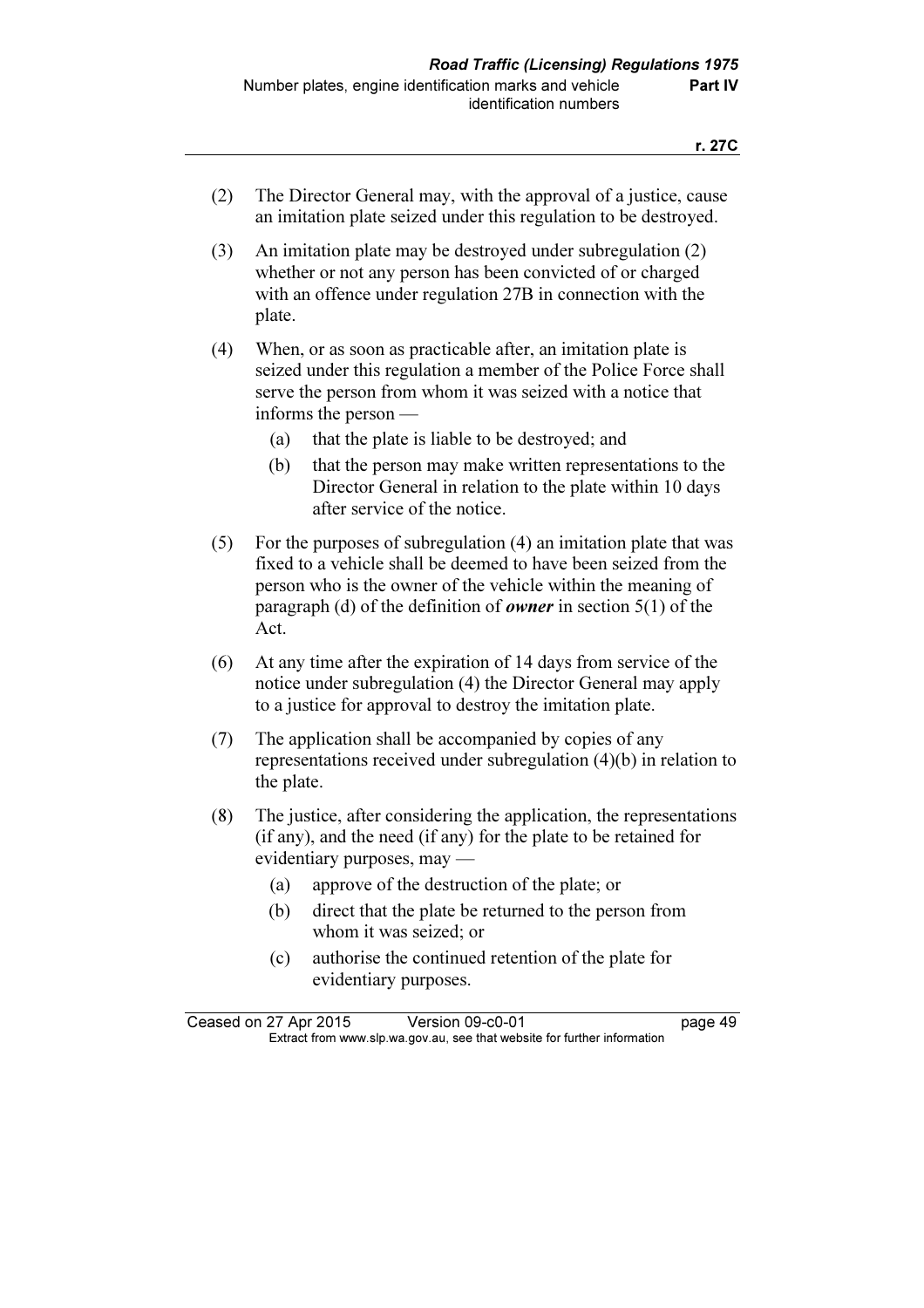#### r. 28

 (9) A person is not entitled to any payment by way of compensation or restitution in respect of the seizure, retention or destruction of an imitation plate under this regulation.

[Regulation 27C inserted in Gazette 2 Jun 1989 p. 1611; amended in Gazette 31 Jan 1997 p. 683-4.]

### 28. Engine identification marks

- (1) Upon an application to license a motor vehicle under these regulations, the Director General shall not grant the licence —
	- (a) unless a clear and legible identification mark consisting of numerals or letters, or a combination of numerals and letters, is stamped on the engine of the vehicle; or
	- (b) if the identification mark on the engine of the vehicle has been, or appears to have been altered, defaced, obliterated or removed.
- (2) A responsible person for, or a person in charge of, a motor vehicle of which the engine or an engine part, bearing the identification mark, is changed or replaced shall, within 7 days after the change or replacement, give to the Director General that licensed the vehicle a notice in writing setting out —
	- (a) the date of the change or replacement of the engine or engine part; and
	- (b) the make and the registered number of the motor vehicle; and
	- (c) the name and address of the responsible person for the motor vehicle; and
	- (d) the identification mark on the engine or engine part so changed or replaced; and
	- (e) the identification mark (if any) on the engine or engine part substituted for that changed or replaced; and
	- (f) the name and address of the person from whom the substituted engine or engine part was obtained.

page 50 Version 09-c0-01 Ceased on 27 Apr 2015<br>Extract from www.slp.wa.gov.au, see that website for further information  $\mathbf{F}$  from which was the set that we besite for further information  $\mathbf{F}$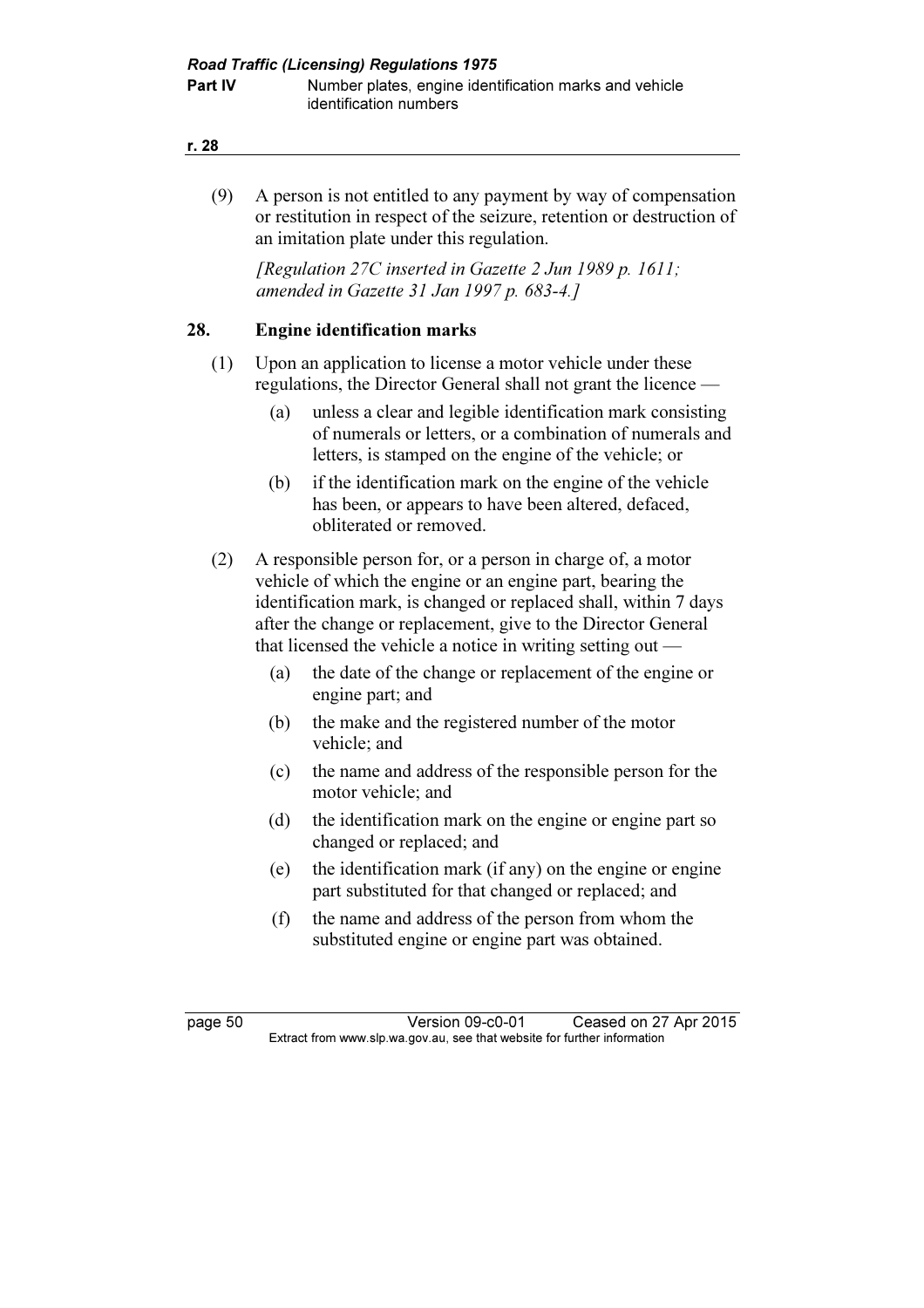- (3) The Director General may allot an identification mark, where
	- (a) there is no identification mark on the engine of a motor vehicle; or
	- (b) the identification mark on the engine has been or appears to have been, altered, defaced, obliterated or removed,

 if it is satisfied that an identification mark is necessary for identifying the engine of the motor vehicle.

- (4) Where an identification mark is allotted pursuant to the provisions of subregulation (3), the identification mark shall be stamped on the engine of the motor vehicle in such manner and in such position, as the Director General may direct; and upon the engine being so stamped, the motor vehicle shall be produced forthwith to the Director General for inspection of the identification mark.
- (5) Unless he has applied for, and is awaiting the allotment of, an identification mark for the engine of that motor vehicle, a person shall not use, or permit or suffer any other person to use, a motor vehicle of which —
	- (a) the engine is not stamped with a clear and legible identification mark consisting of numerals or letters, or a combination of numerals and letters; or
	- (b) the identification on the engine has been, or appears to have been, altered, defaced, obliterated or removed.
- (6) Except with the approval, in writing, of the Director General, a person shall not —
	- (a) alter, deface, obliterate or remove an identification mark from the engine of a motor vehicle; or
	- (b) stamp on or affix to the engine of a motor vehicle any mark, number or letter purporting or intended to be, or that is a colourable imitation of, an identification mark of that engine.

[Regulation 28 amended in Gazette 2 Feb 1982 p. 402-3; 31 Jan 1997 p. 683-4; 23 Dec 2005 p. 6284-5.]

Ceased on 27 Apr 2015 Version 09-c0-01 page 51<br>Extract from www.slp.wa.gov.au, see that website for further information  $\mathbf{F}$  from which was the set that we besite for further information  $\mathbf{F}$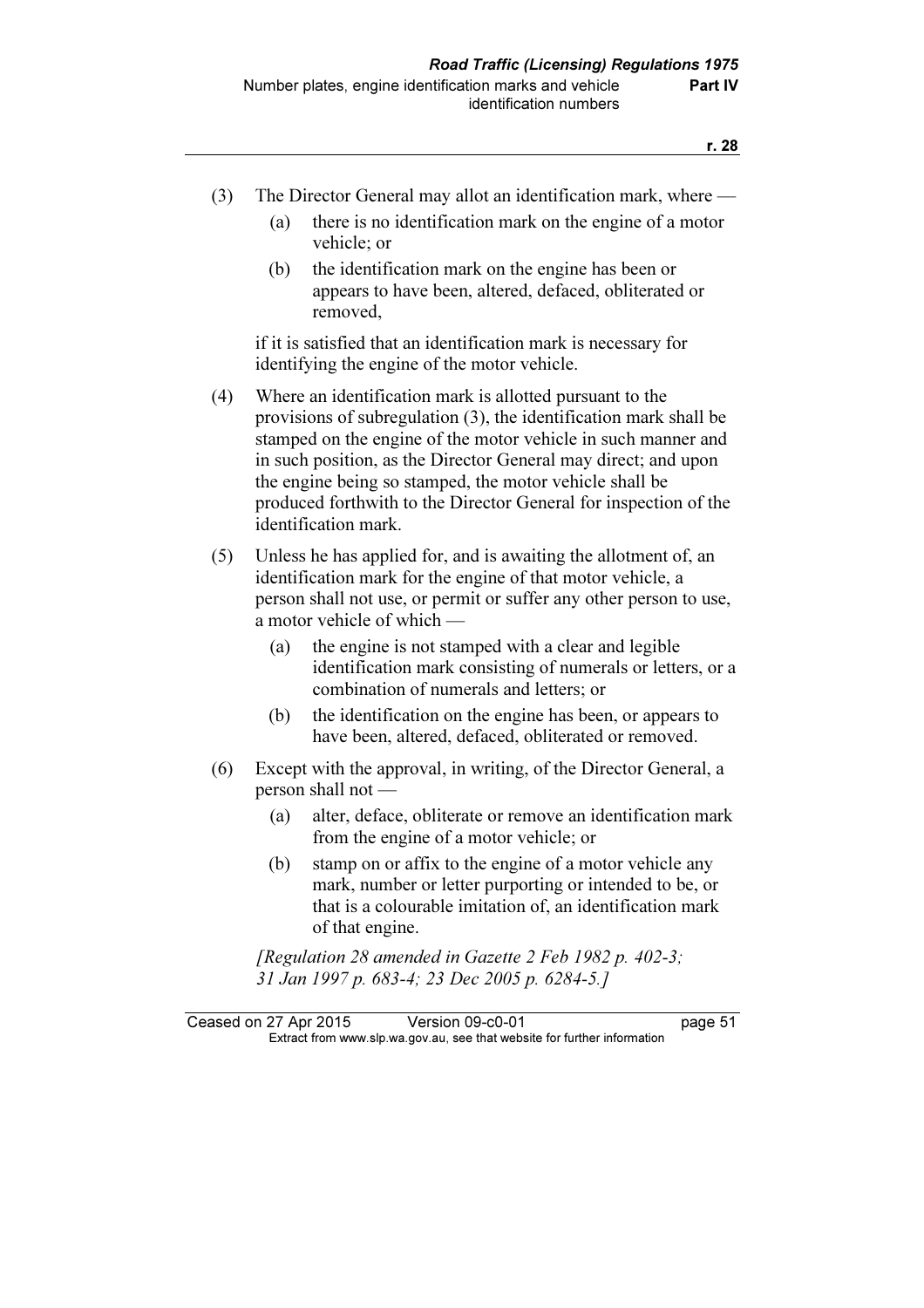**Part IV** Number plates, engine identification marks and vehicle identification numbers

#### r. 28A

### 28A. Vehicle identification number

- (1) Upon an application being made under these regulations to license a motor vehicle, trailer or semi-trailer manufactured on or after 1 January 1989, the Director General shall not grant the licence —
	- (a) unless a vehicle identification number is legibly and durably stamped on the vehicle; or
	- (b) if the vehicle identification number on the vehicle has been, or appears to have been, altered, defaced or obliterated.
- (2) The Director General may allot a vehicle identification number to a motor vehicle, trailer or semi-trailer manufactured on or after 1 January 1989, where —
	- (a) there is no vehicle identification number on the vehicle; or
	- (b) the vehicle identification number on the vehicle has been or appears to have been, altered, defaced or obliterated.
- (3) Where a vehicle identification number is allotted pursuant to subregulation (2), the owner or the person in charge of the vehicle shall ensure —
	- (a) that the number is legibly and durably stamped on the vehicle in such manner and in such position, as the Director General directs; and
	- (b) that upon being stamped, the vehicle is produced to the Director General for inspection of the vehicle identification number.

 [Regulation 28A inserted in Gazette 31 Mar 1989 p. 856; amended in Gazette 28 Sep 1990 p. 5072-3; 31 Jan 1997 p. 683-4; 1 Nov 2002 p. 5393; 31 Dec 2009 p. 5408.]

page 52 Version 09-c0-01 Ceased on 27 Apr 2015<br>Extract from www.slp.wa.gov.au, see that website for further information  $\mathbf{F}$  from which was the set that we besite for further information  $\mathbf{F}$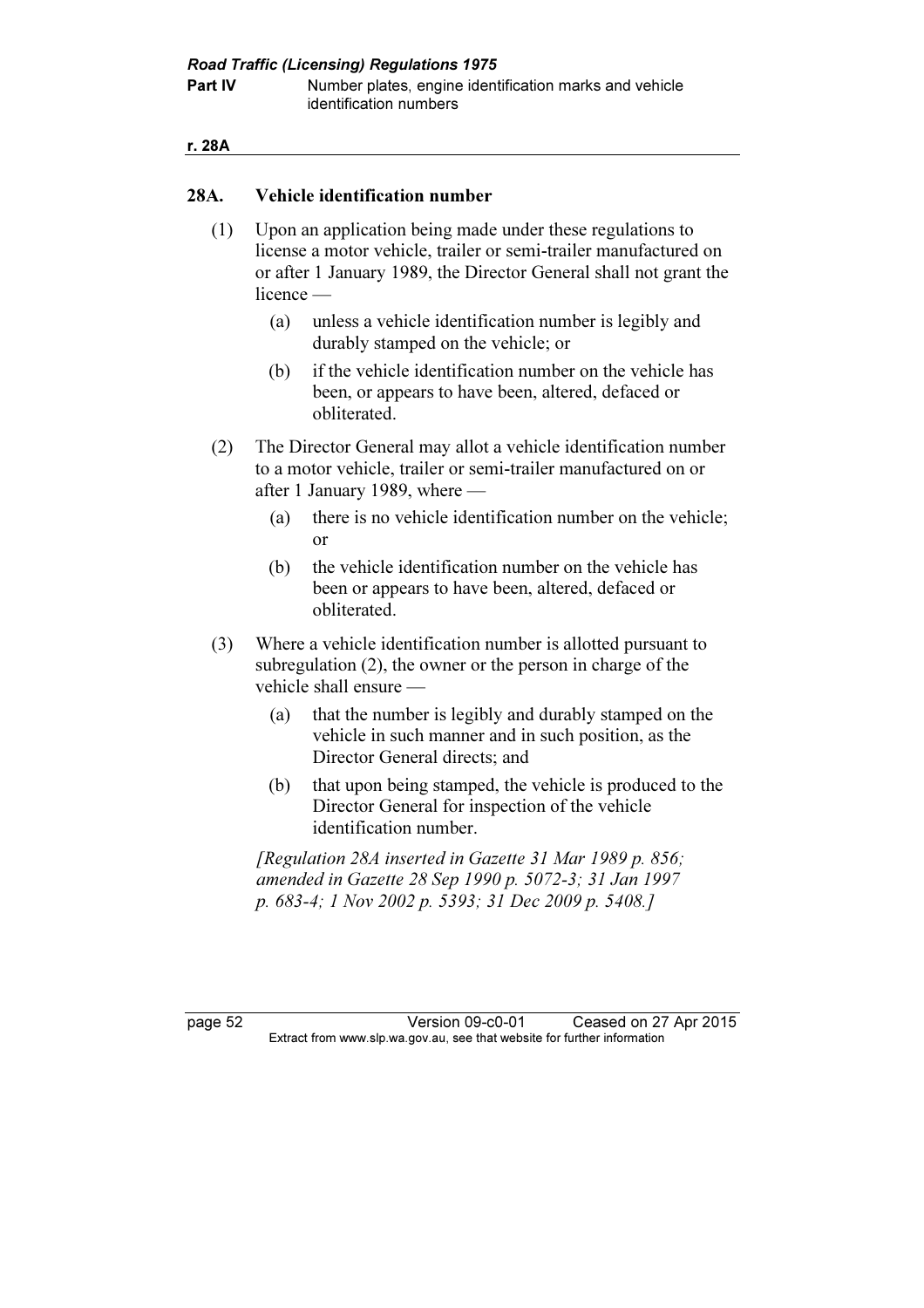# Part V — Labels issued on grant or renewal of licence

[Heading inserted in Gazette 31 Dec 2009 p. 5408.]

### 29. Labels to be issued for heavy vehicles

- (1) The Director General is to issue a label on the grant or renewal, under Part III of the Act, of a vehicle licence for a heavy vehicle.
- (2) The Director General is to issue a label on the grant, extension or renewal, under Part IV of the Act, of a vehicle licence for a heavy vehicle.

[Regulation 29 inserted in Gazette 31 Dec 2009 p. 5408.]

#### 30. Information to be contained in or on labels

 A label issued under regulation 29(1) or (2) for a vehicle is to contain the following information about the vehicle —

- (a) its make;
- (b) its model or body type, whichever is the more descriptive;
- (c) its vehicle identification number;
- (d) if the vehicle does not have a vehicle identification number but has an engine, its engine identification mark as mentioned in regulation 28;
- (e) if the vehicle does not have a vehicle identification number or an engine, its body identification mark;
- (f) its GVM as defined in the Vehicle Standards;
- (g) its GCM as defined in the Vehicle Standards;
- (h) its number plate particulars;
- (i) the expiry date of its vehicle licence;
- (j) the class of its vehicle licence;
- (k) a short form reference to each condition or restriction to which the use of the vehicle is subject under its vehicle licence.

[Regulation 30 inserted in Gazette 31 Dec 2009 p. 5408-9.]

Ceased on 27 Apr 2015 Version 09-c0-01 page 53<br>Extract from www.slp.wa.gov.au, see that website for further information  $\mathbf{F}$  from which was the set that we besite for further information  $\mathbf{F}$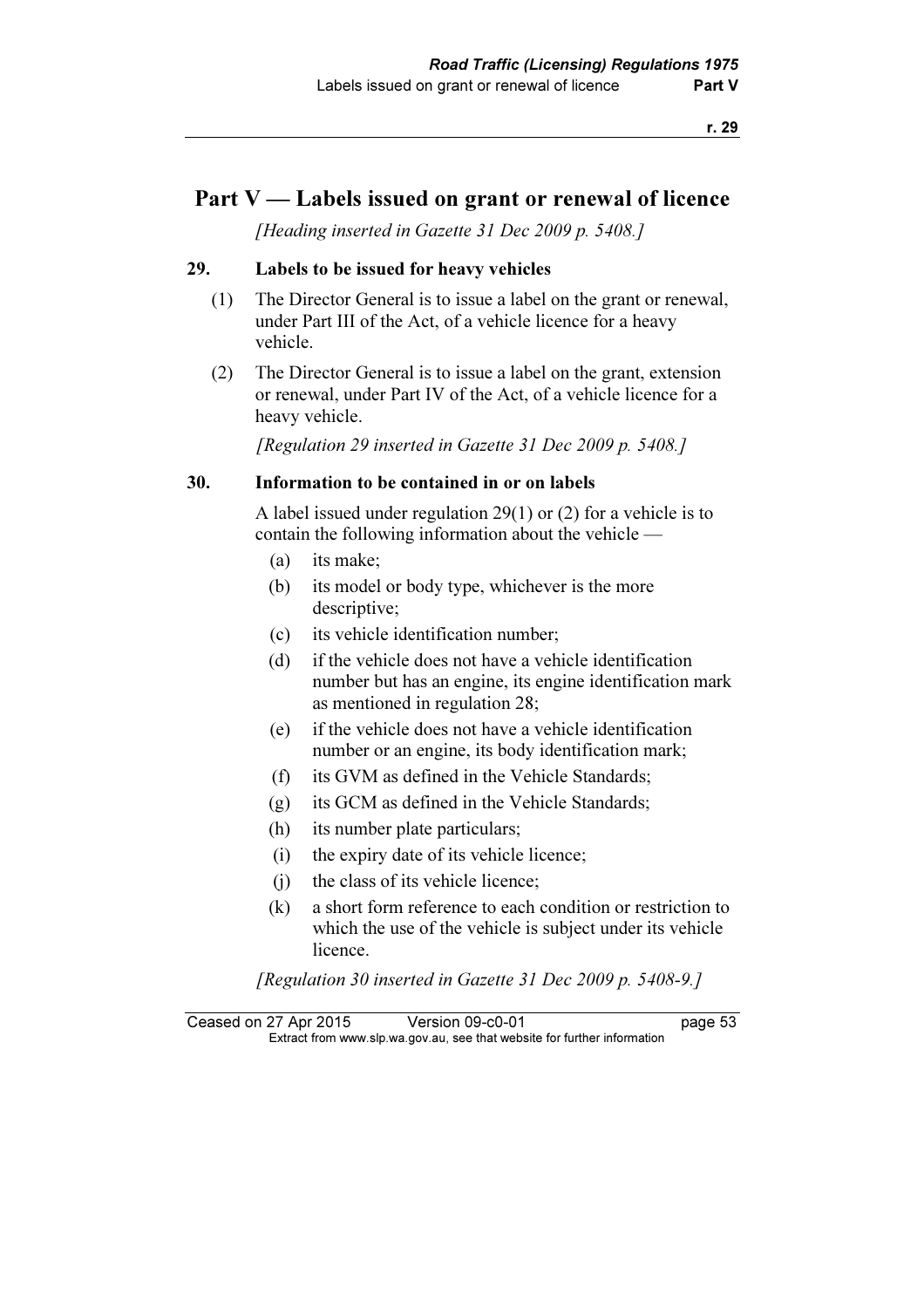r. 31

## 31. Affixing, display of, labels

- (1) A licence holder of a vehicle for which a label is issued under regulation 29(1) or (2) must ensure that within 21 days after the label is issued —
	- (a) the label is affixed to the vehicle in accordance with subregulation (3) if the vehicle has a windscreen; or
	- (b) the label is displayed in accordance with subregulation (4) if the vehicle does not have a windscreen.

Penalty:

- (a) for a first offence, a fine of  $24$  PU;
- (b) for a subsequent offence, a fine of 48 PU.
- (2) A licence holder of a vehicle for which a label is issued under regulation 29(1) or (2) must ensure that until the vehicle's licence is renewed or extended, or expires —
	- (a) the label remains affixed to the vehicle in accordance with subregulation (3) if the vehicle has a windscreen; or
	- (b) the label remains displayed in accordance with subregulation (4) if the vehicle does not have a windscreen.

Penalty:

- (a) for a first offence, a fine of 24 PU;
- (b) for a subsequent offence, a fine of 48 PU.
- (3) If the vehicle has a windscreen the label is to be affixed to the windscreen so that —
	- (a) the label's centre is approximately 150 mm from the bottom left corner of the windscreen; and
	- (b) the front of the label faces towards the front of the vehicle.
- (4) If the vehicle does not have a windscreen
	- (a) the label is to be placed in a protective holder from which the details on the label can be seen; and

page 54 Version 09-c0-01 Ceased on 27 Apr 2015<br>Extract from www.slp.wa.gov.au, see that website for further information  $\mathbf{F}$  from which was the set that we besite for further information  $\mathbf{F}$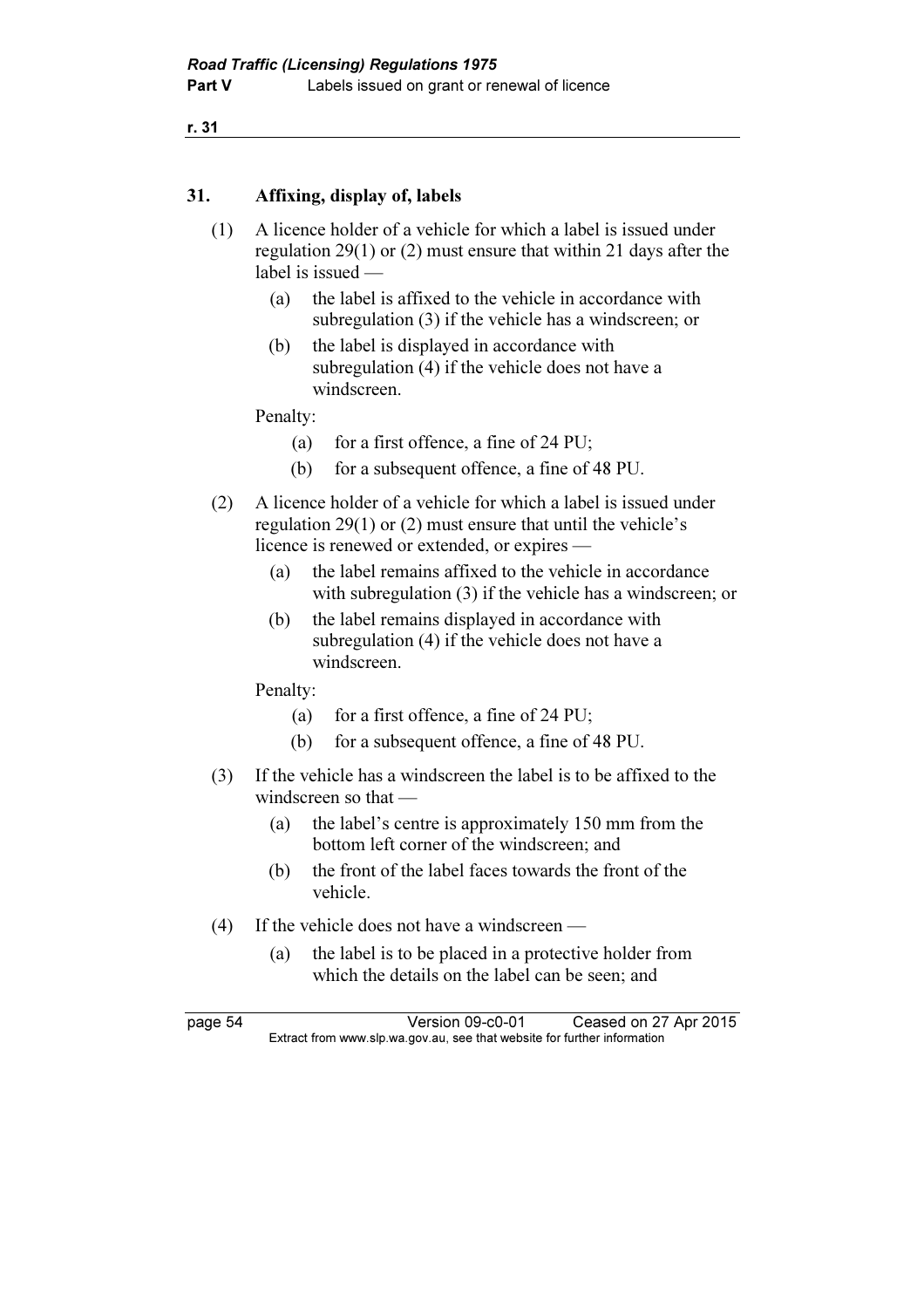- (b) the holder is to be affixed to the left side of the vehicle.
- (5) For the purposes of subregulation (1) an offence under that subregulation is to be treated as a subsequent offence if the person by whom it is committed had committed an offence under section 27(3) or 38(2) of the Act before 1 January 2010 by not affixing a registration label to a vehicle.
- (6) For the purposes of subregulation (2) an offence under that subregulation is to be treated as a subsequent offence if the person by whom it is committed had committed an offence under section 27(3) or 38(2) of the Act before 1 January 2010 by not keeping a registration label affixed to a vehicle.

[Regulation 31 inserted in Gazette 31 Dec 2009 p. 5409-11.]

# 32. Affixing, display of, registration labels issued 10 to 31 December 2009 for heavy vehicles

 $(1)$  In this regulation —

**registration label** means a registration label that was issued on or after 10 December 2009 under section 27(1) or 38(1) of the Act as those provisions were in effect before 1 January 2010.

- (2) If a registration label for a heavy vehicle is not affixed to the vehicle before 1 January 2010, a licence holder of the vehicle must ensure that within 21 days after the label was issued —
	- (a) the registration label is affixed to the vehicle in accordance with regulation 31(3) if the vehicle has a windscreen; or
	- (b) the registration label is displayed in accordance with regulation 31(4) if the vehicle does not have a windscreen.

Penalty:

- (a) for a first offence, a fine of 24 PU;
- (b) for a subsequent offence, a fine of 48 PU.

Ceased on 27 Apr 2015 Version 09-c0-01 page 55<br>Extract from www.slp.wa.gov.au, see that website for further information  $\mathbf{F}$  from which was the set that we besite for further information  $\mathbf{F}$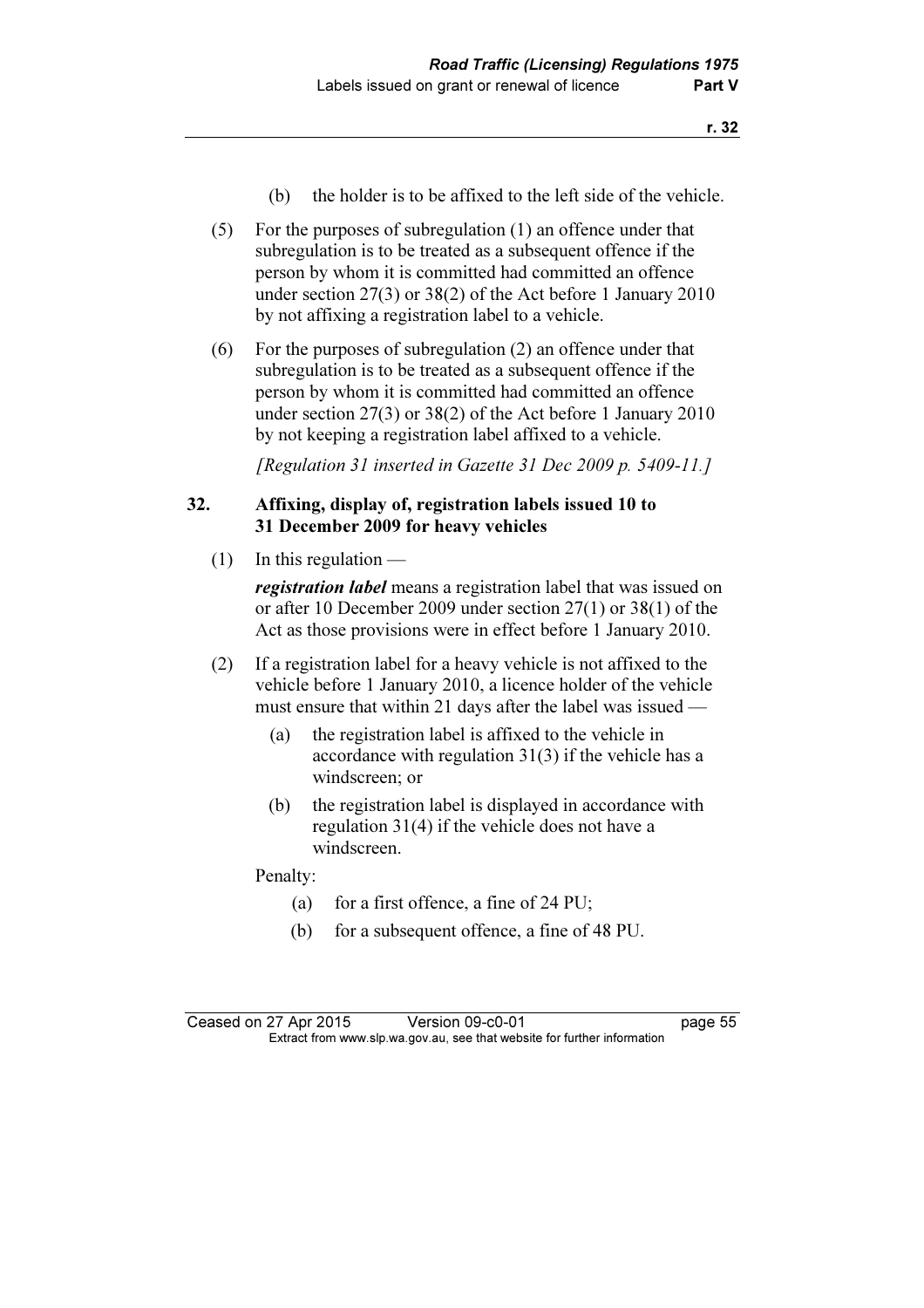r. 33

 (3) For the purposes of subregulation (2) an offence under that subregulation is to be treated as a subsequent offence if the person by whom it is committed had committed an offence under section 27(3) or 38(2) of the Act before 1 January 2010 by not affixing a registration label to a vehicle.

[Regulation 32 inserted in Gazette 31 Dec 2009 p. 5411.]

# 33. Keeping affixed registration labels issued before 1 January 2010 for heavy vehicles

 $(1)$  In this regulation —

registration label means a registration label that was —

- (a) issued under section  $27(1)$  or  $38(1)$  of the Act as those provisions were in effect before 1 January 2010; and
- (b) valid immediately before 1 January 2010.
- (2) If a registration label for a heavy vehicle is affixed to the vehicle before 1 January 2010, a licence holder of the vehicle must ensure that the registration label is kept affixed to the vehicle until the vehicle's licence is renewed or extended, or expires.

Penalty:

- (a) for a first offence, a fine of 24 PU;
- (b) for a subsequent offence, a fine of 48 PU.
- (3) For the purposes of subregulation (2) an offence under that subregulation is to be treated as a subsequent offence if the person by whom it is committed had committed an offence under section 27(3)(b) or 38(2) of the Act before 1 January 2010 by not keeping a registration label affixed to a vehicle.

[Regulation 33 inserted in Gazette 31 Dec 2009 p. 5412.]

[34. Deleted in Gazette 31 Dec 2009 p. 5408.]

page 56 Version 09-c0-01 Ceased on 27 Apr 2015<br>Extract from www.slp.wa.gov.au, see that website for further information  $\mathbf{F}$  from which was the set that we besite for further information  $\mathbf{F}$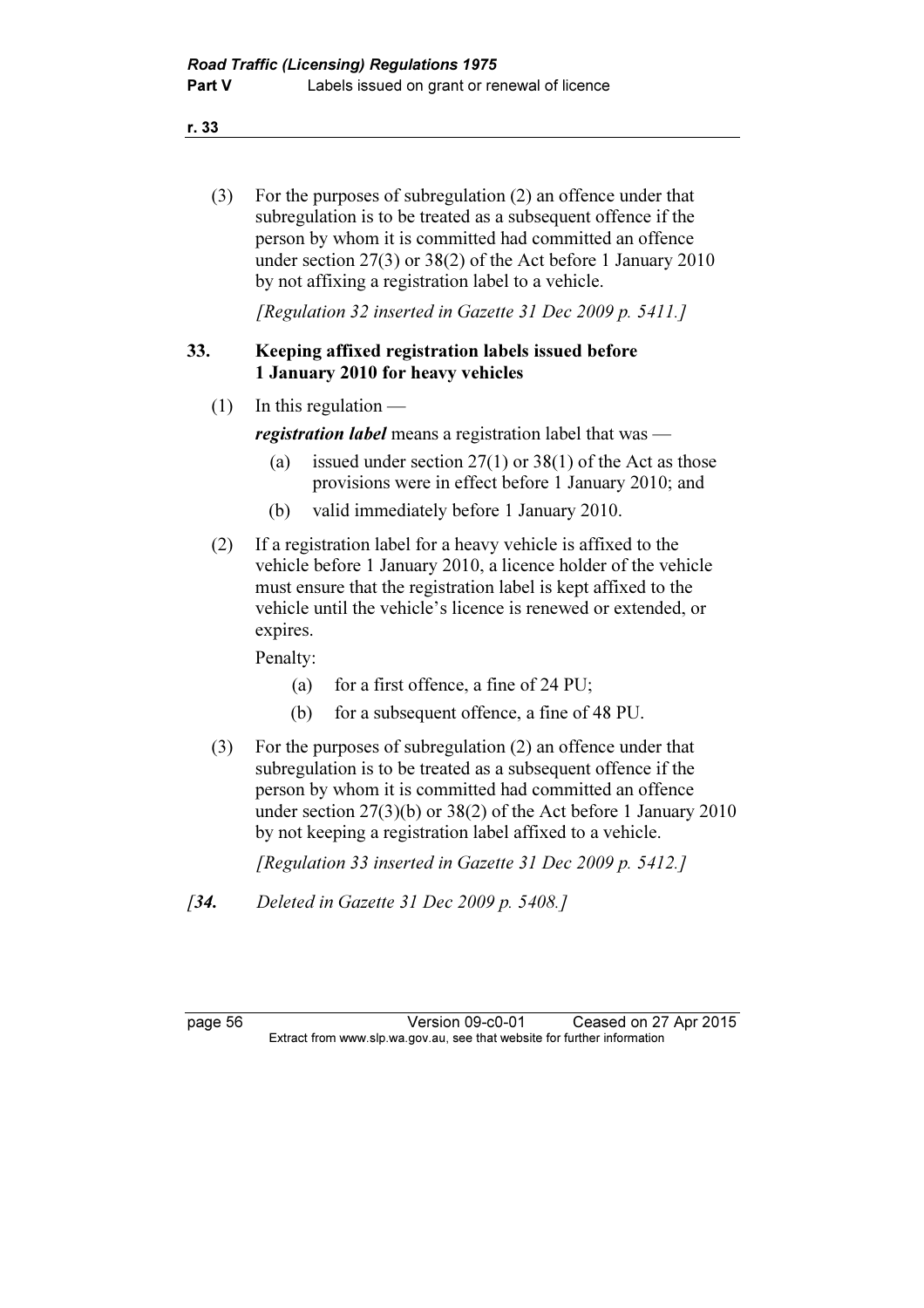# Part VI — Traffic inspectors

### 35. Application of Part

 This Part applies to any traffic inspector (which term includes assistant inspector) referred to in section 110(3) of the Act.

### 36. Certificate of appointment, badge of authority, uniform etc.

- (1) A certificate of the appointment of a traffic inspector shall be in the form of Form 1 in Schedule 1.
- (2) Every traffic inspector shall, when on duty, wear his badge of authority in a conspicuous place and the badge of authority shall be of a design approved by the Director General.
- (3) Every traffic inspector shall, except where the Director General otherwise directs, wear the uniform approved by the Director General.

 [Regulation 36 amended in Gazette 2 Feb 1982 p. 403; 17 Aug 1993 p. 4432; 31 Jan 1997 p. 683-4.]

[Part VII (r. 37, 38) deleted in Gazette 28 Nov 1986 p. 4382.]

Ceased on 27 Apr 2015 Version 09-c0-01 page 57<br>Extract from www.slp.wa.gov.au, see that website for further information  $\mathbf{F}$  from which was the set that we besite for further information  $\mathbf{F}$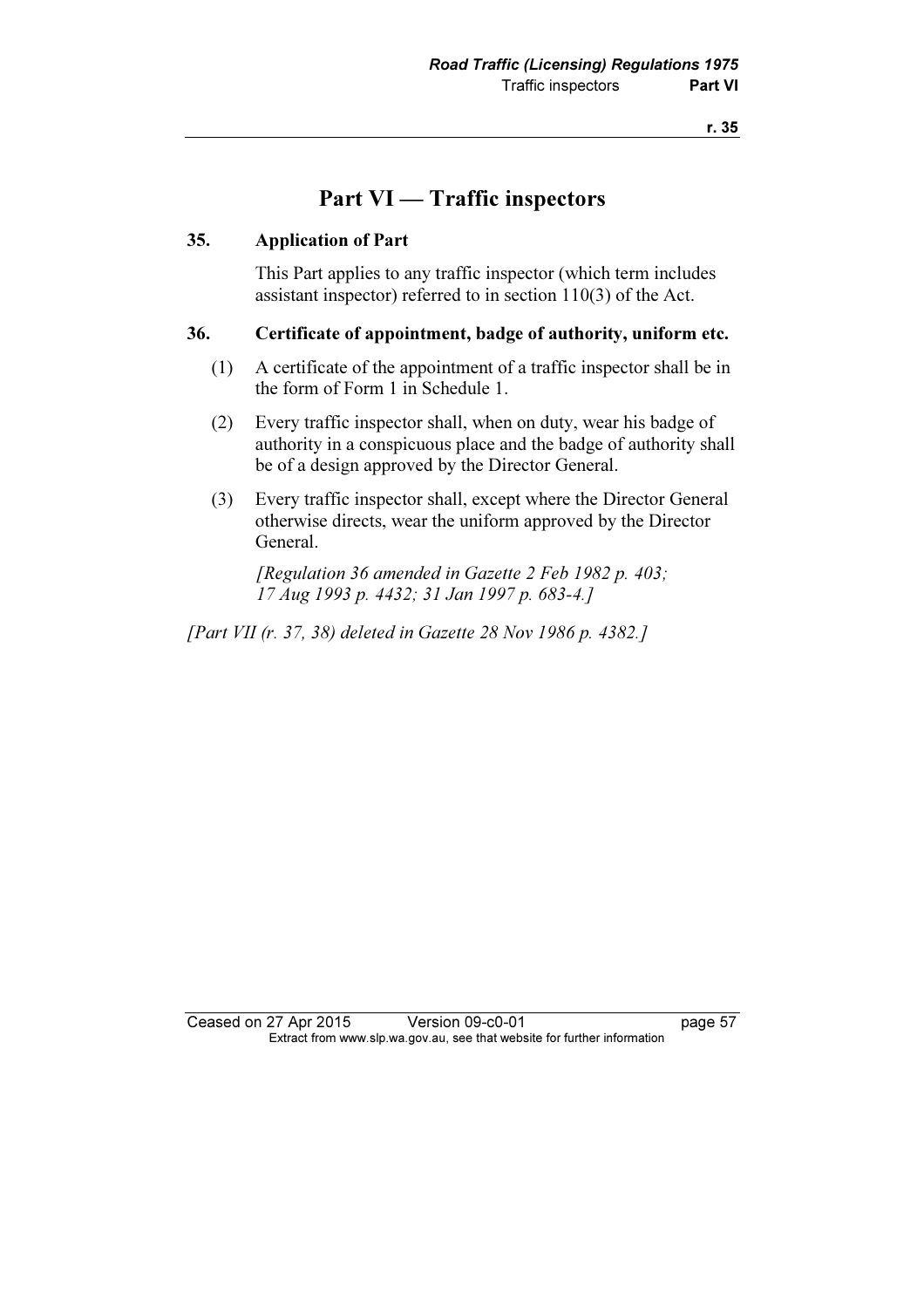r. 39

# Part VIII — Miscellaneous

[Heading amended in Gazette 24 Nov 1995 p. 5454.]

[38A, 38B. Deleted in Gazette 28 Nov 2006 p. 4909.]

### 39. Penalty for breach of regulation

- (1) A person committing a breach of any of these regulations, except regulations  $25AA(2)$ ,  $(3)$ ,  $(4)$ ,  $(5)$ ,  $(6)$ ,  $(7)$ ,  $(8)$  and  $(9)$ ,  $31(1)$  and (2) and  $32(2)$  and (3), is liable, for a first offence, to a fine not exceeding four penalty units (4 PU) and, for a subsequent offence, to a fine not exceeding eight penalty units (8 PU).
- (2) For the purposes of subregulation (1) an offence against these regulations shall be regarded as a subsequent offence if the person by whom it is committed has previously committed an offence against these regulations, against the Traffic (Licensing Authorities) Regulations 1968<sup>3</sup>, as amended at any time or against the *Traffic (Licensing Authorities)* Regulations  $1974<sup>4</sup>$ , as amended at any time.

 [Regulation 39 amended in Gazette 23 Dec 1997 p. 7444; 31 Dec 2009 p. 5412-13; 9 Sep 2014 p. 3252.]

page 58 Version 09-c0-01 Ceased on 27 Apr 2015<br>Extract from www.slp.wa.gov.au, see that website for further information  $\mathbf{F}$  from which was the set that we besite for further information  $\mathbf{F}$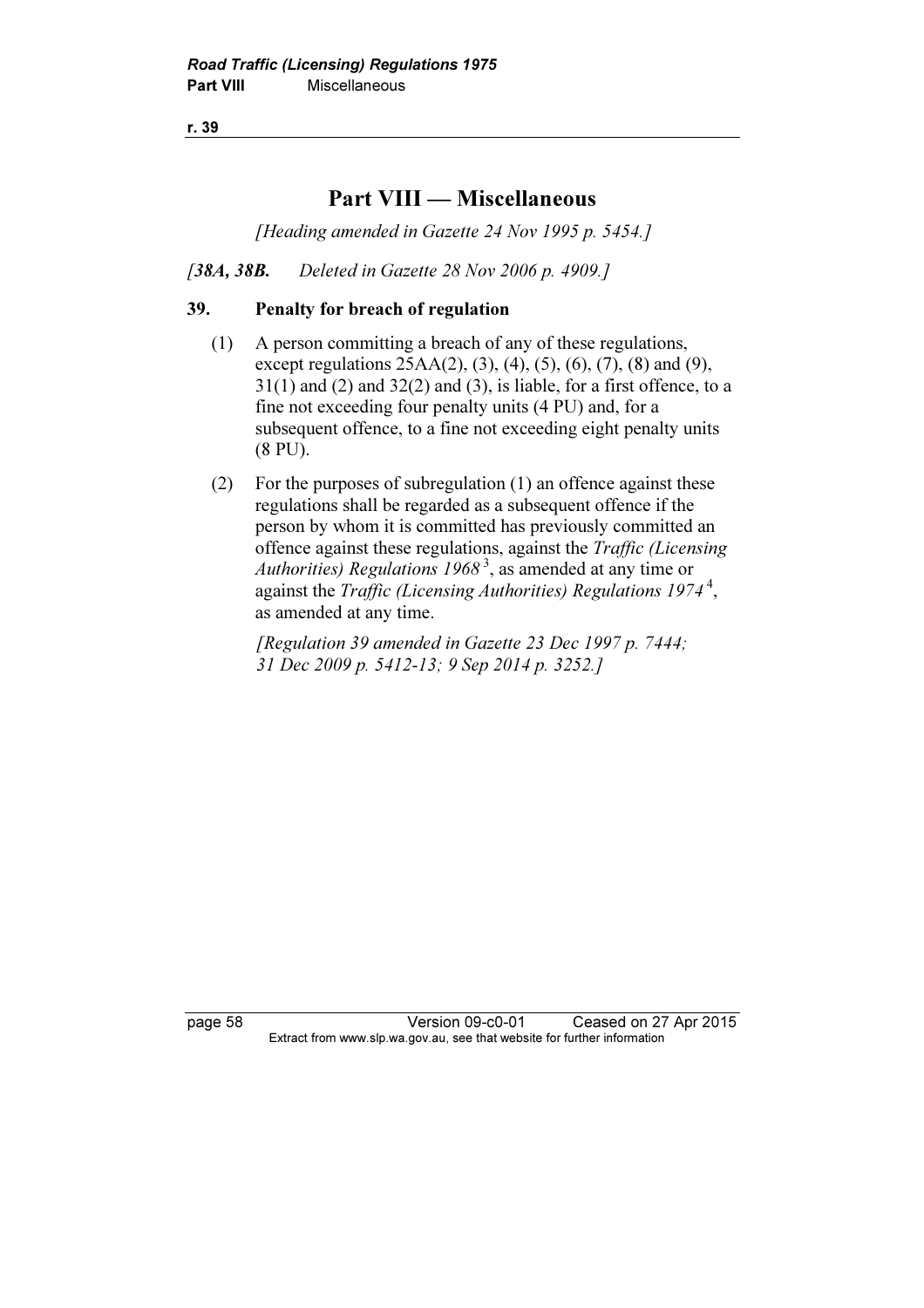Form 1

# Schedule 1

[Heading amended in Gazette 17 Aug 1993 p. 4432.]

Form 1

Road Traffic Act 1974

[Reg. 36(1)]

### CERTIFICATE OF APPOINTMENT OF TRAFFIC INSPECTOR BY LOCAL AUTHORITY

Office of the local government<sup>5</sup> of ........................................................................ THIS IS TO CERTIFY that ................................................................................... of ............................................................................................................................ is a duly appointed Traffic Inspector under the provisions of section 110 of the Road Traffic Act 1974, for the local government district<sup>5</sup> of ................................ ................................................................................................................................ Dated this....................................day of.......................................20....... ...................................................... Mayor/President

> ...................................................... Town/Shire Clerk

[Forms 2, 3, 4 deleted in Gazette 28 Nov 1986 p. 4382.]

Ceased on 27 Apr 2015 Version 09-c0-01 page 59 Extract from www.slp.wa.gov.au, see that website for further information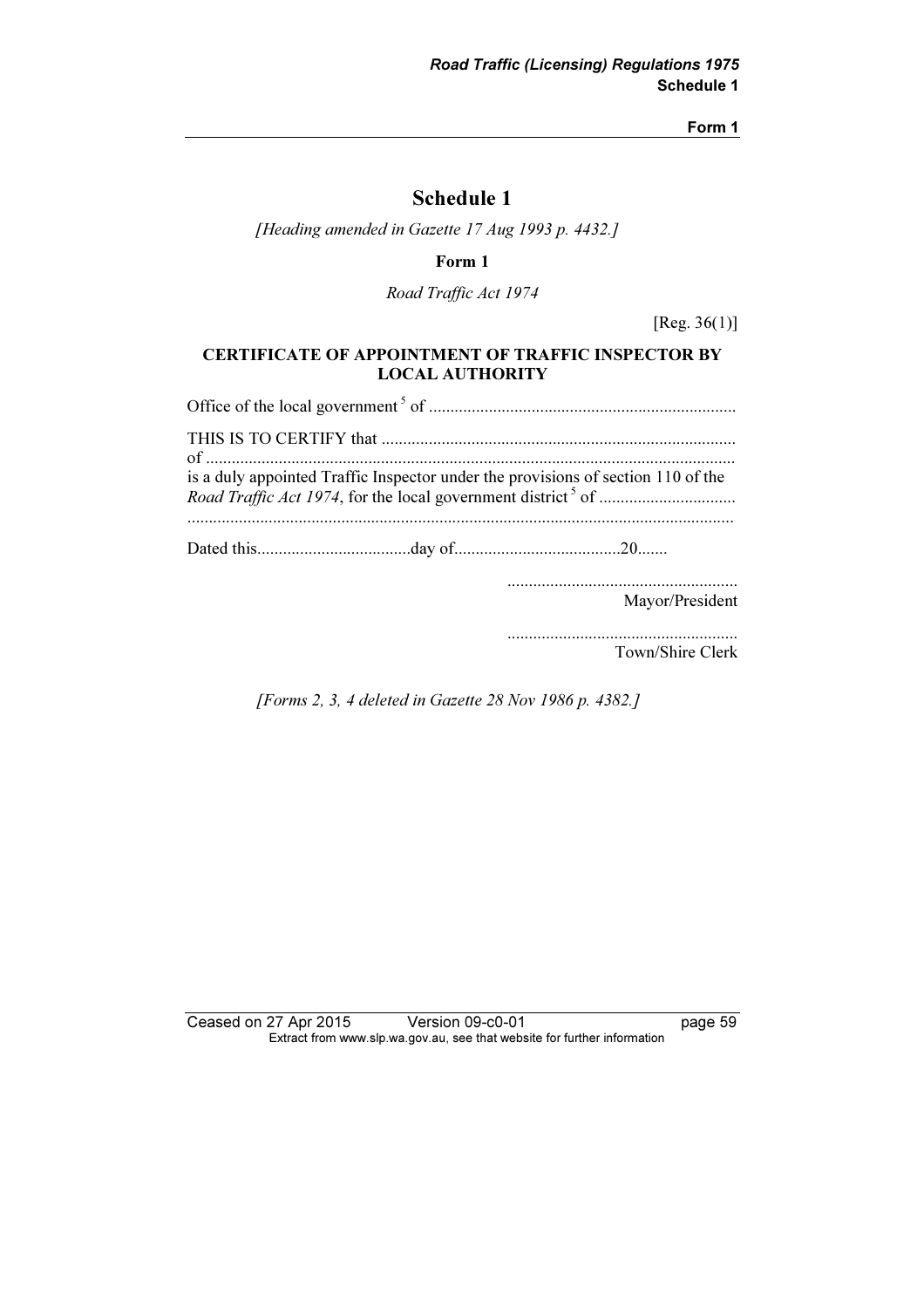Form 5

#### Form 5

[Reg. 25A(1)]

Road Traffic Act 1974

Road Traffic (Licensing) Regulations 1975

### CERTIFICATE OF RIGHT TO DISPLAY AND TRADE

In accordance with the regulations made pursuant to the Road Traffic Act 1974

................................................................................................................................ has the right to display and trade the special plate bearing the characters.............

................................................................................................................................

............................................... For and on behalf of the

Director General.

 [Form 5 inserted in Gazette 24 May 1985 p. 1763; amended in Gazette 31 Jan 1997 p. 683; 28 Nov 2006 p. 4910; 22 Jun 2007 p. 2874.]

page 60 Version 09-c0-01 Ceased on 27 Apr 2015 Extract from www.slp.wa.gov.au, see that website for further information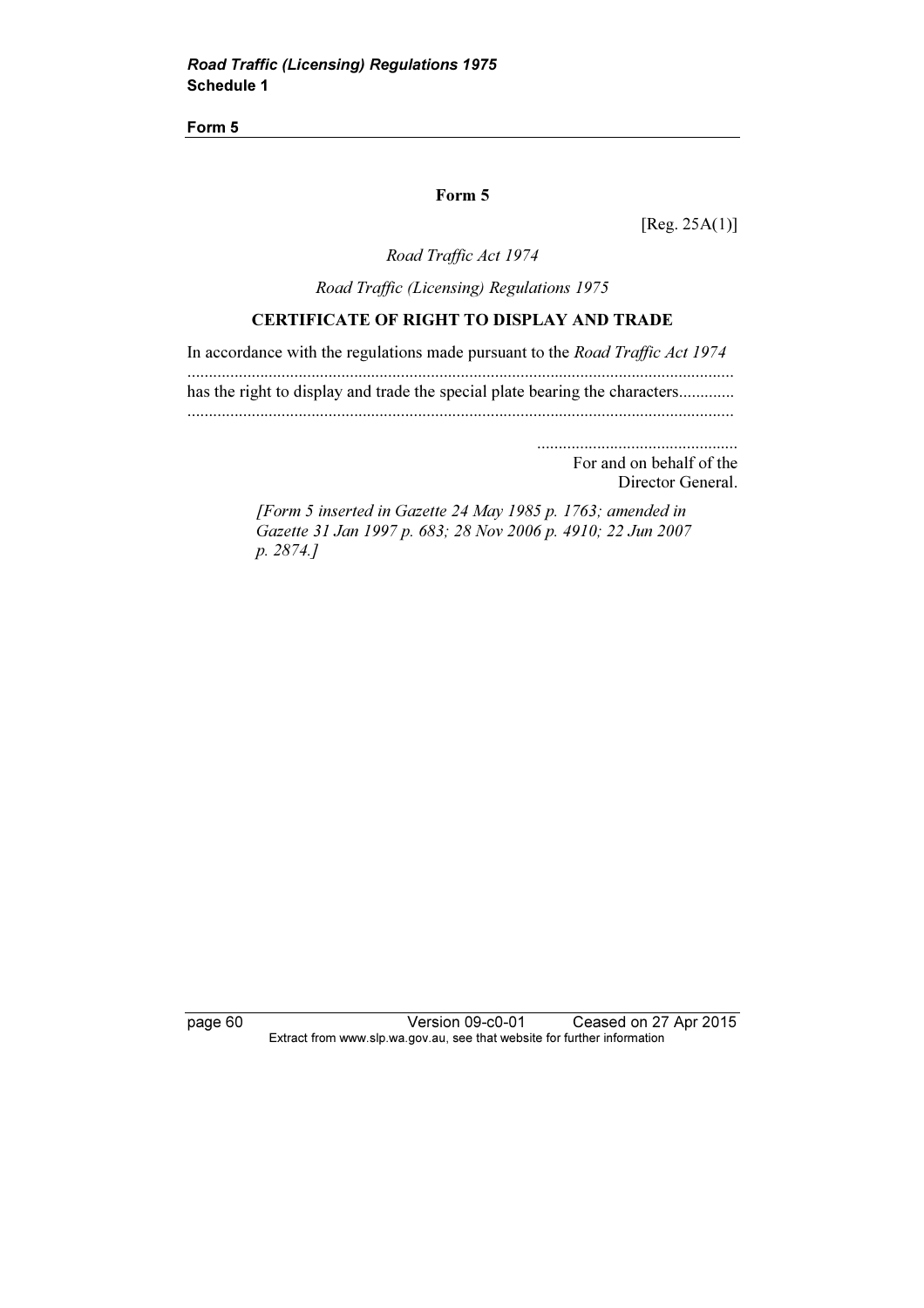#### Form 6

#### Form 6

Road Traffic Act 1974

Road Traffic (Licensing) Regulations 1975

### TRANSFER OF RIGHT TO DISPLAY SPECIAL PLATES

| Description of special<br>plate |  |
|---------------------------------|--|
|                                 |  |
| Vendor                          |  |
| (Full name and address)         |  |
|                                 |  |
| Consideration                   |  |
|                                 |  |
| Purchaser                       |  |
| (Full name and address)         |  |
|                                 |  |
|                                 |  |
|                                 |  |

Signed by Vendor

...................................................... Signed by Purchaser

 [Form 6 inserted in Gazette 24 May 1985 p. 1763; amended in Gazette 28 Nov 2006 p. 4910; 22 Jun 2007 p. 2874.]

[Schedule 2 deleted in Gazette 28 Nov 2006 p. 4909.]

| Ceased on 27 Apr 2015 | Version 09-c0-01                                                         | page 61 |
|-----------------------|--------------------------------------------------------------------------|---------|
|                       | Extract from www.slp.wa.gov.au, see that website for further information |         |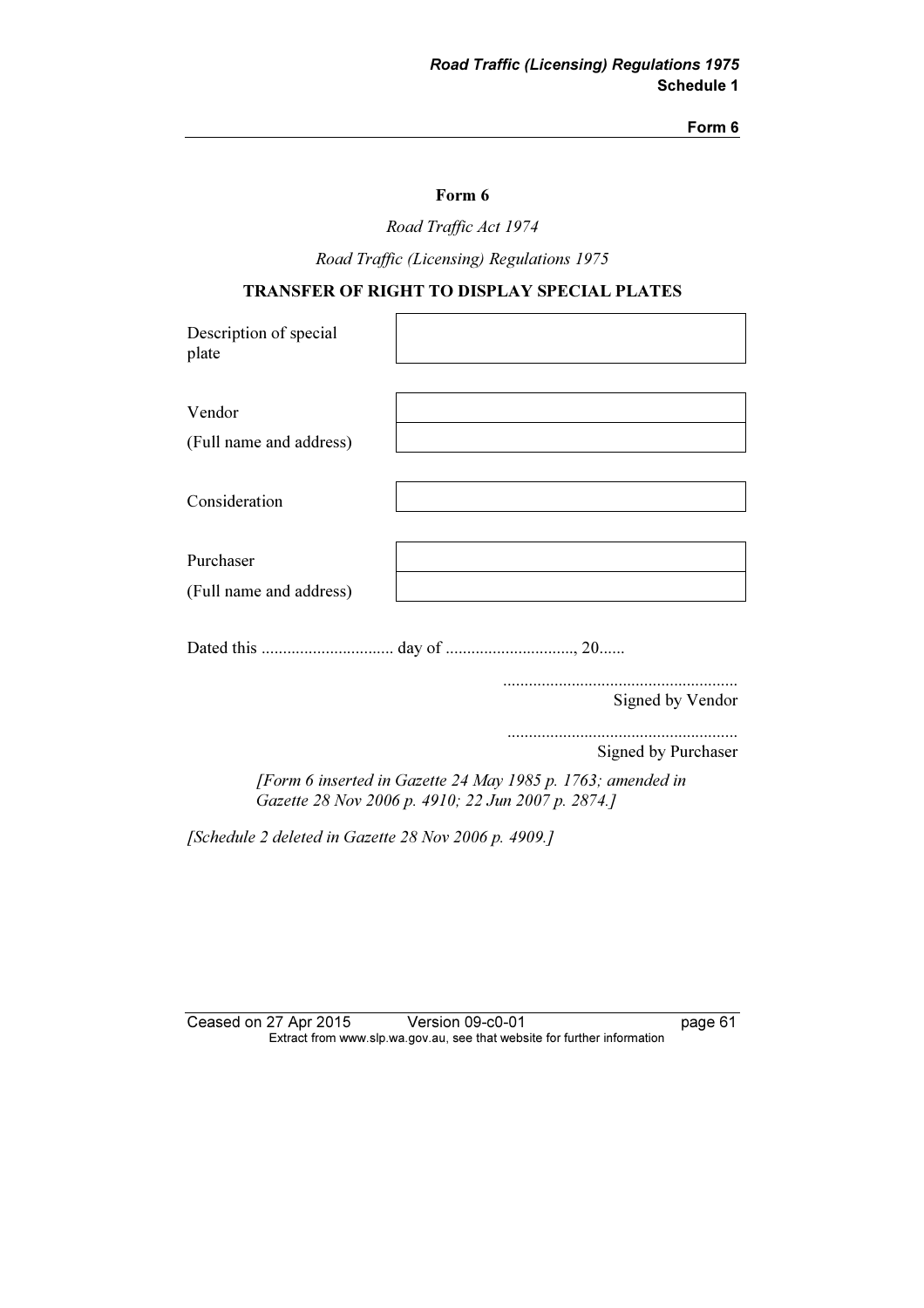# Schedule 3

# Classes of licences for heavy vehicles

[Regulation 9A]

#### 1. Terms used

- (1) In this Schedule a converter dolly and a semi-trailer when used together shall be regarded as one trailer.
- (2) For the purposes of this Schedule, a vehicle exceeds the maximum permissible axle loading if, and only if, the mass supported on any axle or axle group of the vehicle exceeds the maximum permitted under Schedule 1 to the Road Traffic (Vehicle Standards) Regulations 2002.
- (3) In this Schedule —

goods vehicle derivative means a self-propelled special purpose vehicle in which the forward part of the body form and the greater part of the mechanical equipment are the same as in a goods vehicle;

trailer derivative means a caravan (trailer type) or plant trailer, in which the body form and the greater part of the mechanical equipment are the same as in a trailer or semi-trailer.

| Column 1                     | Column <sub>2</sub> | Column 3                    | Column 4                                  |
|------------------------------|---------------------|-----------------------------|-------------------------------------------|
| <b>Class</b>                 | No. of axles        | <b>MRC</b>                  | Limitation as to heavy<br>trailers hauled |
| Car or bus (not articulated) |                     |                             |                                           |
| 1B2                          | 2                   | $12000 \text{ kg}$ or under |                                           |
| 2B2                          | 2                   | over 12 000 kg              |                                           |
| 2B <sub>3</sub>              | 3                   | any                         |                                           |
| Car or bus (articulated)     |                     |                             |                                           |
| AB3                          | 3                   | any                         |                                           |
| Goods vehicle or motor home  |                     |                             |                                           |
| 1R2                          | 2                   | $12000 \text{ kg}$ or under | nil                                       |
| 2R2                          | 2                   | over 12 000 kg              | nil                                       |
| 1R <sub>3</sub>              | 3                   | $16500 \text{ kg}$ or under | nil                                       |
|                              |                     |                             |                                           |

page 62 Version 09-c0-01 Ceased on 27 Apr 2015 Extract from www.slp.wa.gov.au, see that website for further information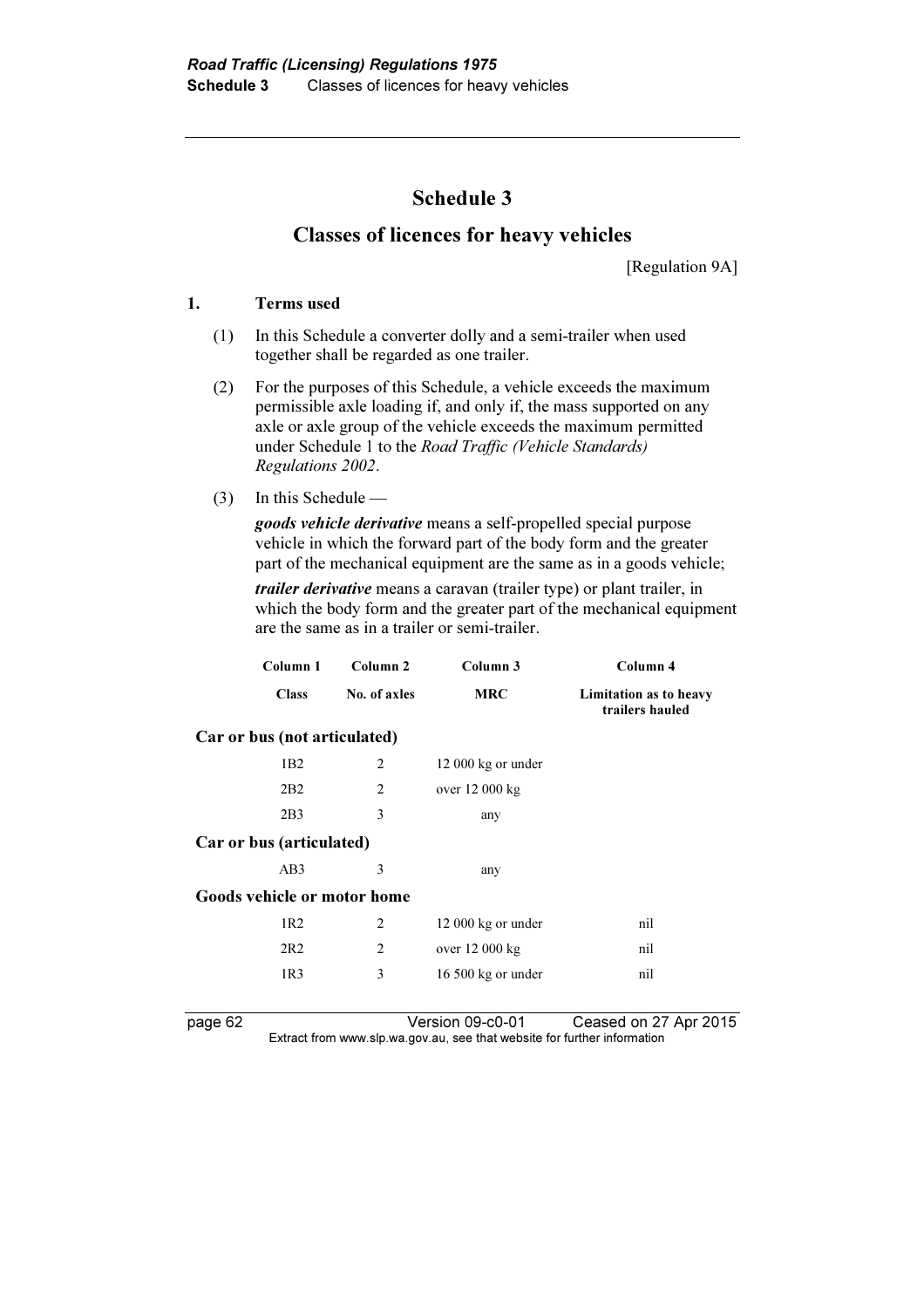| Column 1           | Column <sub>2</sub>     | Column 3           | Column 4                                                             |
|--------------------|-------------------------|--------------------|----------------------------------------------------------------------|
| <b>Class</b>       | No. of axles            | <b>MRC</b>         | Limitation as to heavy<br>trailers hauled                            |
| 2R3                | 3                       | over 16 500 kg     | nil                                                                  |
| 1R4                | $\overline{4}$          | 20 000 kg or under | nil                                                                  |
| 2R4                | $\overline{4}$          | over 20 000 kg     | nil                                                                  |
| 1R5                | 5 or more               | 20 000 kg or under | nil                                                                  |
| 2R5                | 5 or more               | over 20 000 kg     | nil                                                                  |
| SR <sub>2</sub>    | $\overline{c}$          | any                | $\mathbf{1}$                                                         |
| SR3                | 3                       | any                | $\mathbf{1}$                                                         |
| SR4                | $\overline{4}$          | any                | $\mathbf{1}$                                                         |
| SR <sub>5</sub>    | 5                       | any                | $\mathbf{1}$                                                         |
| MR <sub>2</sub>    | 2                       | any                | $\mathbf{1}$                                                         |
| MR3                | 3                       | any                | $\mathbf{1}$                                                         |
| MR4                | $\overline{4}$          | any                | 1                                                                    |
| MR5                | 5 or more               | any                | $\mathbf{1}$                                                         |
| LR <sub>2</sub>    | $\overline{c}$          | any                |                                                                      |
| LR3                | 3                       | any                |                                                                      |
| LR4                | $\overline{4}$          | any                |                                                                      |
| LR5                | 5 or more               | any                |                                                                      |
| <b>Prime mover</b> |                         |                    |                                                                      |
| SP <sub>2</sub>    | $\overline{2}$          | any                | 1 semi-trailer and nil other<br>trailers                             |
| SP3                | 3                       | any                | 1 semi-trailer and nil other<br>trailers                             |
| SP4                | $\overline{\mathbf{4}}$ | any                | 1 semi-trailer and nil other<br>trailers                             |
| SP <sub>5</sub>    | 5 or more               | any                | 1 semi-trailer and nil other<br>trailers                             |
| MC <sub>2</sub>    | 2                       | any                | 2 semi-trailers if no other<br>trailers, otherwise<br>1 semi-trailer |
| MC <sub>3</sub>    | 3                       | any                | 2 semi-trailers if no other<br>trailers, otherwise<br>1 semi-trailer |

Ceased on 27 Apr 2015 Version 09-c0-01 page 63  $\mathbf{F}$  from which was the set that we besite for further information  $\mathbf{F}$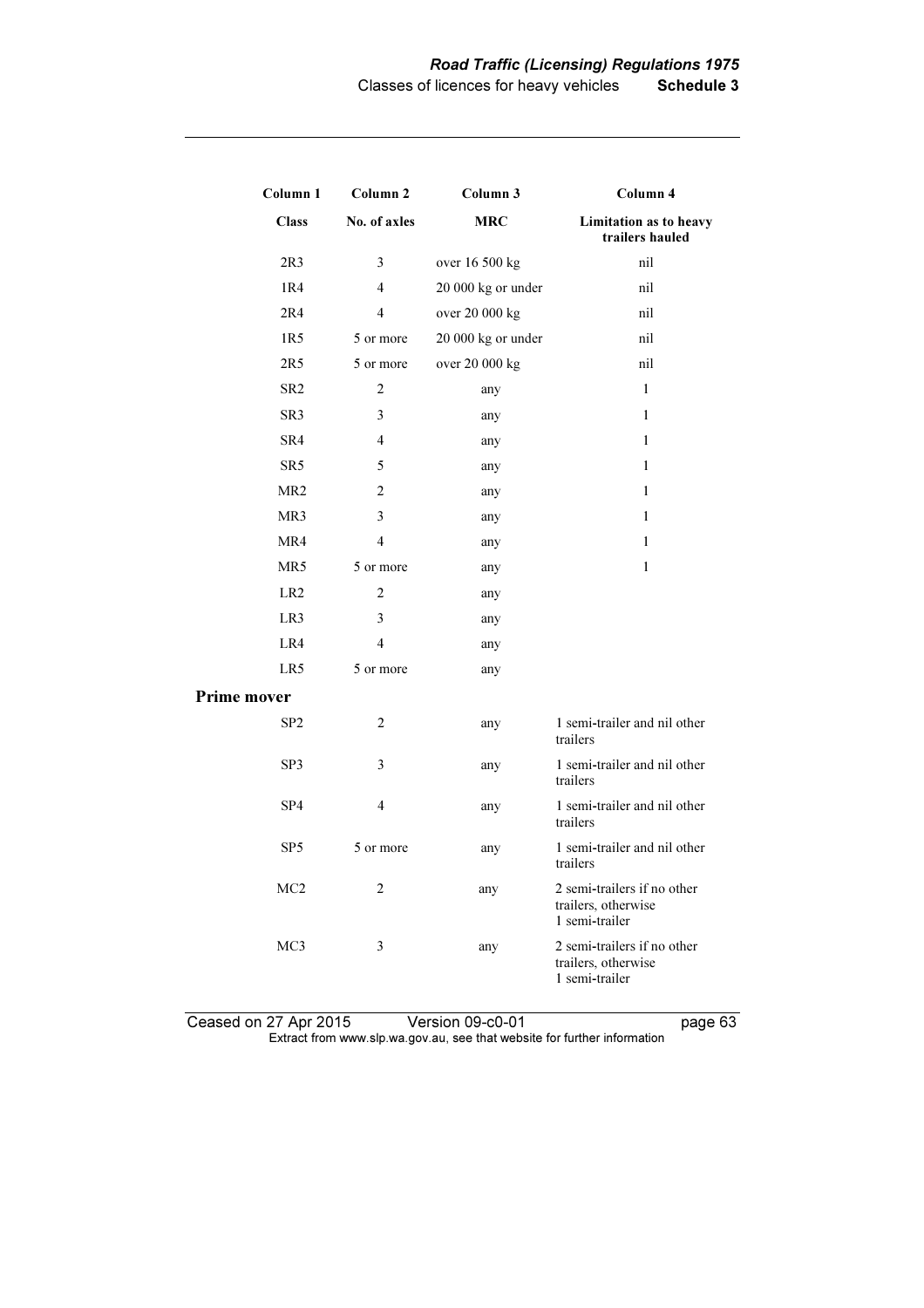| Column 1     | Column <sub>2</sub> | Column 3   | Column 4                                                             |
|--------------|---------------------|------------|----------------------------------------------------------------------|
| <b>Class</b> | No. of axles        | <b>MRC</b> | Limitation as to heavy<br>trailers hauled                            |
| MC4          | 4                   | any        | 2 semi-trailers if no other<br>trailers, otherwise<br>1 semi-trailer |
| MC5          | 5 or more           | any        | 2 semi-trailers if no other<br>trailers, otherwise<br>1 semi-trailer |

Trailer, not being a towed special purpose vehicle

HT any any

Special purpose vehicle Other than goods vehicle derivative or trailer derivative

PSV any any

Goods vehicle derivative or trailer derivative not exceeding maximum permissible axle mass loading

| any |
|-----|
|-----|

Goods vehicle derivative or trailer derivative exceeding maximum permissible axle mass loading

| OSV <sub>2</sub> | one or 2 | any |
|------------------|----------|-----|
| OSV3             | 3        | any |
| OSV4             | 4        | any |
| OSV <sub>5</sub> | 5        | any |
| OSV <sub>6</sub> | 6        | any |
| OSV7             | 7        | any |
| OSV <sub>8</sub> | 8        | any |
| OSV9             | 9        | any |

 [Schedule 3 inserted in Gazette 24 May 1996 p. 2179-81; amended in Gazette 1 Jul 1997 p. 3274; 25 May 1999 p. 2069; 17 May 2000 p. 2426-7; 1 Nov 2002 p. 5393; 28 Nov 2006 p. 4909-10; 30 May 2008 p. 2084.]

page 64 Version 09-c0-01 Ceased on 27 Apr 2015 Extract from www.slp.wa.gov.au, see that website for further information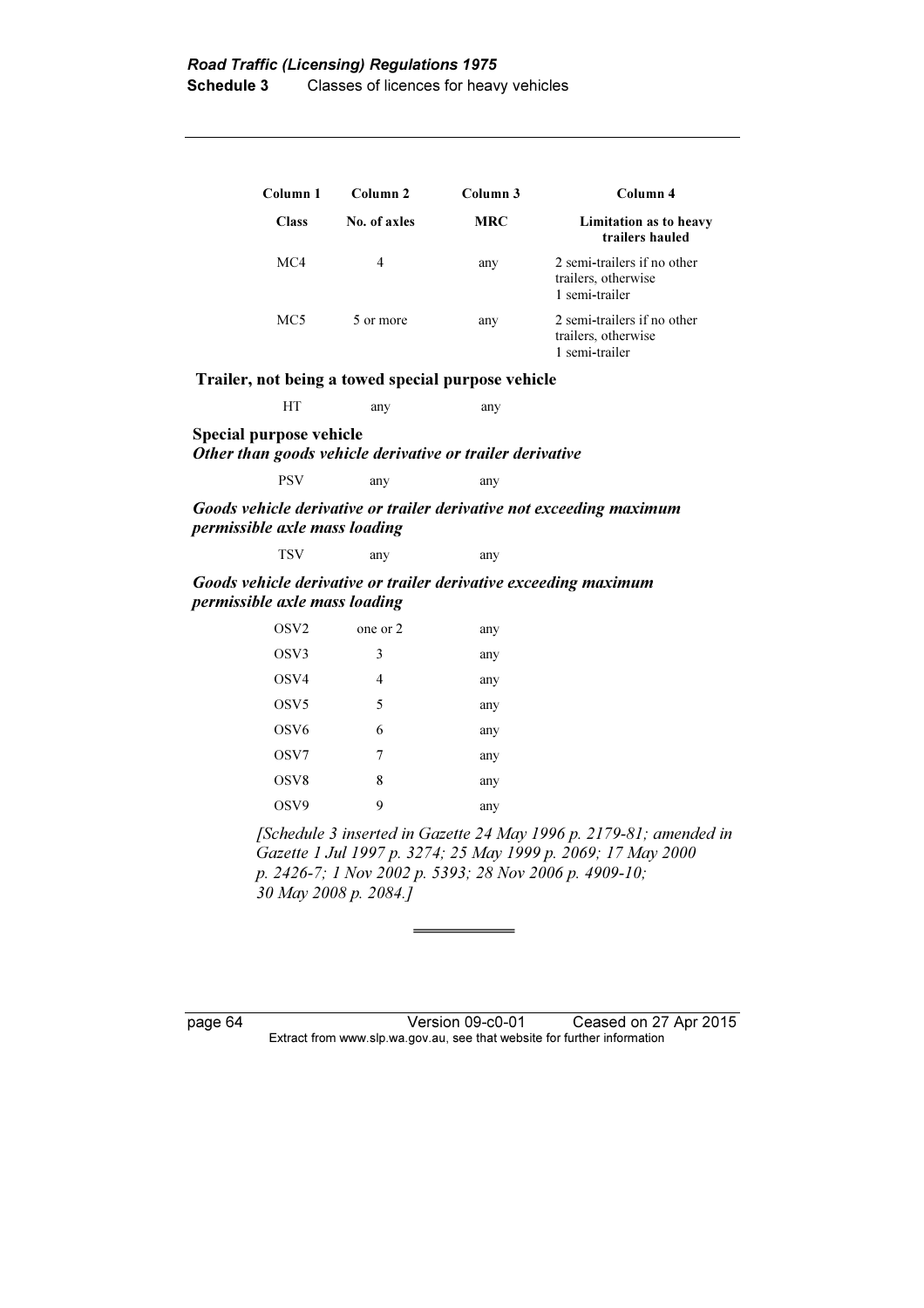### **Notes**

 This is a compilation of the Road Traffic (Licensing) Regulations 1975 and includes the amendments made by the other written laws referred to in the following table. The table also contains information about any reprint.

1

| <b>Citation</b>                                           | Gazettal                  | Commencement |
|-----------------------------------------------------------|---------------------------|--------------|
| Road Traffic (Licensing)<br>Regulations 1975 <sup>6</sup> | 29 May 1975<br>p. 1577-88 | 1 Jun 1975   |
| Untitled regulations                                      | 1 Aug 1975<br>p. 2795-6   | 1 Aug 1975   |
| Untitled regulations                                      | 14 Nov 1975<br>p. 4184    | 14 Nov 1975  |
| Untitled regulations                                      | 5 Dec 1975<br>p. 4369     | 5 Dec 1975   |
| Untitled regulations                                      | 2 Apr 1976<br>p. 1048     | 2 Apr 1976   |
| Untitled regulations                                      | 23 Jul 1976<br>p. 2534    | 23 Jul 1976  |
| Untitled regulations                                      | 15 Oct 1976<br>p. 3676    | 15 Oct 1976  |
| Untitled regulations                                      | 17 Dec 1976<br>p. 4980-1  | 17 Dec 1976  |
| Untitled regulations                                      | 24 Dec 1976<br>p. 5038-9  | 24 Dec 1976  |
| Untitled regulations                                      | 20 May 1977<br>p. 1510-11 | 20 May 1977  |
| Untitled regulations                                      | 3 Jun 1977<br>p. 1649     | 3 Jun 1977   |
| Untitled regulations                                      | 22 Jul 1977<br>p. 2358    | 22 Jul 1977  |
| Untitled regulations                                      | 12 Aug 1977<br>p. 2610    | 12 Aug 1977  |
| Untitled regulations                                      | 10 Nov 1977<br>p. 4189-90 | 14 Nov 1977  |
| Untitled regulations                                      | 18 Nov 1977<br>p. 4308    | 18 Nov 1977  |
| Untitled regulations                                      | 30 Dec 1977<br>p. 4750-1  | 30 Dec 1977  |

### Compilation table

Ceased on 27 Apr 2015 Version 09-c0-01 page 65 Extract from www.slp.wa.gov.au, see that website for further information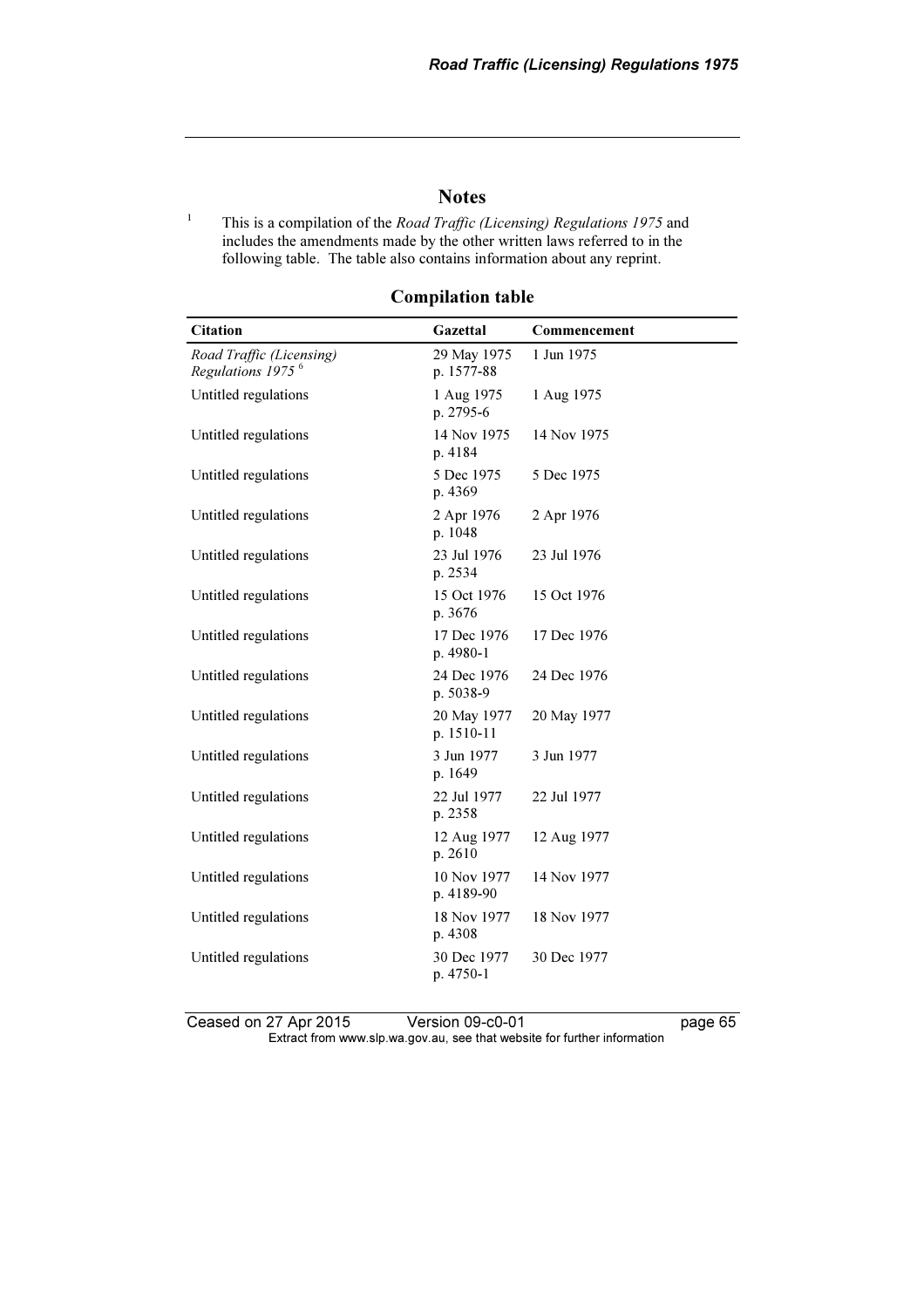| <b>Citation</b>      | Gazettal                 | Commencement |
|----------------------|--------------------------|--------------|
| Untitled regulations | 10 Mar 1978<br>p. 688    | 10 Mar 1978  |
| Untitled regulations | 30 Jun 1978<br>p. 2141   | 30 Jun 1978  |
| Untitled regulations | 29 Sep 1978<br>p. 3578-9 | 29 Sep 1978  |
| Untitled regulations | 3 Nov 1978<br>p. 4165    | 3 Nov 1978   |

Reprint of the Road Traffic (Licensing) Regulations 1975 authorised 21 Dec 1978 in Gazette 29 Dec 1978 p. 4849-66 (includes amendments listed above except those in Gazette 30 Jun 1978, 29 Sep 1978 and 3 Nov 1978)

| Untitled regulations                                           | 11 May 1979<br>p. 1221   | 11 May 1979                                     |
|----------------------------------------------------------------|--------------------------|-------------------------------------------------|
| Untitled regulations                                           | 15 Feb 1980<br>p. 464-6  | 15 Feb 1980 (see Gazette<br>15 Feb 1980 p. 456) |
| Road Traffic (Licensing) Amendment<br>Regulations 1980         | 12 Dec 1980<br>p. 4215   | 1 Jan 1981 (see r. 2)                           |
| Road Traffic (Licensing) Amendment<br>Regulations 1980         | 31 Dec 1980<br>p. 4426-7 | 1 Jan 1981 (see r. 2)                           |
| Road Traffic (Licensing) Amendment<br>Regulations 1981         | 6 Feb 1981<br>p. 538     | 6 Feb 1981                                      |
| Road Traffic (Licensing) Amendment<br>Regulations (No. 2) 1981 | 13 Mar 1981<br>p. 939    | 13 Mar 1981                                     |
| Road Traffic (Licensing) Amendment<br>Regulations (No. 3) 1981 | 26 Jun 1981<br>p. 2296   | 1 Jul 1981 (see r. 2)                           |
| Road Traffic (Licensing) Amendment<br>Regulations (No. 4) 1981 | 11 Sep 1981<br>p. 3926   | 11 Sep 1981                                     |
| Road Traffic (Licensing) Amendment<br>Regulations (No. 5) 1981 | 2 Oct 1981<br>p. 4186    | 2 Oct 1981                                      |
| Road Traffic (Licensing) Amendment<br>Regulations (No. 6) 1981 | 18 Dec 1981<br>p. 5194   | 18 Dec 1981                                     |
| Road Traffic (Licensing) Amendment<br>Regulations 1982         | 2 Feb 1982<br>p. 401-3   | 2 Feb 1982 (see r. 2)                           |
| Road Traffic (Licensing) Amendment<br>Regulations (No. 2) 1982 | 20 Aug 1982<br>p. 3270   | 1 Oct 1982 (see r. 2)                           |
| Road Traffic (Licensing) Amendment<br>Regulations (No. 3) 1982 | 1 Oct 1982<br>p. 3889    | 1 Nov 1982 (see r. 2)                           |
| Road Traffic (Licensing) Amendment<br>Regulations 1983         | 25 Feb 1983<br>p. 654    | 1 Apr 1983 (see r. 2)                           |
|                                                                |                          |                                                 |

page 66 Version 09-c0-01 Ceased on 27 Apr 2015 Extract from www.slp.wa.gov.au, see that website for further information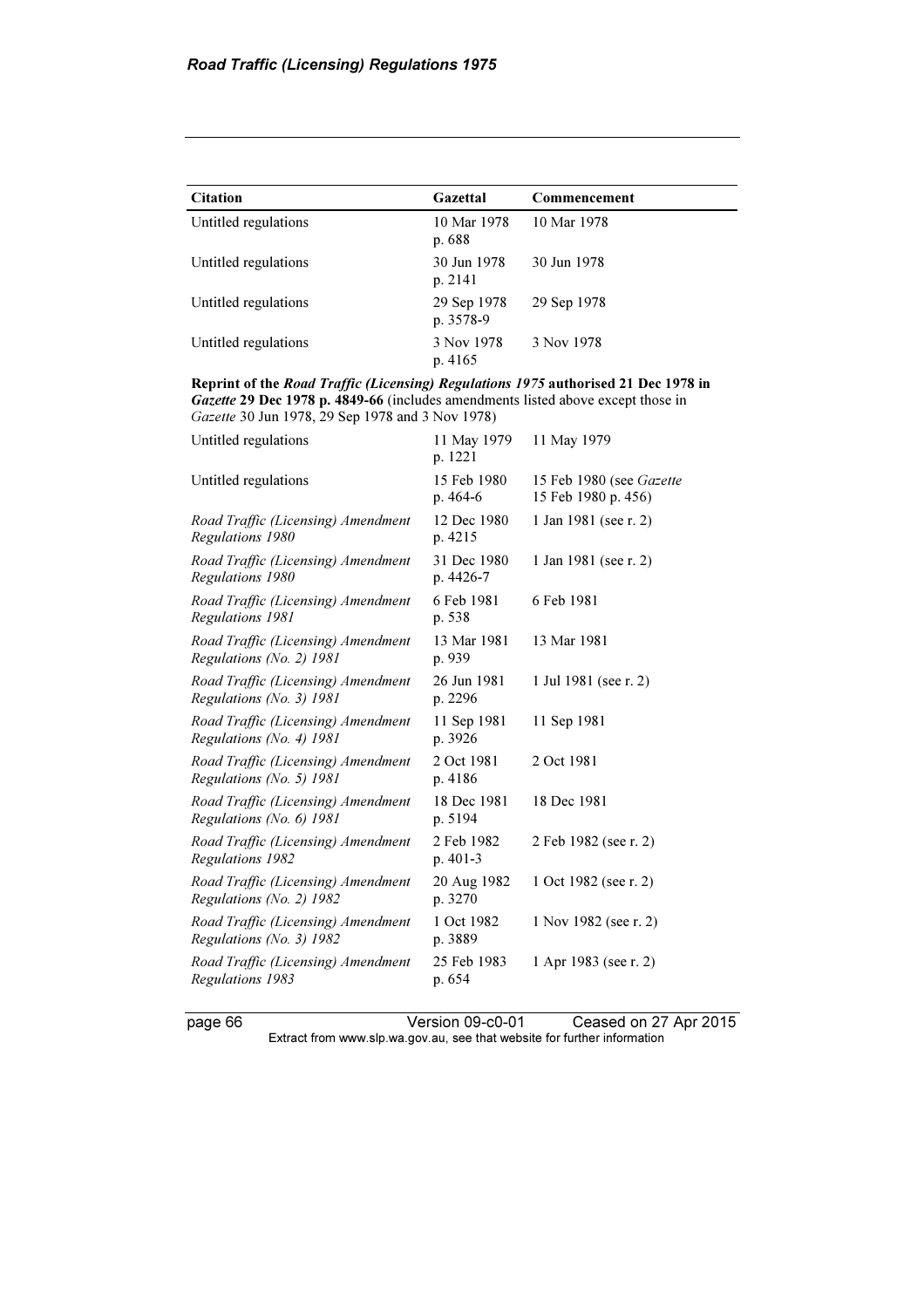| Citation                                                                                                                                                | Gazettal                                                     | Commencement          |
|---------------------------------------------------------------------------------------------------------------------------------------------------------|--------------------------------------------------------------|-----------------------|
| Road Traffic (Licensing) Amendment<br>Regulations (No. 2) 1983                                                                                          | 4 Mar 1983<br>p. 771                                         | 4 Mar 1983            |
| Road Traffic (Licensing) Amendment<br>Regulations (No. 3) 1983                                                                                          | 27 May 1983<br>p. 1612                                       | 27 May 1983           |
| Road Traffic (Licensing) Amendment<br>Regulations (No. 4) 1983                                                                                          | 23 Sep 1983<br>p. 3815                                       | 1 Nov 1983 (see r. 2) |
| Road Traffic (Licensing) Amendment<br>Regulations (No. 5) 1983                                                                                          | 21 Oct 1983<br>p. 4269-70                                    | 1 Nov 1983 (see r. 2) |
| Road Traffic (Licensing) Amendment<br>Regulations (No. 6) 1983                                                                                          | 11 Nov 1983<br>p. 4512                                       | 11 Nov 1983           |
| Reprint of the Road Traffic (Licensing) Regulations 1975 authorised 21 Aug 1984 in<br>Gazette 28 Aug 1984 p. 2663-82 (includes amendments listed above) |                                                              |                       |
| Road Traffic (Licensing) Amendment<br>Regulations 1984                                                                                                  | 26 Oct 1984<br>p. 3457                                       | 1 Nov 1984 (see r. 2) |
| Road Traffic (Licensing) Amendment<br>Regulations (No. 2) $19847$                                                                                       | 14 Dec 1984<br>p. 4129                                       | 14 Dec 1984           |
| Road Traffic (Licensing) Amendment<br>Regulations 1985                                                                                                  | 24 May 1985<br>p. 1760-1                                     | 24 May 1985           |
| Road Traffic (Licensing) Amendment<br>Regulations (No. 2) 1985                                                                                          | 24 May 1985<br>p. 1761-3                                     | 24 May 1985           |
| Road Traffic (Licensing) Amendment<br>Regulations (No. 3) 1985                                                                                          | 29 Nov 1985<br>p. 4452<br>(erratum<br>6 Dec 1985<br>p. 4532) | 29 Nov 1985           |
| Road Traffic (Licensing) Amendment<br>Regulations 1986                                                                                                  | 11 Apr 1986<br>p. 1382                                       | 11 Apr 1986           |
| Road Traffic (Licensing) Amendment<br>Regulations (No. 2) 1986                                                                                          | 26 Sep 1986<br>p. 3690-1                                     | 1 Oct 1986 (see r. 2) |
| Road Traffic (Licensing) Amendment<br>Regulations (No. 3) 1986                                                                                          | 28 Nov 1986<br>p. 4382                                       | 28 Nov 1986           |
| Road Traffic (Licensing) Amendment<br>Regulations (No. 2) 1987                                                                                          | 15 May 1987<br>p. 2122                                       | 15 May 1987           |
| Road Traffic (Licensing) Amendment<br>Regulations 1987                                                                                                  | 29 May 1987<br>p. 2221-2                                     | 29 May 1987           |
| Road Traffic (Licensing) Amendment<br>Regulations (No. 5) 1987                                                                                          | 14 Aug 1987<br>p. 3169                                       | 14 Aug 1987           |
| Road Traffic (Licensing) Amendment<br>Regulations (No. 4) 1987                                                                                          | 28 Aug 1987<br>p. 3438                                       | 1 Oct 1987 (see r. 2) |

Ceased on 27 Apr 2015 Version 09-c0-01 page 67  $\mathbf{F}$  from which was the set that we besite for further information  $\mathbf{F}$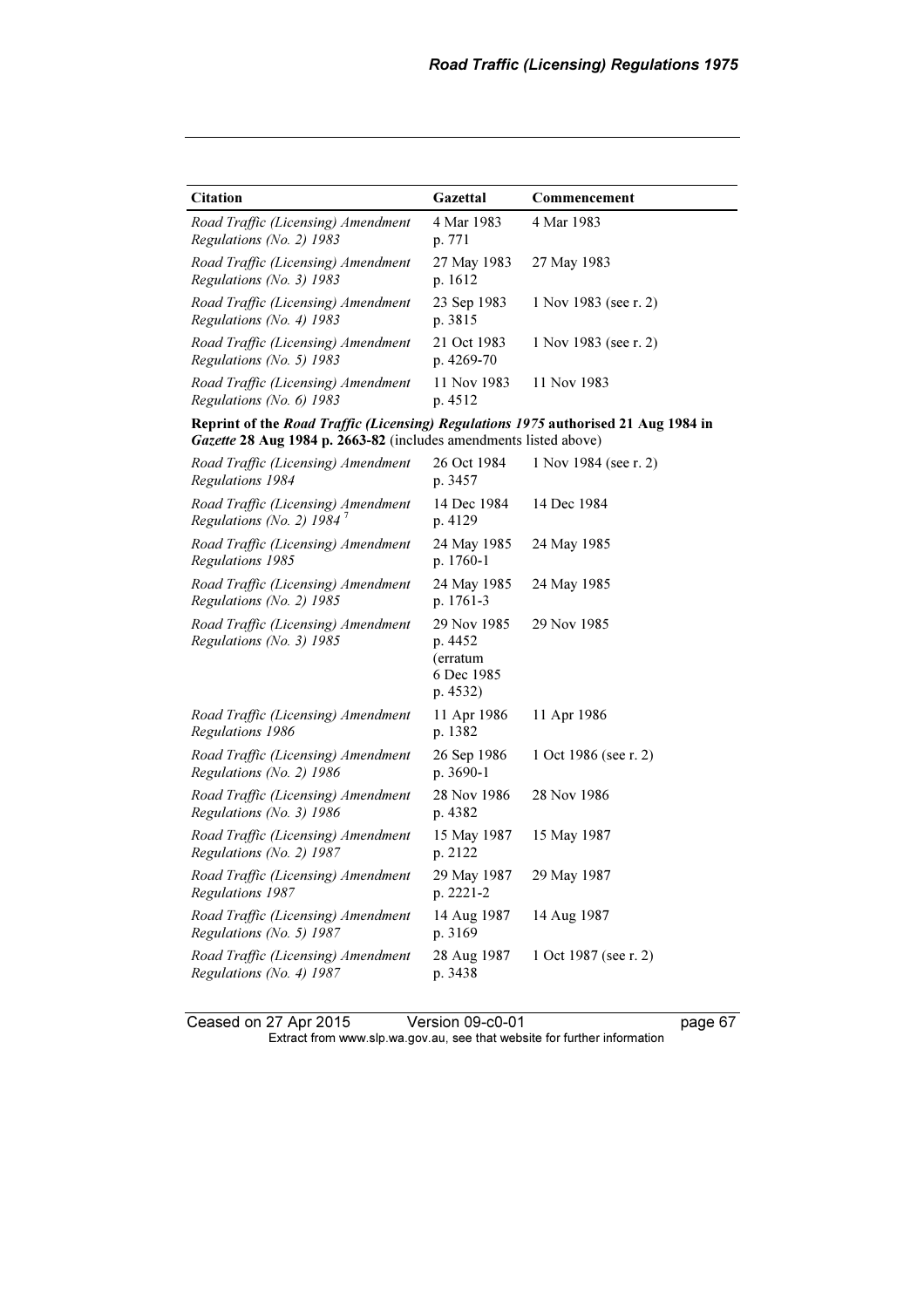| <b>Citation</b>                                                                           | Gazettal                                                           | Commencement                                                    |
|-------------------------------------------------------------------------------------------|--------------------------------------------------------------------|-----------------------------------------------------------------|
| Road Traffic (Licensing) Amendment<br>Regulations (No. 3) 1987                            | 4 Sep 1987<br>p. 3493                                              | 4 Sep 1987                                                      |
| Road Traffic (Licensing) Amendment<br>Regulations (No. 2) 1988                            | 4 Mar 1988<br>p. 677                                               | 4 Mar 1988                                                      |
| Road Traffic (Licensing) Amendment<br>Regulations 1988                                    | 10 Jun 1988<br>p. 1906                                             | 10 Jun 1988                                                     |
| Road Traffic (Licensing) Amendment<br>Regulations (No. 3) 1988                            | 1 Jul 1988<br>p. 2145                                              | 1 Jul 1988                                                      |
| Road Traffic (Licensing) Amendment<br>Regulations (No. 4) 1988                            | 18 Nov 1988<br>p. 4531                                             | 17 Jan 1989 (see r. 2)                                          |
| Road Traffic (Licensing) Amendment<br>Regulations (No. 2) $1989$                          | 31 Mar 1989<br>p. 856                                              | 31 Mar 1989                                                     |
| Road Traffic (Licensing) Amendment<br>Regulations 1989                                    | 2 Jun 1989<br>p. 1611                                              | 30 Jun 1989 (see r. 2)                                          |
| Road Traffic (Licensing) Amendment<br>Regulations (No. 5) 1989                            | 30 Jun 1989<br>p. 1906                                             | 30 Jun 1989                                                     |
| Road Traffic (Licensing) Amendment<br>Regulations (No. 3) 1989                            | 21 Jul 1989<br>p. 2220                                             | 21 Jul 1989 (see r. 2 and Gazette<br>21 Jul 1989 p. 2212)       |
| Road Traffic (Licensing) Amendment<br>Regulations (No. 4) 1989                            | 21 Jul 1989<br>p. 2220                                             | 19 Sep 1989 (see r. 2 and Gazette<br>21 Jul 1989 p. 2212)       |
| Road Traffic (Licensing) Amendment<br>Regulations (No. 6) 1989                            | 18 Aug 1989<br>p. 2758                                             | 18 Aug 1989                                                     |
| Road Traffic (Licensing) Amendment<br>Regulations (No. 8) 1989                            | 8 Sep 1989<br>p. 3171-2<br>(corrigendum<br>10 Nov 1989<br>p. 4054) | 1 Oct 1989 (see r. 2)                                           |
| Road Traffic (Licensing) Amendment<br>Regulations (No. 7) 1989                            | 24 Nov 1989<br>p. 4349<br>(corrigendum<br>24 Nov 1989<br>p. 4348)  | 24 Nov 1989                                                     |
| Road Traffic (Licensing) Amendment<br>Regulations (No. 2) 1990                            | 21 Sep 1990<br>p. 4940-1                                           | 1 Oct 1990 (see r. 2)                                           |
| Regulations Amendment (Towed<br><b>Agricultural Implements)</b><br>Regulations 1990 Pt. 5 | 28 Sep 1990<br>p. 5071-3                                           | 1 Nov 1990 (see r. 2 and <i>Gazette</i><br>28 Sep 1990 p. 5073) |
| Road Traffic (Licensing) Amendment<br>Regulations (No. 2) 1991                            | 6 Sep 1991<br>p. 4713-14                                           | 6 Sep 1991                                                      |

page 68 Version 09-c0-01 Ceased on 27 Apr 2015 Extract from www.slp.wa.gov.au, see that website for further information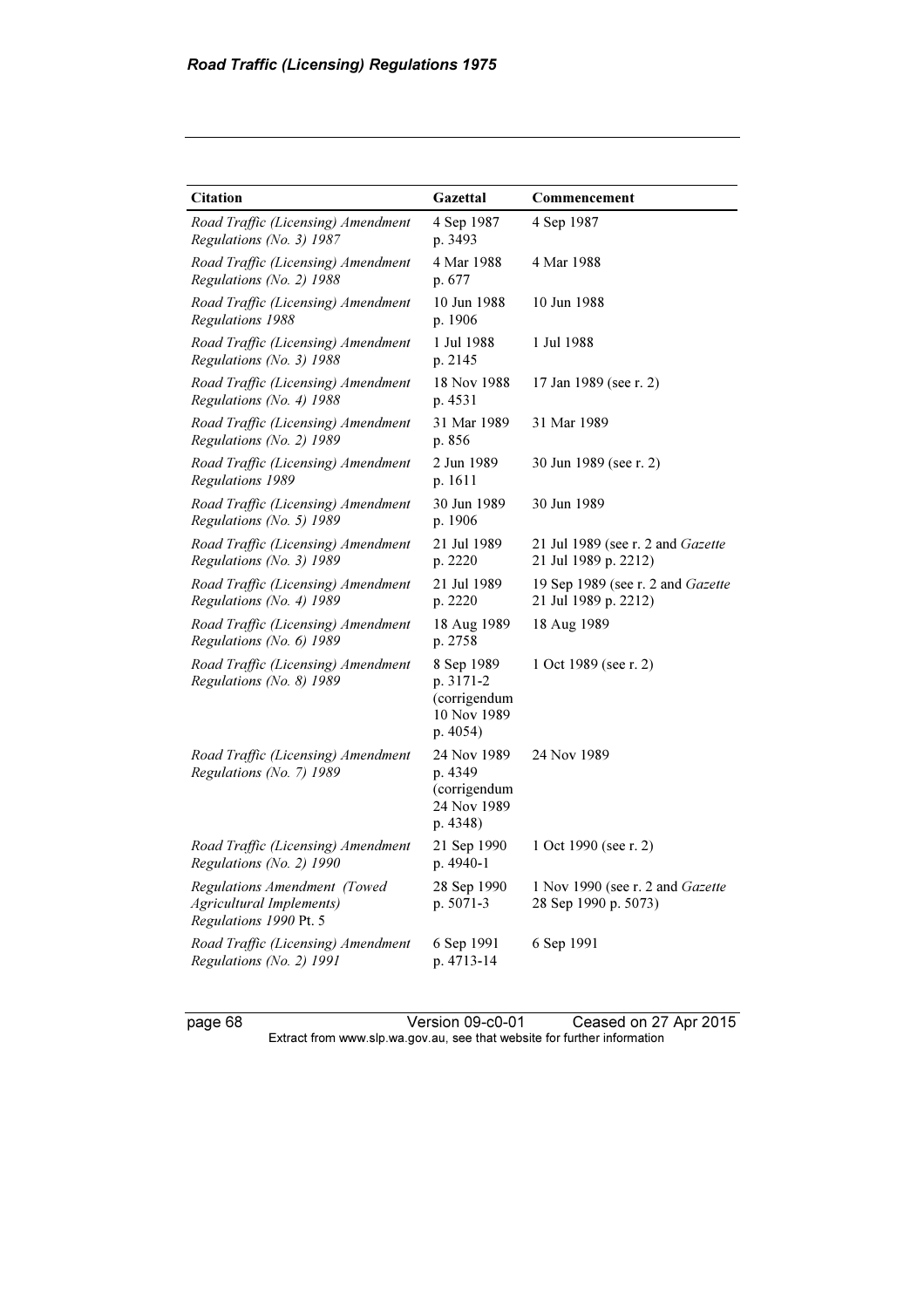| <b>Citation</b>                                                                                                 | Gazettal                                                        | Commencement                                                                                                          |
|-----------------------------------------------------------------------------------------------------------------|-----------------------------------------------------------------|-----------------------------------------------------------------------------------------------------------------------|
| Road Traffic (Licensing) Amendment<br>Regulations 1991                                                          | 20 Sep 1991<br>p. 4944-7                                        | 1 Oct 1991 (see r. 2)                                                                                                 |
| Road Traffic (Licensing) Amendment<br>Regulations 1992                                                          | 13 Mar 1992<br>p. 1205                                          | 13 Mar 1992                                                                                                           |
| Road Traffic (Licensing) Amendment<br>Regulations (No. 2) 1992                                                  | 26 Jun 1992<br>p. 2795-6                                        | 1 Jul 1992 (see r. 2)                                                                                                 |
| Road Traffic (Licensing) Amendment<br>Regulations 1993                                                          | 17 Aug 1993<br>p. 4429-35                                       | 17 Aug 1993                                                                                                           |
| Road Traffic (Licensing) Amendment<br>Regulations (No. 2) 1993                                                  | 31 Dec 1993<br>p. $6907-8$                                      | 31 Dec 1993                                                                                                           |
| Road Traffic (Licensing) Amendment<br>Regulations (No. 2) $1994$                                                | 22 Jul 1994<br>p. 3788<br>(correction<br>9 Aug 1994<br>p. 4009) | 22 Jul 1994                                                                                                           |
| Road Traffic (Licensing) Amendment<br>Regulations 1994                                                          | 29 Jul 1994<br>p. 3859                                          | 29 Jul 1994                                                                                                           |
| Road Traffic (Licensing) Amendment<br>Regulations (No. 3) 1994                                                  | 16 Sep 1994<br>p. 4790-1                                        | 1 Oct 1994 (see r. 2)                                                                                                 |
| Reprint of the Road Traffic (Licensing) Regulations 1975 as at 5 Oct 1994<br>(includes amendments listed above) |                                                                 |                                                                                                                       |
| Road Traffic (Licensing) Amendment<br>Regulations 1995                                                          | 10 Jan 1995<br>p. 64-5                                          | 10 Jan 1995 (see r. 2 and <i>Gazette</i><br>10 Jan 1995 p. 73)                                                        |
| Road Traffic (Licensing) Amendment<br>Regulations (No. 2) 1995                                                  | 26 May 1995<br>p. 2072                                          | 1 Jul 1995 (see r. 2)                                                                                                 |
| Road Traffic (Licensing) Amendment<br>Regulations (No. 3) 1995                                                  | 27 Jun 1995<br>p. 2606-7                                        | 1 Jul 1995 (see r. 2)                                                                                                 |
| Road Traffic (Licensing) Amendment<br>Regulations (No. 4) 1995                                                  | 24 Nov 1995<br>p. 5448-55                                       | 25 Nov 1995 (see r. 2 and<br>Gazette 24 Nov 1995 p. 5390)                                                             |
| Road Traffic (Licensing) Amendment<br>Regulations (No. 6) $1995$                                                | 28 Nov 1995<br>p. 5521                                          | 28 Nov 1995                                                                                                           |
| Road Traffic (Licensing) Amendment<br>Regulations (No. 5) 1995                                                  | 22 Dec 1995<br>p. 6194-6                                        | 22 Dec 1995                                                                                                           |
| Road Traffic (Licensing) Amendment<br>Regulations 1996 <sup>8</sup>                                             | 24 May 1996<br>p. 2172-81                                       | Regulations other than r. 6, 7<br>and 13: 1 Jun 1996 (see r. 2(2));<br>r. 6, 7 and 13: 1 Jul 1996<br>(see r. $2(1)$ ) |
| Road Traffic (Licensing) Amendment<br>Regulations (No. 3) $1996^9$                                              | 17 Dec 1996<br>p. 7013-14                                       | 17 Dec 1996                                                                                                           |

Ceased on 27 Apr 2015 Version 09-c0-01 page 69  $\mathbf{F}$  from which was the set that we besite for further information  $\mathbf{F}$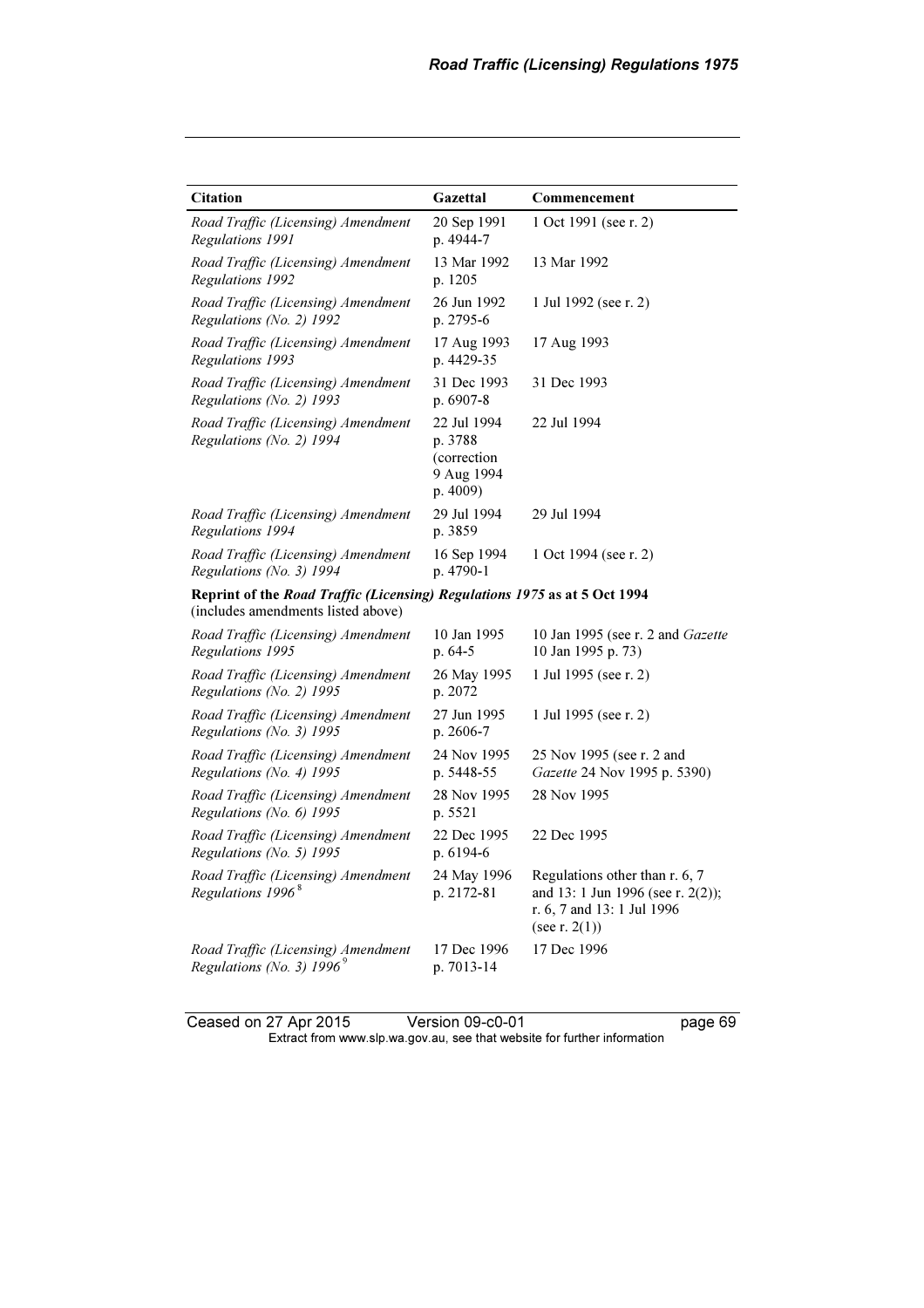| <b>Citation</b>                                                                                                  | Gazettal                   | Commencement                                                    |
|------------------------------------------------------------------------------------------------------------------|----------------------------|-----------------------------------------------------------------|
| Road Traffic (Licensing) Amendment<br>Regulations 1997                                                           | 31 Jan 1997<br>$p.682-4$   | 1 Feb 1997 (see r. 2 and Gazette<br>31 Jan 1997 p. 613)         |
| Road Traffic (Licensing) Amendment<br>Regulations (No. 2) $1997^{10}$                                            | 26 Mar 1997<br>p. 1650     | 1 Apr 1997 (see r. 2)                                           |
| Road Traffic (Amendments to Fees)<br>Regulations 1997 Div. 3                                                     | 13 May 1997<br>p. $2340-3$ | 1 Jul 1997 (see r. 2)                                           |
| Road Traffic (Licensing) Amendment<br>Regulations (No. 3) 1997                                                   | 1 Jul 1997<br>p. 3272-4    | 1 Jul 1997                                                      |
| Road Traffic (Licensing) Amendment<br>Regulations (No. 5) 1997                                                   | 23 Dec 1997<br>p. 7443-4   | 1 Jan 1998 (see r. 2 and <i>Gazette</i><br>23 Dec 1997 p. 7400) |
| Road Traffic (Licensing) Amendment<br>Regulations (No. 2) 1998                                                   | 12 May 1998<br>p. 2797-8   | 1 Jul 1998 (see r. 2)                                           |
| Road Traffic (Licensing) Amendment<br>Regulations 1998                                                           | 12 May 1998<br>p. 2798-9   | 1 Jul 1998 (see r. 2)                                           |
| Road Traffic (Licensing) Amendment<br>Regulations (No. 3) $1998$                                                 | 4 Aug 1998<br>p. 3991      | 4 Aug 1998                                                      |
| Road Traffic (Licensing) Amendment<br>Regulations 1999                                                           | 2 Feb 1999<br>p. 352-3     | 1 Jul 1999 (see r. 2)                                           |
| Road Traffic (Licensing) Amendment<br>Regulations (No. 2) 1999                                                   | 25 May 1999<br>p. 2067-9   | 1 Jul 1999 (see r. 2)                                           |
| Road Traffic (Licensing) Amendment<br>Regulations (No. 3) 1999                                                   | 29 Oct 1999<br>p. 5401     | 29 Oct 1999                                                     |
| Reprint of the Road Traffic (Licensing) Regulations 1975 as at 11 Feb 2000<br>(includes amendments listed above) |                            |                                                                 |
| Road Traffic (Licensing) Amendment<br>Regulations 2000                                                           | 18 Feb 2000<br>p. 914-15   | 18 Feb 2000                                                     |
| Road Traffic (Licensing) Amendment<br>Regulations (No. 3) 2000 <sup>11</sup>                                     | 17 May 2000<br>p. 2426-7   | 31 May 2000 (see r. 2)                                          |
| Road Traffic (Licensing) Amendment<br>Regulations (No. 4) 2000                                                   | 17 May 2000<br>p. 2428-32  | 1 Jul 2000 (see r. 2)                                           |
| Road Traffic (Licensing) Amendment<br>Regulations (No. 5) 2000                                                   | 8 Sep 2000<br>p. 5192      | 8 Sep 2000                                                      |
| Road Traffic (Licensing) Amendment<br>Regulations (No. 2) 2001                                                   | 30 Jan 2001<br>p. 628      | 5 Feb 2001 (see r. 2)                                           |
| Road Traffic (Licensing) Amendment<br>Regulations (No. 5) $2001$                                                 | 15 Jun 2001<br>p. 2974-5   | 1 Jul 2001 (see r. 2)                                           |
| Road Traffic (Licensing) Amendment<br>Regulations (No. 3) 2001                                                   | 29 Jun 2001<br>p. 3248-51  | 1 Aug 2001 (see r. 2)                                           |

page 70 Version 09-c0-01 Ceased on 27 Apr 2015 Extract from www.slp.wa.gov.au, see that website for further information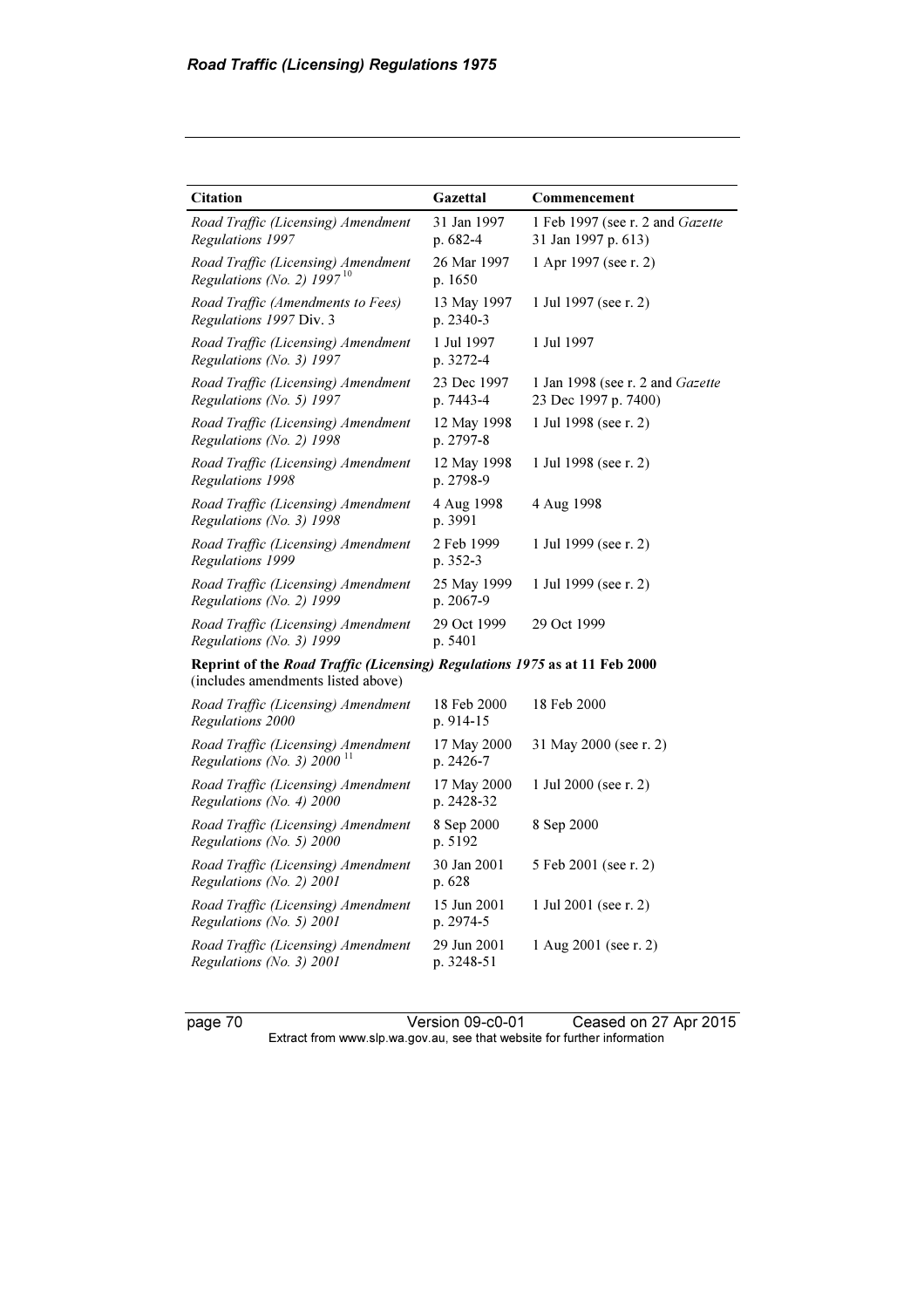| <b>Citation</b>                                                                                                  | Gazettal                  | Commencement                                                     |  |
|------------------------------------------------------------------------------------------------------------------|---------------------------|------------------------------------------------------------------|--|
| Corporations (Consequential<br>Amendments) Regulations 2001 Pt. 8                                                | 28 Sep 2001<br>p. 5353-8  | 15 Jul 2001 (see r. 2 and Cwlth<br>Gazette 13 Jul 2001 No. S285) |  |
| Road Traffic (Licensing) Amendment<br>Regulations 2002                                                           | 5 Feb 2002<br>p. 547      | 5 Feb 2002                                                       |  |
| Road Traffic (Licensing) Amendment<br>Regulations (No. 2) 2002                                                   | 7 May 2002<br>p. 2319-20  | 7 May 2002                                                       |  |
| Road Traffic (Licensing) Amendment<br>Regulations (No. 3) $2002$                                                 | 17 May 2002<br>p. 2561-4  | 1 Jul 2002 (see r. 2)                                            |  |
| Road Traffic (Licensing) Amendment<br>Regulations (No. 4) 2002                                                   | 28 Jun 2002<br>p. 3113-15 | 1 Jul 2002 (see r. 2 and <i>Gazette</i><br>17 May 2002 p. 2561)  |  |
| Reprint of the Road Traffic (Licensing) Regulations 1975 as at 20 Sep 2002<br>(includes amendments listed above) |                           |                                                                  |  |
| Road Traffic (Vehicle Standards)<br>(Consequential Provisions)<br>Regulations 2002 Pt. 4                         | 1 Nov 2002<br>p. 5388-400 | 1 Nov 2002 (see r. 2)                                            |  |
| Road Traffic (Vehicle Standards 2002)<br>Amendment Regulations 2002 r. 13(1)                                     | 3 Jan 2003<br>$p. 5-11$   | 3 Jan 2003                                                       |  |
| Road Traffic (Licensing) Amendment<br>Regulations (No. 3) 2003                                                   | 20 May 2003<br>p. 1800-3  | 1 Jul 2003 (see r. 2)                                            |  |
| Road Traffic (Licensing) Amendment<br>Regulations (No. 4) 2003                                                   | 31 Oct 2003<br>p. 4566-7  | 31 Oct 2003                                                      |  |
| Road Traffic (Licensing) Amendment<br>Regulations 2004                                                           | 28 May 2004<br>p. 1845-9  | 1 Jul 2004 (see r. 2)                                            |  |
| Road Traffic (Licensing) Amendment<br>Regulations (No. 2) 2004                                                   | 27 Jul 2004<br>p. 3081-2  | 27 Jul 2004                                                      |  |
| Road Traffic (Licensing) Amendment<br>Regulations (No. 4) 2004                                                   | 24 Dec 2004<br>p. 6256-7  | 1 Feb 2005 (see r. 2)                                            |  |
| Road Traffic (Licensing) Amendment<br>Regulations (No. 2) 2005                                                   | 27 May 2005<br>p. 2309-12 | 1 Jul 2005 (see. r. 2)                                           |  |
| Road Traffic (Licensing) Amendment<br>Regulations (No. 4) 2005                                                   | 26 Jul 2005<br>p. 3402    | 26 Jul 2005                                                      |  |
| Reprint 6: The Road Traffic (Licensing) Regulations 1975 as at 26 Aug 2005<br>(includes amendments listed above) |                           |                                                                  |  |
| Road Traffic (Licensing) Amendment<br>Regulations 2005                                                           | 16 Sep 2005<br>p. 4326    | 16 Sep 2005                                                      |  |
| Road Traffic (Licensing) Amendment<br>Regulations (No. 3) 2005                                                   | 23 Dec 2005<br>p. 6283-5  | 1 Jan 2006 (see r. 2 and Gazette<br>23 Dec 2005 p. 6244-5)       |  |
| Road Traffic (Licensing) Amendment<br>Regulations (No. 2) 2006                                                   | 26 May 2006<br>p. 1884-5  | 1 Jul 2006 (see r. 2)                                            |  |

Ceased on 27 Apr 2015 Version 09-c0-01 page 71  $\mathbf{F}$  from which was the set that we besite for further information  $\mathbf{F}$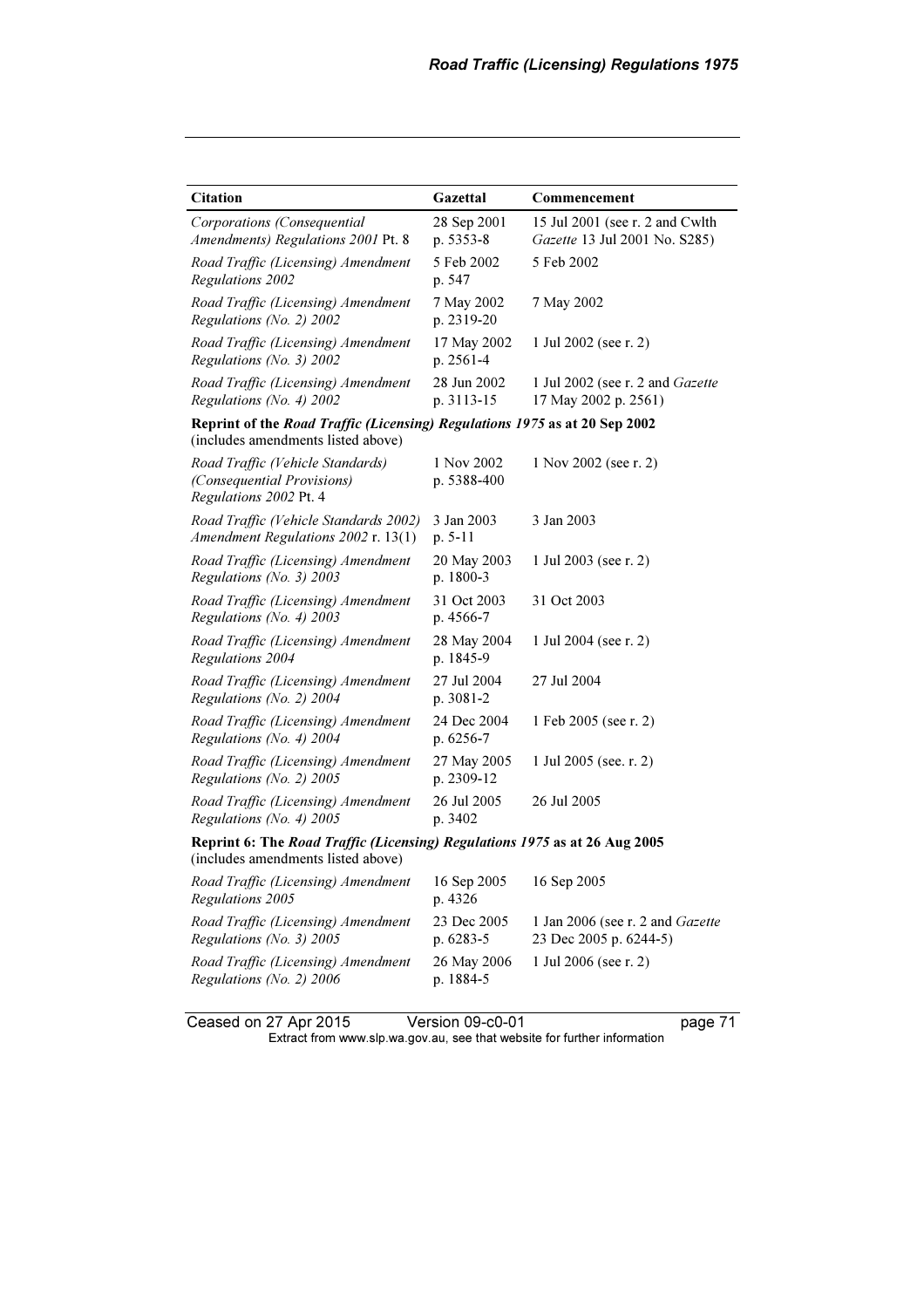| <b>Citation</b>                                                                                                          | Gazettal                   | Commencement                                                                                                     |  |
|--------------------------------------------------------------------------------------------------------------------------|----------------------------|------------------------------------------------------------------------------------------------------------------|--|
| Road Traffic (Licensing) Amendment<br>Regulations (No. 3) 2006                                                           | 26 May 2006<br>p. 1888-92  | 1 Jul 2006 (see r. 2)                                                                                            |  |
| Road Traffic (Licensing) Amendment<br>Regulations 2006                                                                   | 28 Nov 2006<br>p. 4898-911 | 4 Dec 2006 (see r. 2 and Gazette<br>28 Nov 2006 p. 4889)                                                         |  |
| Reprint 7: The Road Traffic (Vehicle Licensing) Regulations 1975 as at 18 May 2007<br>(includes amendments listed above) |                            |                                                                                                                  |  |
| Road Traffic (Vehicle Licensing)<br>Amendment Regulations (No. 4) 2007                                                   | 22 Jun 2007<br>p. 2871-2   | r. 1 and 2: 22 Jun 2007<br>(see r. $2(a)$ );<br>Regulations other than r. 1 and 2:<br>23 Jun 2007 (see r. (2(b)) |  |
| Road Traffic (Vehicle Licensing)<br><b>Amendment Regulations 2007</b>                                                    | 22 Jun 2007<br>p. 2873-4   | 22 Jun 2007                                                                                                      |  |
| Road Traffic (Licensing) Amendment<br>Regulations (No. 3) 2008                                                           | 30 May 2008<br>p. 2083-4   | r. 1 and 2:30 May 2008<br>(see r. $2(a)$ );<br>Regulations other than r. 1 and 2:<br>1 Jul 2008 (see r. $2(b)$ ) |  |
| Road Traffic (Licensing) Amendment<br>Regulations 2009                                                                   | 31 Dec 2009<br>p. 5405-13  | r. 1 and 2:31 Dec 2009<br>(see r. $2(a)$ );<br>Regulations other than r. 1 and 2:<br>1 Jan 2010 (see r. $2(b)$ ) |  |
| Reprint 8: The Road Traffic (Licensing) Regulations 1975 as at 9 Apr 2010<br>(includes amendments listed above)          |                            |                                                                                                                  |  |
| Road Traffic (Licensing) Amendment<br>Regulations 2010                                                                   | 24 Sep 2010<br>p. 5017-22  | r. 1 and 2:24 Sep 2010<br>(see r. $2(a)$ );<br>Regulations other than r. 1 and 2:<br>25 Sep 2010 (see r. 2(b))   |  |
| Road Traffic (Licensing) Amendment<br>Regulations 2011                                                                   | 25 Feb 2011<br>p. 657-8    | r. 1 and 2:25 Feb 2011<br>(see $r. 2(a)$ );<br>Regulations other than r. 1 and 2:<br>26 Feb 2011 (see r. 2(b))   |  |
| Road Traffic (Licensing) Amendment<br>Regulations (No. 3) 2011                                                           | 2 Dec 2011<br>p. 5073-4    | r. 1 and 2: 2 Dec 2011<br>(see r. $2(a)$ );<br>Regulations other than r. 1 and 2:<br>3 Dec 2011 (see r. 2(b))    |  |
| Road Traffic (Licensing) Amendment<br>Regulations (No. 2) 2011                                                           | 2 Dec 2011<br>p. 5075      | r. 1 and 2: 2 Dec 2011<br>(see r. $2(a)$ );<br>Regulations other than r. 1 and 2:<br>3 Dec 2011 (see r. 2(b))    |  |

page 72 Version 09-c0-01 Ceased on 27 Apr 2015 Extract from www.slp.wa.gov.au, see that website for further information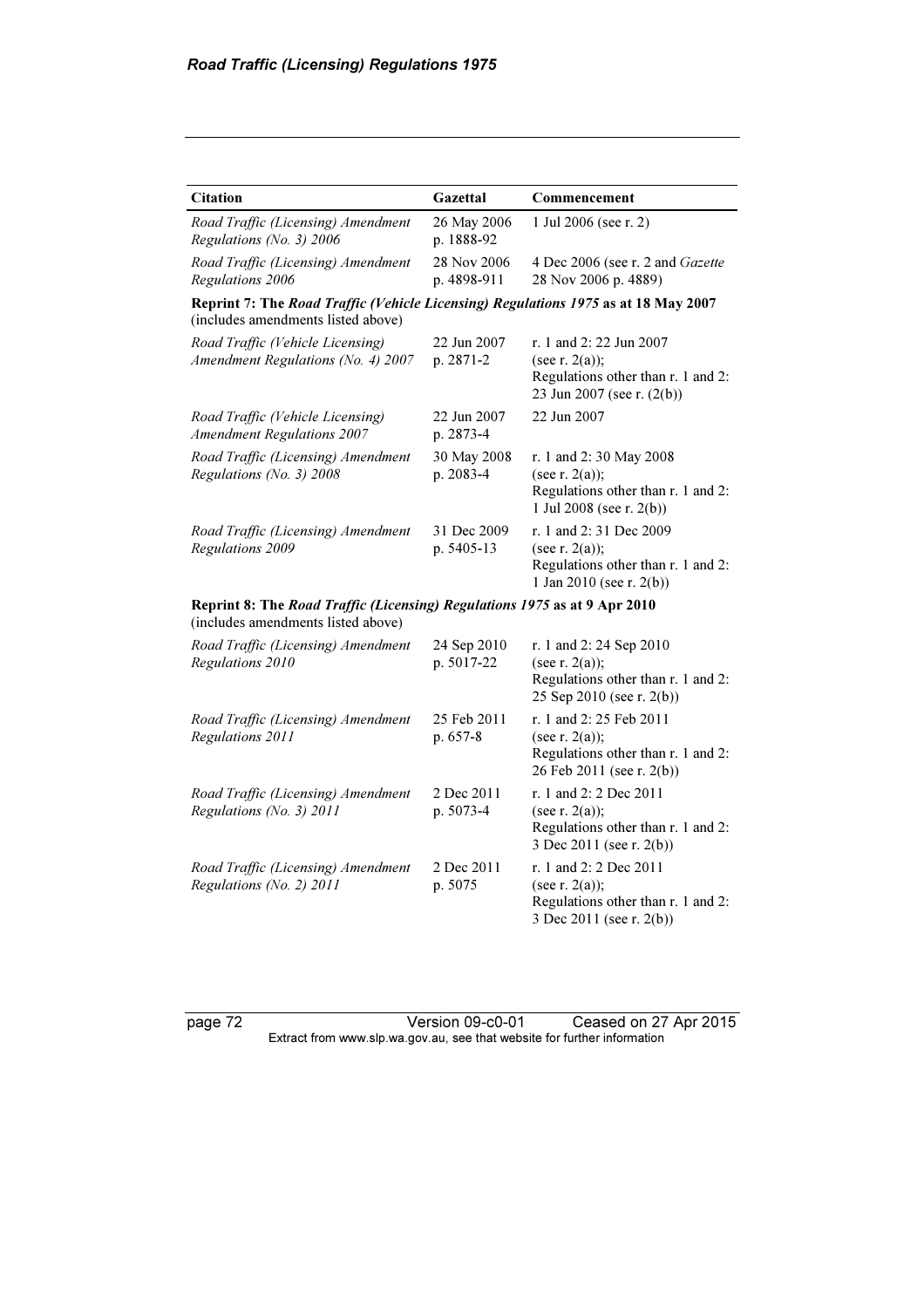| <b>Citation</b>                                                | Gazettal                  | Commencement                                                                                                                                              |
|----------------------------------------------------------------|---------------------------|-----------------------------------------------------------------------------------------------------------------------------------------------------------|
| Road Traffic (Licensing) Amendment<br>Regulations 2012         | 14 Dec 2012<br>$p.6207-8$ | r. 1 and 2: 14 Dec 2012<br>(see r. $2(a)$ ):<br>Regulations other than r. 1 and 2:<br>15 Dec 2012 (see r. $2(b)$ )                                        |
| Road Traffic (Licensing) Amendment<br>Regulations (No. 2) 2013 | 12 Apr 2013<br>p. 1540    | r. 1 and 2: 12 Apr 2013<br>(see r. $2(a)$ );<br>Regulations other than r. 1 and 2:<br>13 Apr 2013 (see r. 2(b) and<br><i>Gazette</i> 12 Apr 2013 p. 1533) |
| Road Traffic (Licensing) Amendment<br>Regulations (No. 2) 2014 | 9 Sep 2014<br>p. 3249-52  | r. 1 and 2: 9 Sep 2014<br>(see r. $2(a)$ );<br>Regulations other than r. 1 and 2:<br>26 Sep 2014 (see r. $2(b)$ )                                         |

Reprint 9: The Road Traffic (Licensing) Regulations 1975 as at 17 Oct 2014 (includes amendments listed above)

These regulations were repealed by the Road Traffic (Repeals and Amendment) Regulations 2014 r. 3 as at 27 Apr 2015 (see r. 2(b) and Gazette 17 Apr 2015 p. 1371)

- $\overline{2}$ Repealed by the Motor Vehicle (Third Party Insurance) Regulations 2009.
- 3 Revoked on 4 Oct 1974 (see Gazette 3 Oct 1974 p. 3701).
- 4 Revoked on 1 Jun 1975 (see Gazette 29 May 1975 p. 1577).
- 5 Under the Local Government Act 1995 Sch. 9.3 cl. 3(2) a reference to a municipality or municipal district under the *Local Government Act 1960* may, when the context requires, be read as if it had been amended to include or be a reference to a local government or local government district under the Local Government Act 1995. This reference was changed under the Reprints Act 1984 s. 7(5)(a).
- 6 Now known as the Road Traffic (Licensing) Regulations 1975; citation changed (see note under r. 1).
- 7 The Miscellaneous Regulations (Validation) Act 1985 applied to these regulations. It deems the regulations not to have ceased to have effect as a result of the failure to comply with section 42(1) of the Interpretation Act 1984, subject to their being laid before the Legislative Assembly. The Interpretation Act 1984 s. 42(2) then applied as if the words "or if any regulations are not laid before both Houses of Parliament in accordance with subsection (1)" had been omitted.
- 8 The Road Traffic (Licensing) Amendment Regulations 1996 r. 15 is a transitional provision of no further effect.
- <sup>9</sup> The Road Traffic (Licensing) Amendment Regulations (No. 3) 1996 r. 6 is a transitional provision of no further effect.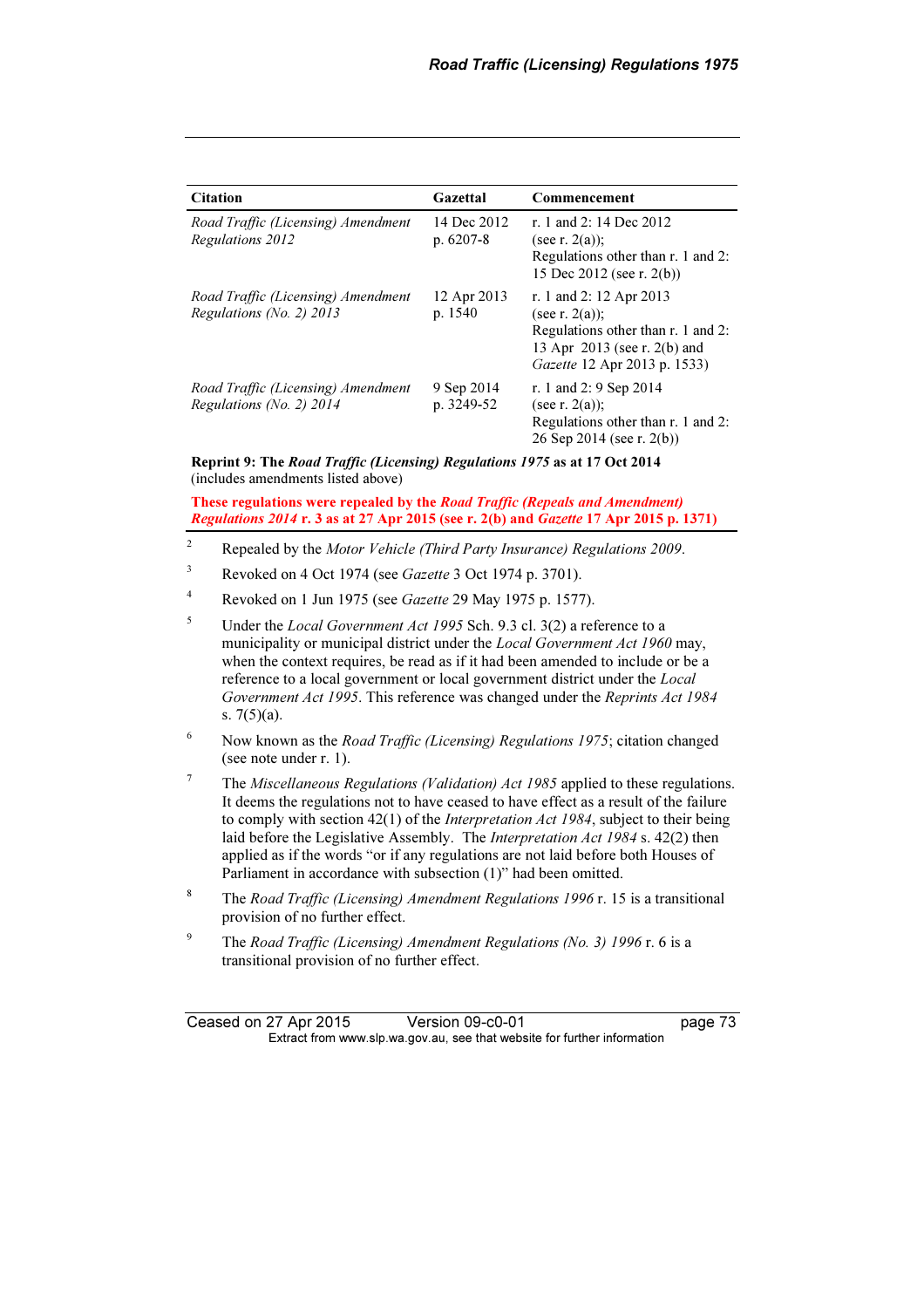- $10$  Disallowance of the *Road Traffic (Licensing) Amendment Regulations* (No. 2) 1997 r. 3(a) on 26 Aug 1997 in Gazette 2 Sep 1997 p. 5001 has no effect as the relevant provision was subsequently amended prior to disallowance.
- <sup>11</sup> The Road Traffic (Licensing) Amendment Regulations (No. 3) 2000 r. 6 reads as follows:

## 6. Transitional

 A licence for a vehicle of a class described in the portion of the Table deleted by regulation 5(4) is to be taken to be a licence for the appropriate class of vehicle described in the portion of the Table inserted by that regulation.

page 74 Version 09-c0-01 Ceased on 27 Apr 2015 Extract from www.slp.wa.gov.au, see that website for further information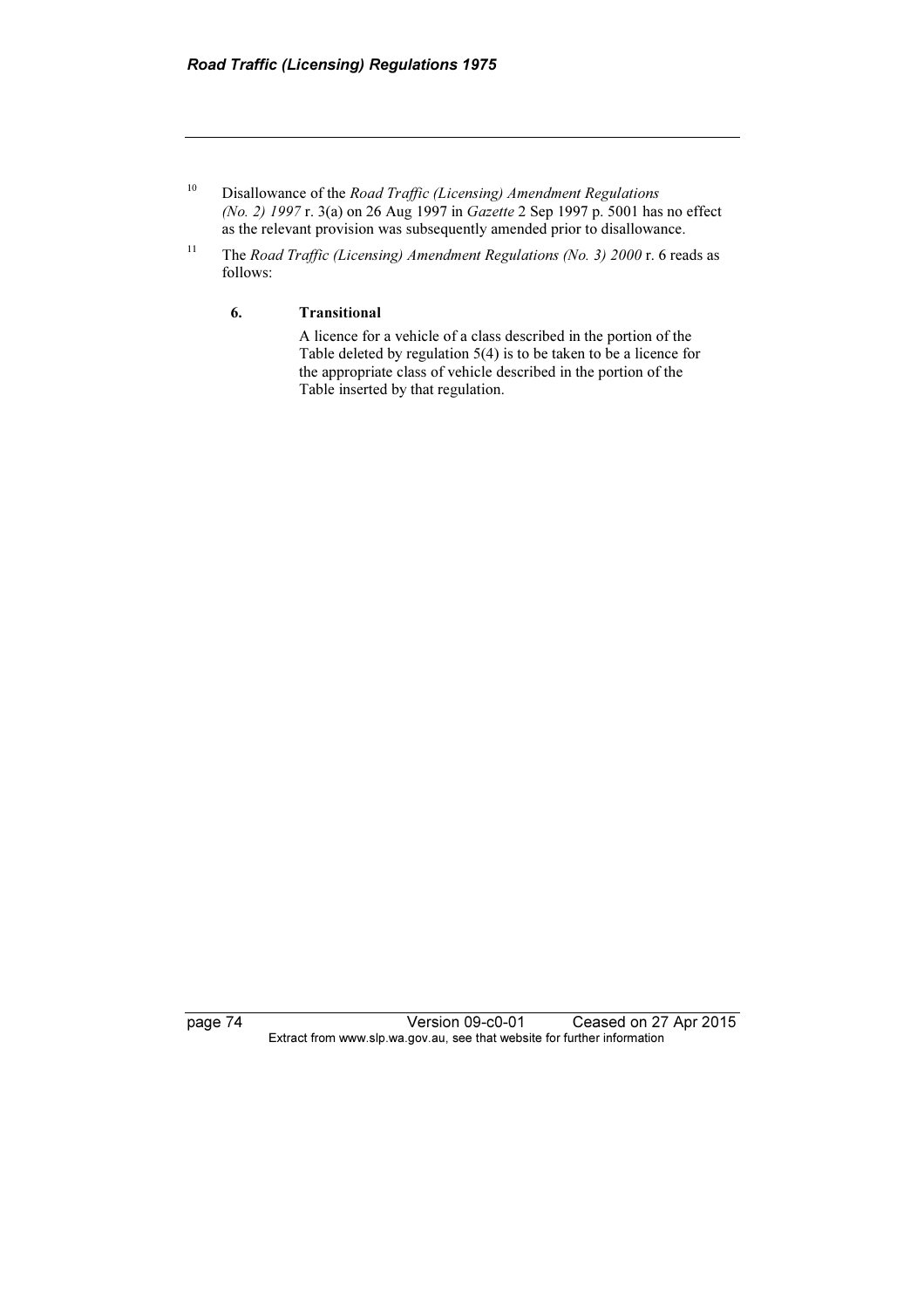Defined terms

## **Defined terms**

[This is a list of terms defined and the provisions where they are defined. The list is not part of the law.]

| Defined term | Provision(s) |
|--------------|--------------|
|              |              |
|              |              |
|              |              |
|              |              |
|              |              |
|              |              |
|              |              |
|              |              |
|              |              |
|              |              |
|              |              |
|              |              |
|              |              |
|              |              |
|              |              |
|              |              |
|              |              |
|              |              |
|              |              |
|              |              |
|              |              |
|              |              |
|              |              |
|              |              |
|              |              |
|              |              |
|              |              |
|              |              |
|              |              |
|              |              |
|              |              |
|              |              |
|              |              |
|              |              |
|              |              |
|              |              |
|              |              |
|              |              |
|              |              |
|              |              |
|              |              |

Ceased on 27 Apr 2015 Version 09-c0-01 Extract from www.slp.wa.gov.au, see that website for further information

page 75